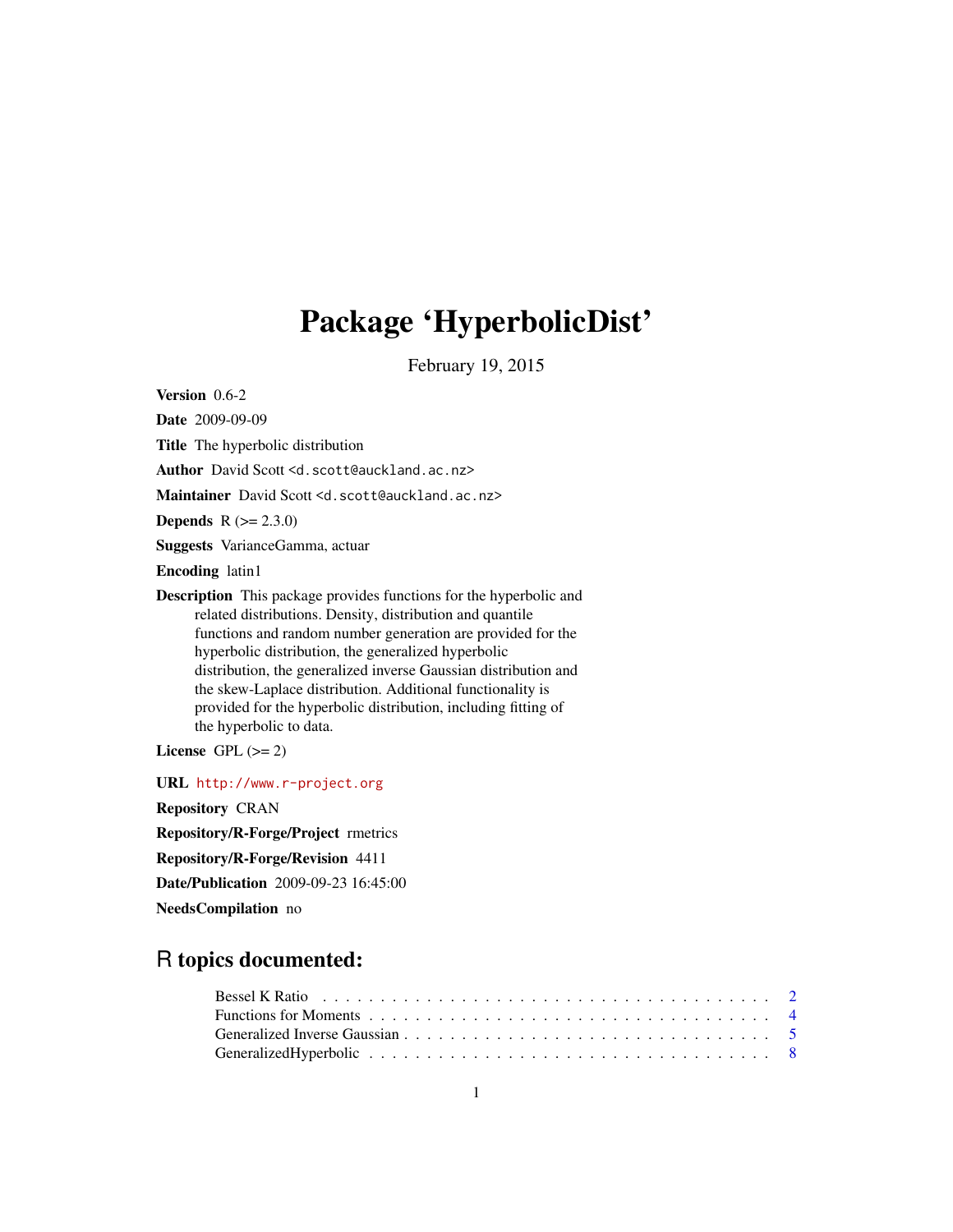<span id="page-1-0"></span>

|                                                        |  | -11 |
|--------------------------------------------------------|--|-----|
|                                                        |  | 13  |
|                                                        |  | 14  |
|                                                        |  | 15  |
|                                                        |  | 17  |
|                                                        |  | 18  |
|                                                        |  | 19  |
|                                                        |  | 21  |
| <b>GIGPlots</b>                                        |  | 23  |
|                                                        |  | 25  |
|                                                        |  | 26  |
|                                                        |  | 27  |
|                                                        |  | 29  |
|                                                        |  | 32  |
| Hyperbolic                                             |  | 34  |
|                                                        |  | 37  |
|                                                        |  | 38  |
|                                                        |  | 40  |
|                                                        |  | 40  |
|                                                        |  | 41  |
|                                                        |  | 44  |
|                                                        |  | 45  |
|                                                        |  | 46  |
|                                                        |  | 48  |
|                                                        |  | 49  |
|                                                        |  | 50  |
|                                                        |  | 52  |
|                                                        |  | 53  |
|                                                        |  | 54  |
|                                                        |  | 55  |
|                                                        |  | 57  |
| Specific Generalized Inverse Gaussian Moments and Mode |  | 58  |
|                                                        |  | 59  |
|                                                        |  | 60  |
| Index                                                  |  | 62  |

Bessel K Ratio *Ratio of Bessel K Functions*

## Description

Calculates the ratio of Bessel K functions of different orders

## Usage

```
besselRatio(x, nu, orderDiff, useExpScaled = 700)
```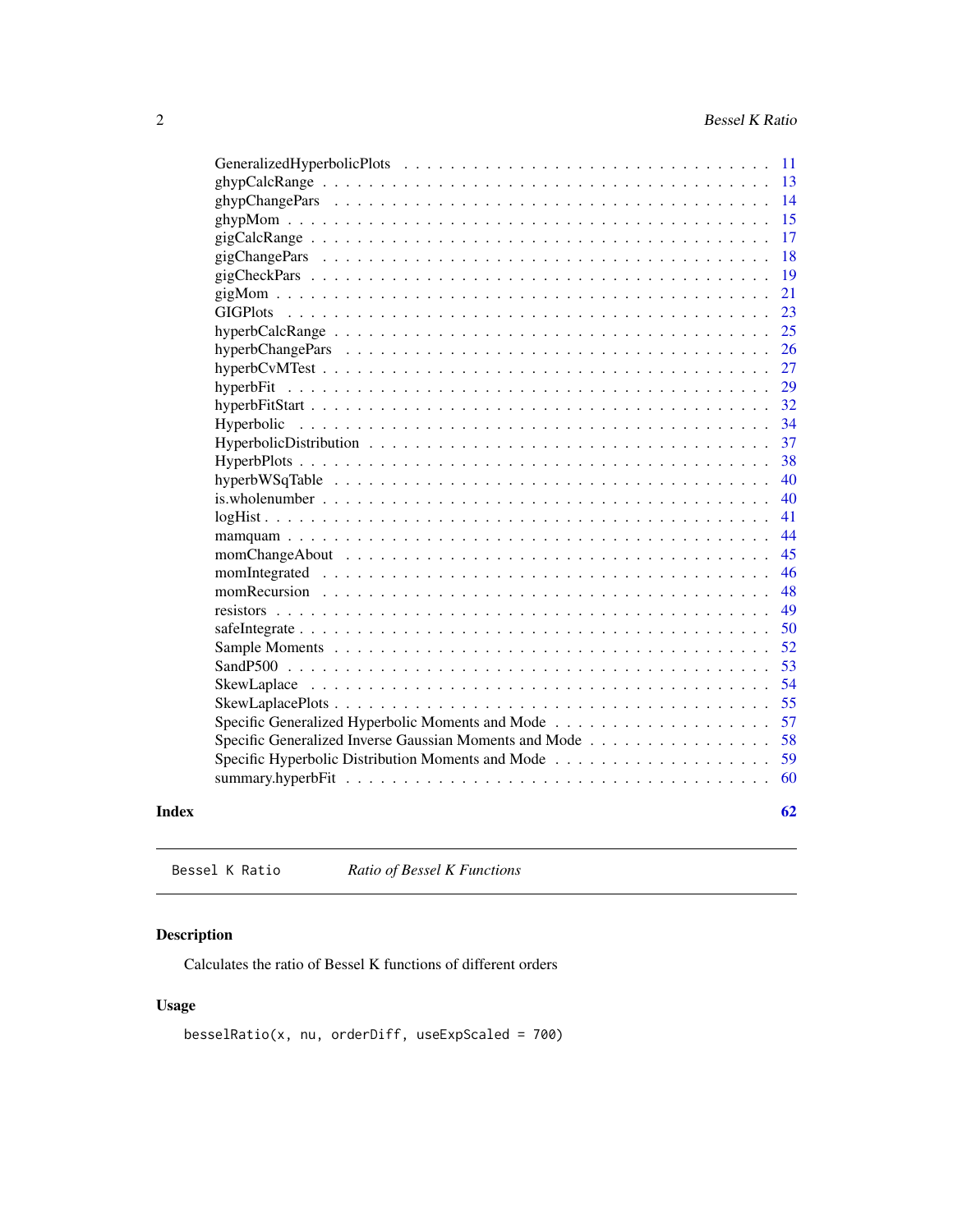## <span id="page-2-0"></span>Bessel K Ratio 3

#### Arguments

| $\mathsf{x}$ | Numeric, $> 0$ . Value at which the numerator and denominator Bessel functions<br>are evaluated.                                        |
|--------------|-----------------------------------------------------------------------------------------------------------------------------------------|
| nu           | Numeric. The order of the Bessel function in the denominator.                                                                           |
| orderDiff    | Numeric. The order of the numerator Bessel function minus the order of the<br>denominator Bessel function.                              |
| useExpScaled | Numeric, $\geq 0$ . The smallest value of x for which the ratio is calculated using<br>the exponentially-scaled Bessel function values. |

## Details

Uses the function [besselK](#page-0-0) to calculate the ratio of two modified Bessel function of the third kind whose orders are different. The calculation of Bessel functions will underflow if the value of  $x$  is greater than around 740. To avoid underflow the exponentially-scaled Bessel functions can be returned by [besselK](#page-0-0). The ratio is actually unaffected by exponential scaling since the scaling cancels across numerator and denominator.

The Bessel function ratio is useful in calculating moments of the Generalized Inverse Gaussian distribution, and hence also for the moments of the hyperbolic and generalized hyperbolic distributions.

## Value

The ratio

$$
\frac{K_{\nu+k}(x)}{K_{\nu}(x)}
$$

of two modified Bessel functions of the third kind whose orders differ by  $k$ .

#### Author(s)

David Scott <d.scott@auckland.ac.nz>

## See Also

[besselK](#page-0-0), [gigMom](#page-20-1)

```
nus <- c(0:5, 10, 20)
x \leftarrow \text{seq}(1, 4, \text{length.out} = 11)k < -3raw \leq matrix(nrow = length(nus), ncol = length(x))
scaled \leq matrix(nrow = length(nus), ncol = length(x))
compare \leq matrix(nrow = length(nus), ncol = length(x))
for (i in 1:length(nus)){
    for (j in 1:length(x)) {
        raw[i,j] <- besselRatio(x[j], nus[i],
                                  orderDiff = k)
```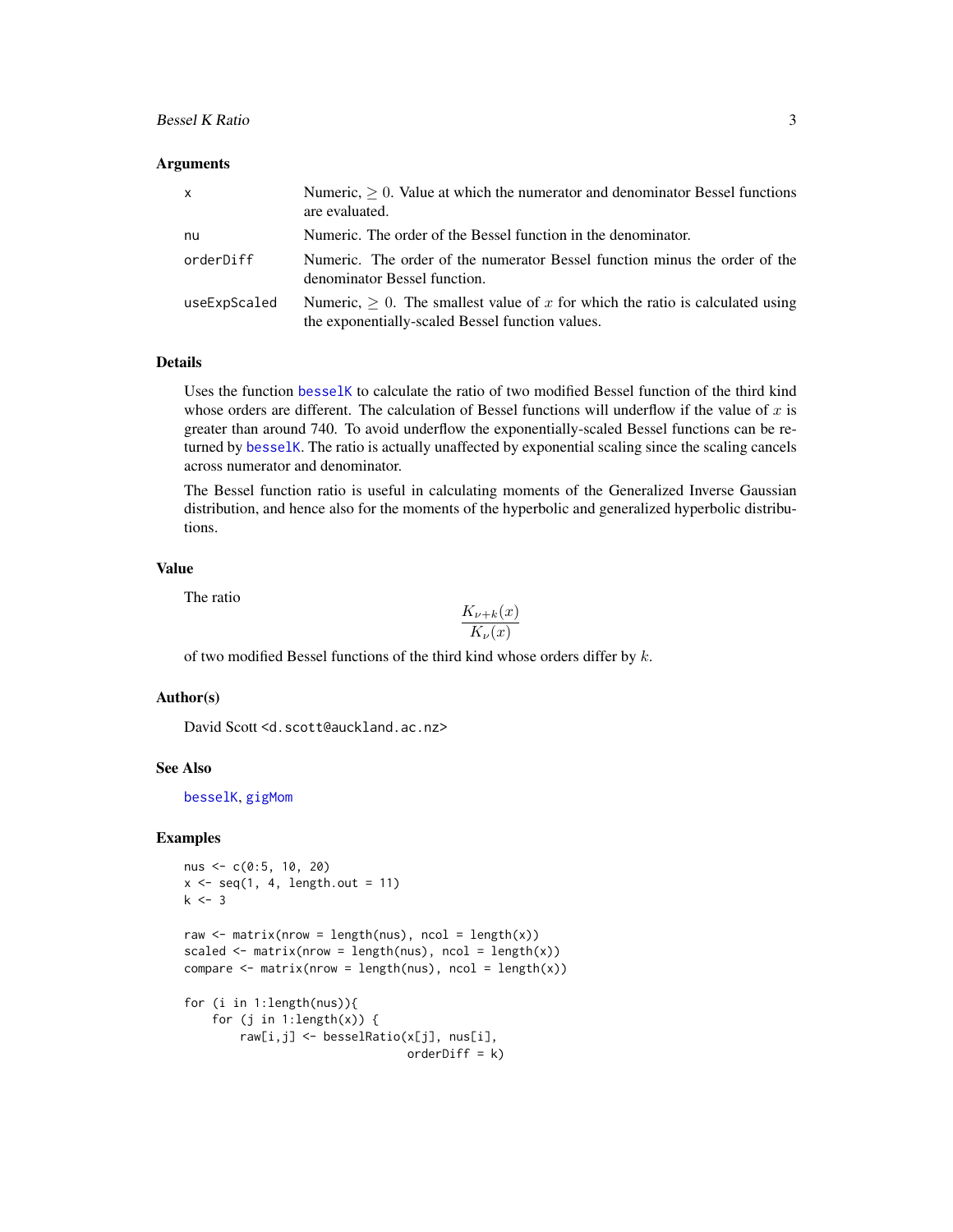```
scaled[i,j] \leftarrow besselRatio(x[j], nus[i],orderDiff = k, useExpScaled = 1)
        compare[i,j] <- raw[i,j]/scaled[i,j]
    }
raw
scaled
compare
```
Functions for Moments *Functions for Calculating Moments*

### <span id="page-3-1"></span>Description

}

Functions used to calculate the mean, variance, skewness and kurtosis of a hyperbolic distribution. Not expected to be called directly by users.

## Usage

```
RLambda(zeta, lambda = 1)
SLambda(zeta, lambda = 1)
MLambda(zeta, lambda = 1)
WLambda1(zeta, lambda = 1)
WLambda2(zeta, lambda = 1)
WLambda3(zeta, lambda = 1)
WLambda4(zeta, lambda = 1)
gammaLambda1(hyperbPi, zeta, lambda = 1)
gammaLambda1(hyperbPi, zeta, lambda = 1)
```
#### Arguments

| hyperbPi | Value of the parameter $\pi$ of the hyperbolic distribution.   |
|----------|----------------------------------------------------------------|
| zeta     | Value of the parameter $\zeta$ of the hyperbolic distribution. |
| lambda   | Parameter related to order of Bessel functions.                |

#### Value

The functions RLambda and SLambda are used in the calculation of the mean and variance. They are functions of the Bessel functions of the third kind, implemented in R as [besselK](#page-0-0). The other functions are used in calculation of higher moments. See Barndorff-Nielsen, O. and Blaesild, P (1981) for details of the calculations.

The parameterisation of the hyperbolic distribution used for this and other components of the HyperbolicDist package is the  $(\pi, \zeta)$  one. See hyperbChangePars to transfer between parameterizations.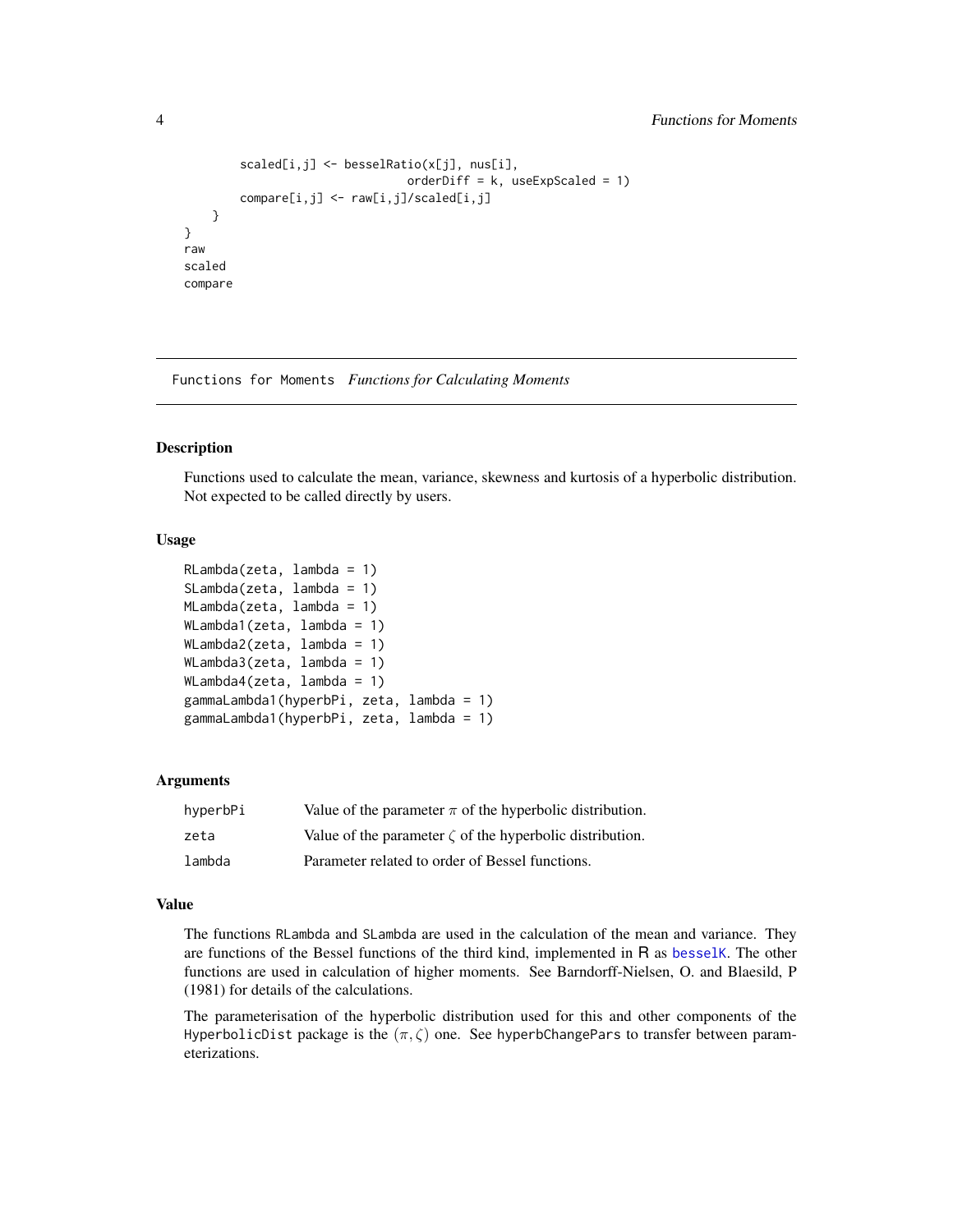#### <span id="page-4-0"></span>Author(s)

David Scott <d.scott@auckland.ac.nz>, Richard Trendall, Thomas Tran

#### References

Barndorff-Nielsen, O. and Blæsild, P (1981). Hyperbolic distributions and ramifications: contributions to theory and application. In *Statistical Distributions in Scientific Work*, eds., Taillie, C., Patil, G. P., and Baldessari, B. A., Vol. 4, pp. 19–44. Dordrecht: Reidel.

Barndorff-Nielsen, O. and Blæsild, P (1983). Hyperbolic distributions. In *Encyclopedia of Statistical Sciences*, eds., Johnson, N. L., Kotz, S. and Read, C. B., Vol. 3, pp. 700–707. New York: Wiley.

## See Also

[dhyperb](#page-33-1), [hyperbMean](#page-58-1),[hyperbChangePars](#page-25-1), [besselK](#page-0-0)

Generalized Inverse Gaussian

*Generalized Inverse Gaussian Distribution*

#### <span id="page-4-1"></span>Description

Density function, cumulative distribution function, quantile function and random number generation for the generalized inverse Gaussian distribution with parameter vector Theta. Utility routines are included for the derivative of the density function and to find suitable break points for use in determining the distribution function.

## Usage

```
\text{d}gig(x, \text{Theta}, \text{KOmega} = \text{NULL})pgig(q, Theta, small = 10^*(-6), tiny = 10^*(-10), deriv = 0.3,
     subdivisions = 100, accuracy = FALSE, ...)
qgig(p, Theta, small = 10^{-6}), tiny = 10^{-6}(-10), deriv = 0.3,
     nInterpol = 100, subdivisions = 100, ...)
rgig(n, Theta)
rgig1(n, Theta)
ddgig(x, Theta, KOmega = NULL, ...)
gigBreaks (Theta, small = 10^*(-6), tiny = 10^*(-10), deriv = 0.3, ...)
```
#### Arguments

| x, q  | Vector of quantiles.                                                                        |
|-------|---------------------------------------------------------------------------------------------|
| p     | Vector of probabilities.                                                                    |
| n.    | Number of observations to be generated.                                                     |
| Theta | Parameter vector taking the form c(lambda, chi, psi) for rgig, or c(chi, psi)<br>for rgig1. |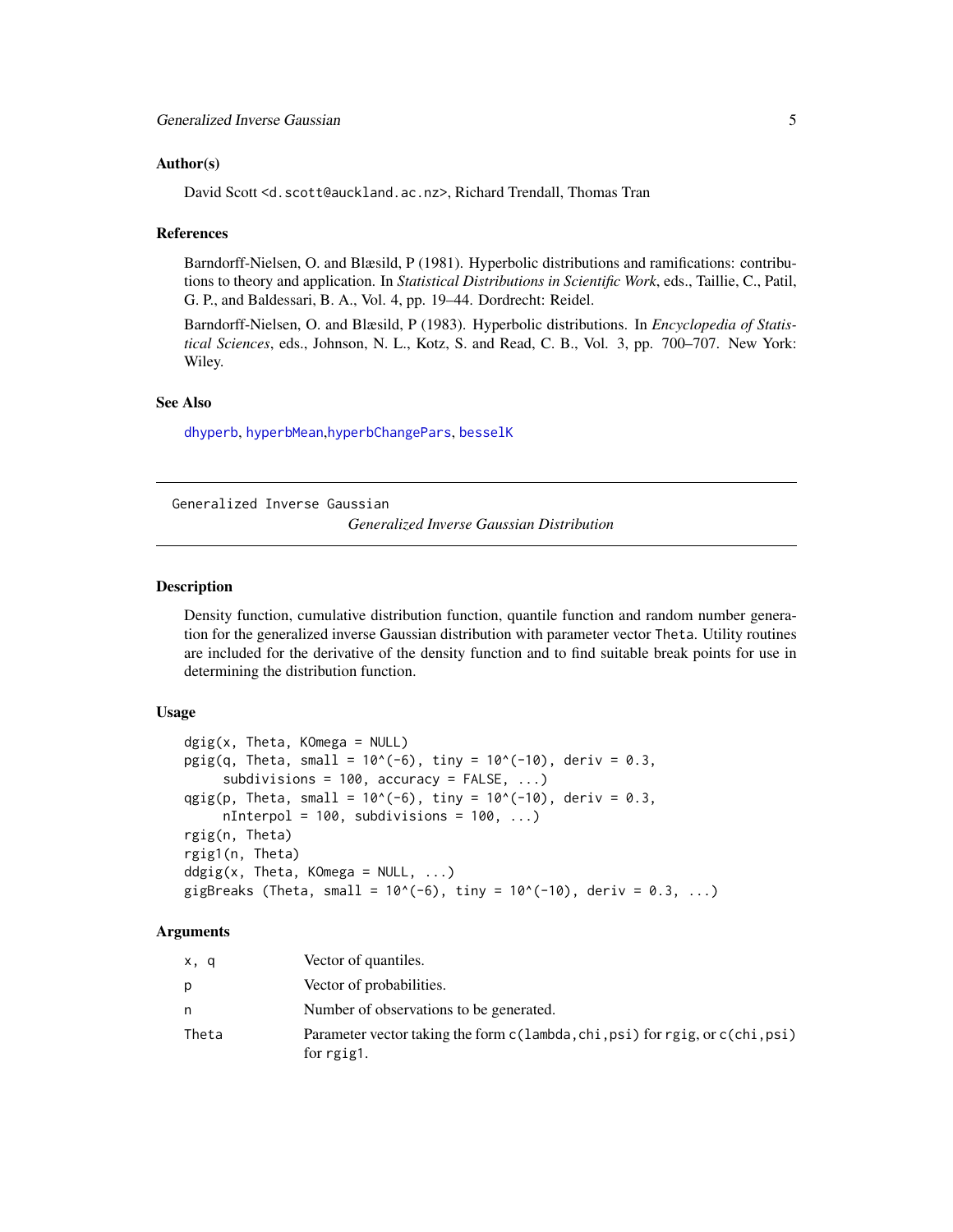<span id="page-5-0"></span>

| KOmega       | Sets the value of the Bessel function in the density or derivative of the density.<br>See <b>Details</b> .                                   |
|--------------|----------------------------------------------------------------------------------------------------------------------------------------------|
| small1       | Size of a small difference between the distribution function and zero or one. See<br>Details.                                                |
| tiny         | Size of a tiny difference between the distribution function and zero or one. See<br>Details.                                                 |
| deriv        | Value between 0 and 1. Determines the point where the derivative becomes<br>substantial, compared to its maximum value. See <b>Details</b> . |
| accuracy     | Uses accuracy calculated by integrate to try and determine the accuracy of the<br>distribution function calculation.                         |
| subdivisions | The maximum number of subdivisions used to integrate the density returning<br>the distribution function.                                     |
| nInterpol    | The number of points used in qhyperb for cubic spline interpolation (see splinefun)<br>of the distribution function.                         |
| $\cdot$      | Passes arguments to uniroot. See <b>Details</b> .                                                                                            |

#### Details

The generalized inverse Gaussian distribution has density

$$
f(x) = \frac{(\psi/\chi)^{\frac{\lambda}{2}}}{2K_{\lambda}(\sqrt{\psi\chi})} x^{\lambda - 1} e^{-\frac{1}{2}(\chi x^{-1} + \psi x)}
$$

for  $x > 0$ , where  $K_{\lambda}$ () is the modified Bessel function of the third kind with order  $\lambda$ .

The generalized inverse Gaussian distribution is investigated in detail in Jörgensen (1982).

Use gigChangePars to convert from the  $(\delta, \gamma)$ ,  $(\alpha, \beta)$ , or  $(\omega, \eta)$  parameterisations to the  $(\chi, \psi)$ , parameterisation used above.

pgig breaks the real line into eight regions in order to determine the integral of dgig. The break points determining the regions are found by gigBreaks, based on the values of small, tiny, and deriv. In the extreme tails of the distribution where the probability is tiny according to gigCalcRange, the probability is taken to be zero. For the generalized inverse Gaussian distribution the leftmost breakpoint is not affected by the value of tiny but is always taken as 0. In the inner part of the distribution, the range is divided in 6 regions, 3 above the mode, and 3 below. On each side of the mode, there are two break points giving the required three regions. The outer break point is where the probability in the tail has the value given by the variable small. The inner break point is where the derivative of the density function is deriv times the maximum value of the derivative on that side of the mode. In each of the 6 inner regions the numerical integration routine [safeIntegrate](#page-49-1) (which is a wrapper for [integrate](#page-0-0)) is used to integrate the density dgig.

qgig use the breakup of the real line into the same 8 regions as pgig. For quantiles which fall in the 2 extreme regions, the quantile is returned as -Inf or Inf as appropriate. In the 6 inner regions splinefun is used to fit values of the distribution function generated by pgig. The quantiles are then found using the uniroot function.

pgig and qgig may generally be expected to be accurate to 5 decimal places. Unfortunately, when lambda is less than -0.5, the accuracy may be as little as 3 decimal places.

Generalized inverse Gaussian observations are obtained via the algorithm of Dagpunar (1989).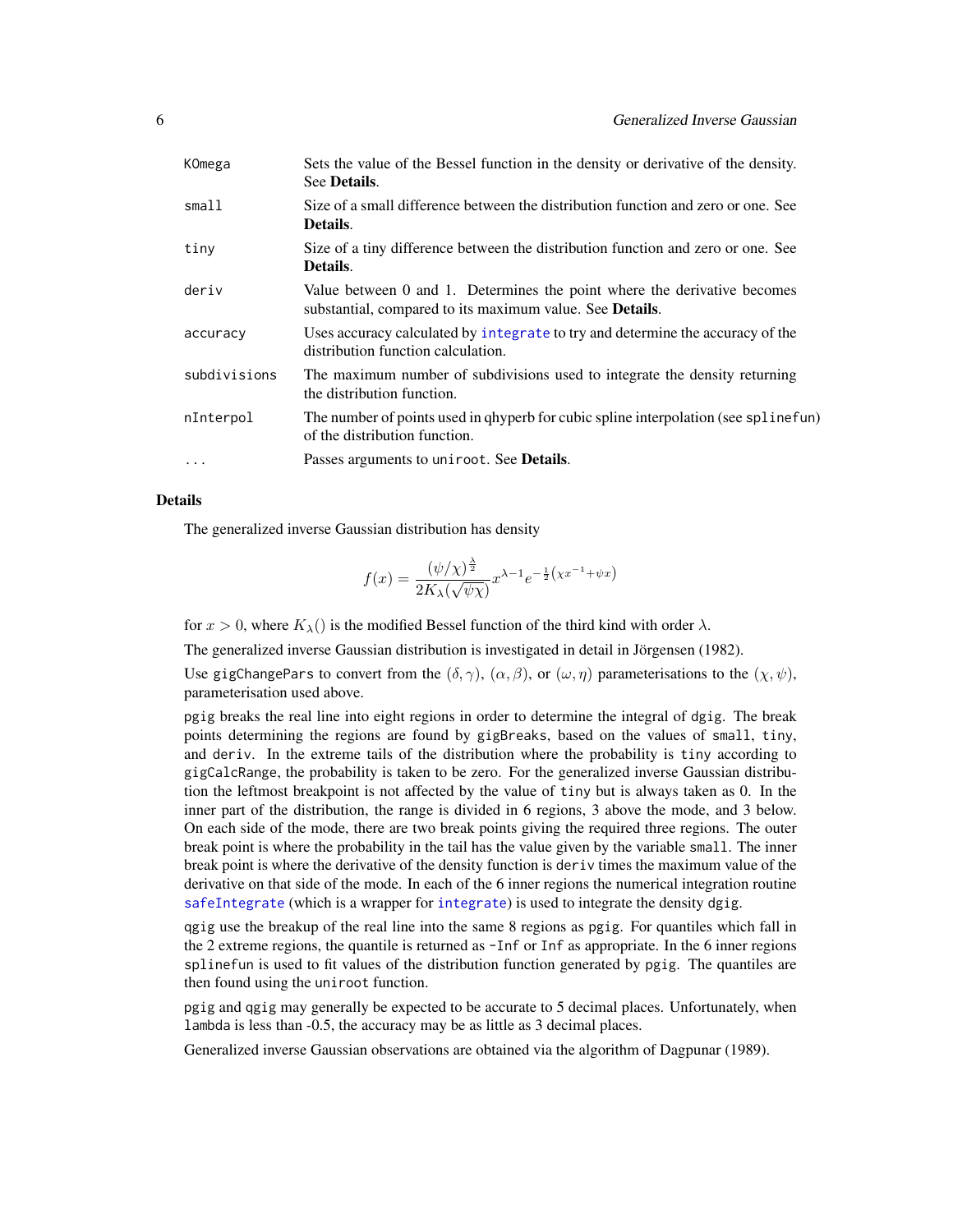## <span id="page-6-0"></span>Value

dgig gives the density, pgig gives the distribution function, qgig gives the quantile function, and rgig generates random variates. rgig1 generates random variates in the special case where  $\lambda = 1$ . An estimate of the accuracy of the approximation to the distribution function may be found by setting accuracy = TRUE in the call to phyperb which then returns a list with components value and error.

ddgig gives the derivative of dgig.

gigBreaks returns a list with components:

| xTiny     | Takes value 0 always.                                                                                                                |
|-----------|--------------------------------------------------------------------------------------------------------------------------------------|
| xSmall    | Value such that probability to the left is less than small.                                                                          |
| lowBreak  | Point to the left of the mode such that the derivative of the density is deriv times<br>its maximum value on that side of the mode   |
| highBreak | Point to the right of the mode such that the derivative of the density is derive<br>times its maximum value on that side of the mode |
| xLarge    | Value such that probability to the right is less than small.                                                                         |
| xHuge     | Value such that probability to the right is less than tiny.                                                                          |
| modeDist  | The mode of the given generalized inverse Gaussian distribution.                                                                     |

#### Author(s)

David Scott <d.scott@auckland.ac.nz>, Richard Trendall, and Melanie Luen.

## References

Dagpunar, J.S. (1989). An easily implemented generalised inverse Gaussian generator. *Commun. Statist. -Simula.*, 18, 703–710.

Jörgensen, B. (1982). *Statistical Properties of the Generalized Inverse Gaussian Distribution*. Lecture Notes in Statistics, Vol. 9, Springer-Verlag, New York.

#### See Also

[safeIntegrate](#page-49-1), [integrate](#page-0-0) for its shortfalls, [splinefun](#page-0-0), [uniroot](#page-0-0) and [gigChangePars](#page-17-1) for changing parameters to the  $(\chi, \psi)$  parameterisation, [dghyp](#page-7-1) for the generalized hyperbolic distribution.

```
Theta <-c(1,2,3)gigRange <- gigCalcRange(Theta, tol = 10^(-3))
par(mfrow = c(1,2))curve(dgig(x, Theta), from = gigRange[1], to = gigRange[2],n = 1000title("Density of the\n Generalized Inverse Gaussian")
curve(pgig(x, Theta), from = gigRange[1], to = gigRange[2],n = 1000title("Distribution Function of the\n Generalized Inverse Gaussian")
dataVector <- rgig(500, Theta)
```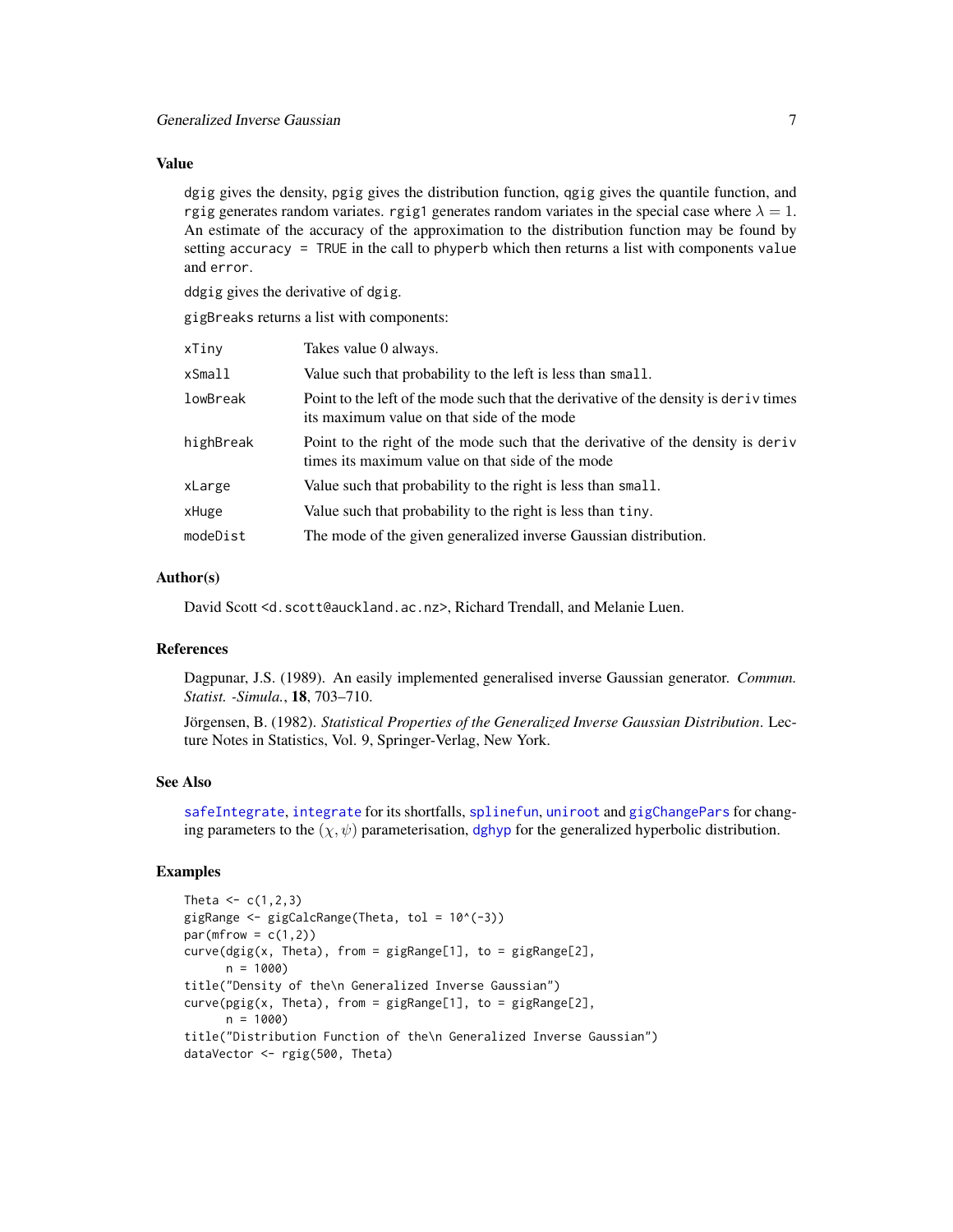```
curve(dgig(x, Theta), range(dataVector)[1], range(dataVector)[2],
      n = 500hist(dataVector, freq = FALSE, add =TRUE)
title("Density and Histogram\n of the Generalized Inverse Gaussian")
logHist(dataVector, main =
   "Log-Density and Log-Histogram\n of the Generalized Inverse Gaussian")
curve(log(gig(x, Theta)), add = TRUE,range(dataVector)[1], range(dataVector)[2], n = 500)
par(mfrow = c(2,1))curve(dgig(x, Theta), from = gigRange[1], to = gigRange[2],n = 1000)
title("Density of the\n Generalized Inverse Gaussian")
curve(ddgig(x, Theta), from = gigRange[1], to = gigRange[2],n = 1000title("Derivative of the Density\n of the Generalized Inverse Gaussian")
par(mfrow = c(1,1))gigRange <- gigCalcRange(Theta, tol = 10^(-6))
curve(dgig(x, Theta), from = gigRange[1], to = gigRange[2],
      n = 1000)
bks <- gigBreaks(Theta)
abline(v = bks)
```
GeneralizedHyperbolic *Generalized Hyperbolic Distribution*

#### <span id="page-7-1"></span>Description

Density function, distribution function, quantiles and random number generation for the generalized hyperbolic distribution with parameter vector Theta. Utility routines are included for the derivative of the density function and to find suitable break points for use in determining the distribution function.

#### Usage

```
dghyp(x, Theta)
pghyp(q, Theta, small = 10^*(-6), tiny = 10^*(-10),
      deriv = 0.3, subdivisions = 100, accuracy = FALSE, ...)
qghyp(p, Theta, small = 10^(-6), tiny = 10^(-10),deriv = 0.3, nInterpol = 100, subdivisions = 100, ...)
rghyp(n, Theta)
ddghyp(x, Theta)
ghypBreaks(Theta, small = 10^*(-6), tiny = 10^*(-10), deriv = 0.3, ...)
```
#### Arguments

| x,q | Vector of quantiles.                    |
|-----|-----------------------------------------|
| p   | Vector of probabilities.                |
| n   | Number of observations to be generated. |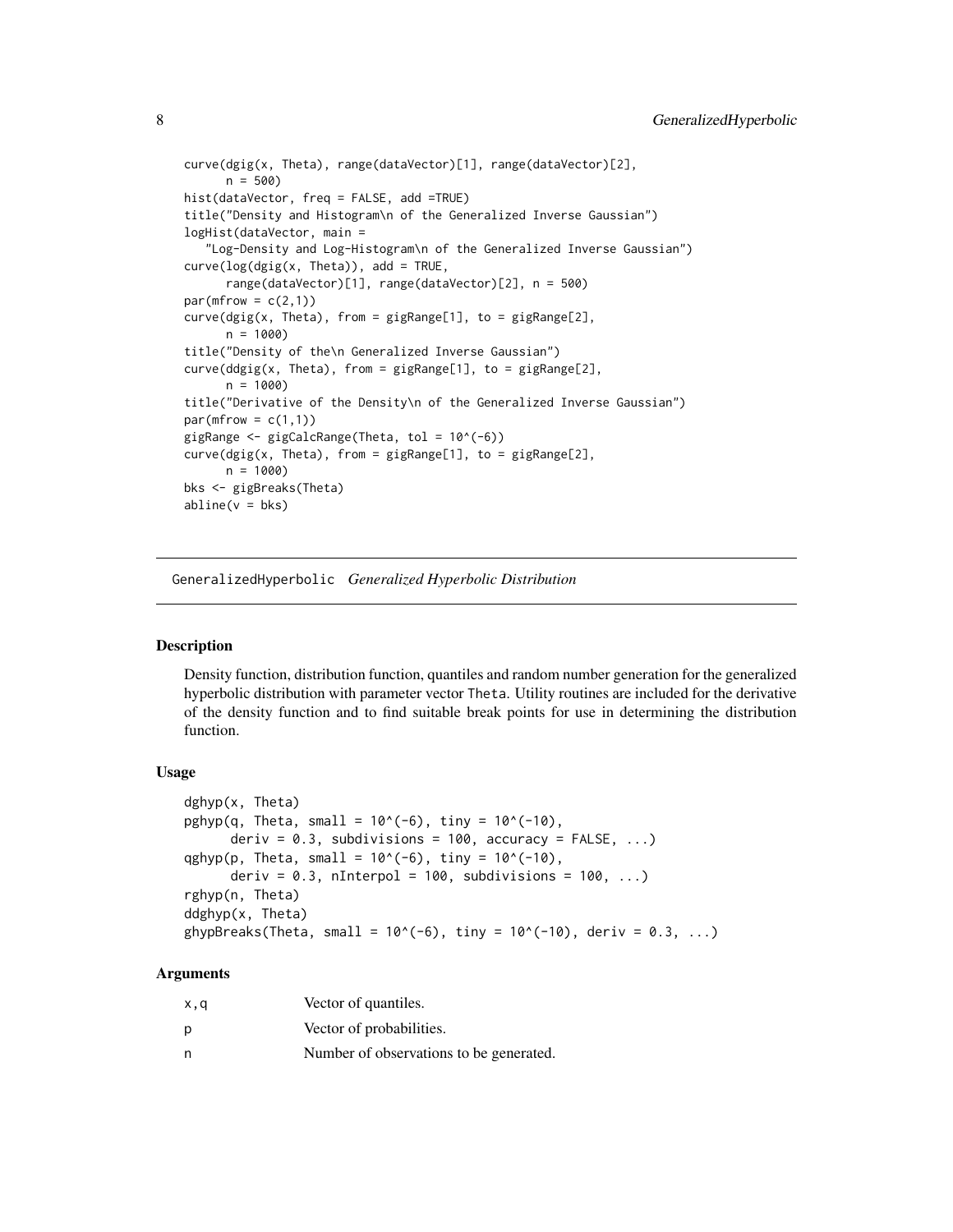<span id="page-8-0"></span>

| Theta        | Parameter vector taking the form c(lambda, alpha, beta, delta, mu).                                                                          |
|--------------|----------------------------------------------------------------------------------------------------------------------------------------------|
| small        | Size of a small difference between the distribution function and zero or one. See<br>Details.                                                |
| tiny         | Size of a tiny difference between the distribution function and zero or one. See<br>Details.                                                 |
| deriv        | Value between 0 and 1. Determines the point where the derivative becomes<br>substantial, compared to its maximum value. See <b>Details</b> . |
| accuracy     | Uses accuracy calculated by~integrate to try and determine the accuracy of<br>the distribution function calculation.                         |
| subdivisions | The maximum number of subdivisions used to integrate the density returning<br>the distribution function.                                     |
| nInterpol    | The number of points used in qghyp for cubic spline interpolation (see spline fun)<br>of the distribution function.                          |
| $\cdots$     | Passes arguments to uniroot. See <b>Details</b> .                                                                                            |

#### Details

The generalized hyperbolic distribution has density

$$
f(x) = c(\lambda, \alpha, \beta, \delta) \times \frac{K_{\lambda - 1/2}(\alpha \sqrt{\delta^2 + (x - \mu)^2})}{(\sqrt{\delta^2 + (x - \mu)^2} \alpha)^{1/2 - \lambda}} e^{\beta(x - \mu)}
$$

where  $K_{\nu}$ () is the modified Bessel function of the third kind with order  $\nu$ , and

$$
c(\lambda, \alpha, \beta, \delta) = \frac{(\sqrt{\alpha^2 - \beta^2}/\delta)^{\lambda}}{\sqrt{2\pi}K_{\lambda}(\delta\sqrt{\alpha^2 - \beta^2})}
$$

Use ghypChangePars to convert from the  $(\zeta, \rho)$ ,  $(\xi, \chi)$ , or  $(\bar{\alpha}, \bar{\beta})$  parameterisations to the  $(\alpha, \beta)$ parameterisation used above.

pghyp breaks the real line into eight regions in order to determine the integral of dghyp. The break points determining the regions are found by ghypBreaks, based on the values of small, tiny, and deriv. In the extreme tails of the distribution where the probability is tiny according to ghypCalcRange, the probability is taken to be zero. In the inner part of the distribution, the range is divided in 6 regions, 3 above the mode, and 3 below. On each side of the mode, there are two break points giving the required three regions. The outer break point is where the probability in the tail has the value given by the variable small. The inner break point is where the derivative of the density function is deriv times the maximum value of the derivative on that side of the mode. In each of the 6 inner regions the numerical integration routine [safeIntegrate](#page-49-1) (which is a wrapper for [integrate](#page-0-0)) is used to integrate the density dghyp.

qghyp use the breakup of the real line into the same 8 regions as pghyp. For quantiles which fall in the 2 extreme regions, the quantile is returned as -Inf or Inf as appropriate. In the 6 inner regions splinefun is used to fit values of the distribution function generated by pghyp. The quantiles are then found using the uniroot function.

pghyp and qghyp may generally be expected to be accurate to 5 decimal places.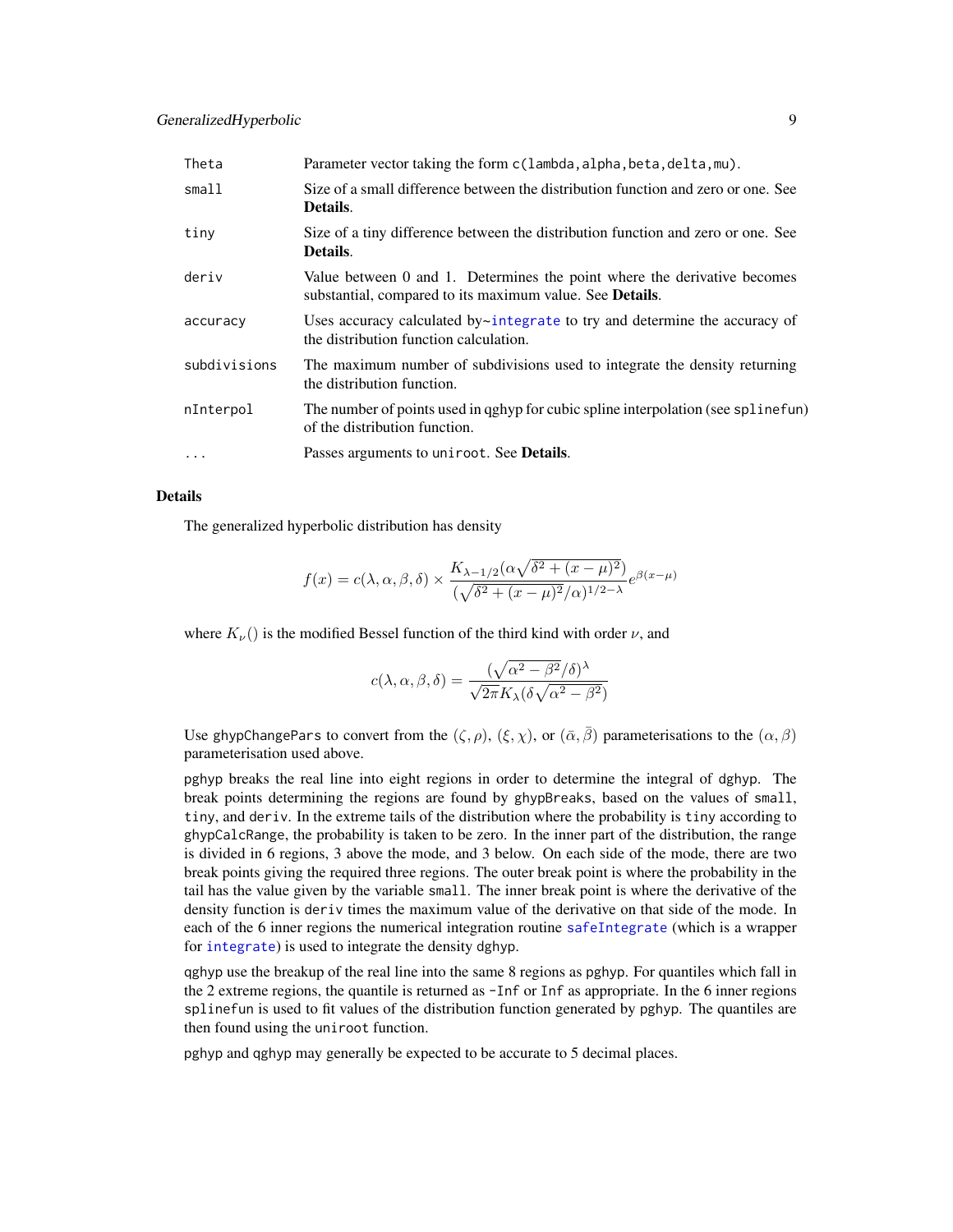The generalized hyperbolic distribution is discussed in Bibby and Sörenson (2003). It can be represented as a particular mixture of the normal distribution where the mixing distribution is the generalized inverse Gaussian. rghyp uses this representation to generate observations from the generalized hyperbolic distribution. Generalized inverse Gaussian observations are obtained via the algorithm of Dagpunar (1989) which is implemented in rgig.

#### Value

dghyp gives the density, pghyp gives the distribution function, qghyp gives the quantile function and rghyp generates random variates. An estimate of the accuracy of the approximation to the distribution function may be found by setting accuracy=TRUE in the call to pghyp which then returns a list with components value and error.

ddghyp gives the derivative of dghyp.

ghypBreaks returns a list with components:

| xTiny     | Value such that probability to the left is less than tiny.                                                                            |
|-----------|---------------------------------------------------------------------------------------------------------------------------------------|
| xSmall    | Value such that probability to the left is less than small.                                                                           |
| lowBreak  | Point to the left of the mode such that the derivative of the density is denote times<br>its maximum value on that side of the mode.  |
| highBreak | Point to the right of the mode such that the derivative of the density is derive<br>times its maximum value on that side of the mode. |
| xLarge    | Value such that probability to the right is less than small.                                                                          |
| xHuge     | Value such that probability to the right is less than tiny.                                                                           |
| modeDist  | The mode of the given generalized hyperbolic distribution.                                                                            |
|           |                                                                                                                                       |

## Author(s)

David Scott <d.scott@auckland.ac.nz>, Richard Trendall

## References

Barndorff-Nielsen, O. and Blæsild, P (1983). Hyperbolic distributions. In *Encyclopedia of Statistical Sciences*, eds., Johnson, N. L., Kotz, S. and Read, C. B., Vol. 3, pp. 700–707. New York: Wiley.

Bibby, B. M. and Sörenson, M. (2003). Hyperbolic processes in finance. In *Handbook of Heavy Tailed Distributions in Finance*, ed., Rachev, S. T. pp. 212–248. Elsevier Science B.~V.

Dagpunar, J.S. (1989). An easily implemented generalised inverse Gaussian generator *Commun. Statist. -Simula.*, 18, 703–710.

Prause, K. (1999) *The generalized hyperbolic models: Estimation, financial derivatives and risk measurement.* PhD Thesis, Mathematics Faculty, University of Freiburg.

## See Also

[dhyperb](#page-33-1) for the hyperbolic distribution, [dgig](#page-4-1) for the generalized inverse Gaussian distribution [safeIntegrate](#page-49-1), [integrate](#page-0-0) for its shortfalls, [splinefun](#page-0-0), [uniroot](#page-0-0) and [ghypChangePars](#page-13-1) for changing parameters to the  $(\alpha, \beta)$  parameterisation

<span id="page-9-0"></span>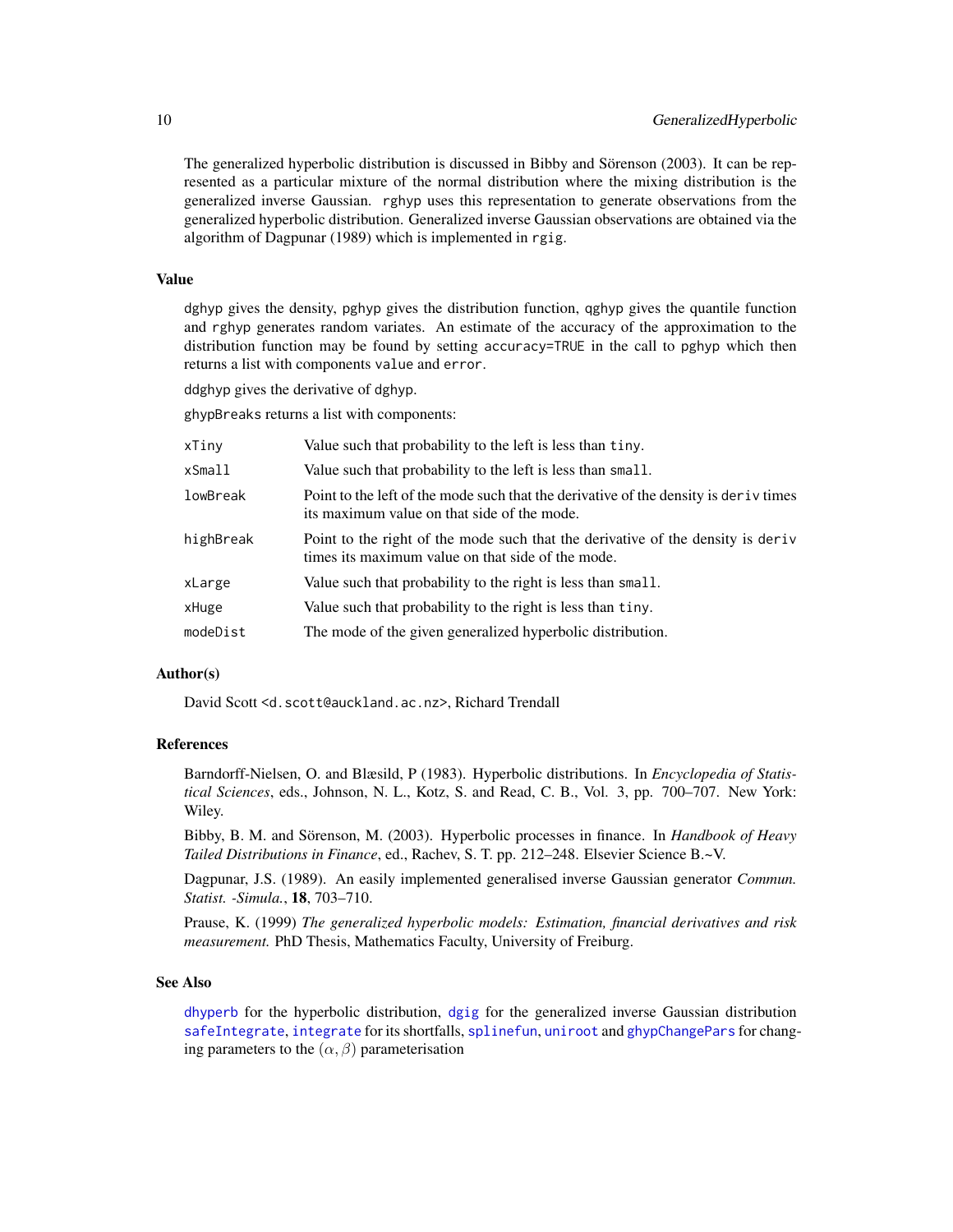### <span id="page-10-0"></span>Examples

```
Theta \leq c(1/2, 3, 1, 1, 0)ghypRange \leq ghypCalcRange(Theta, tol = 10^(-3))
par(mfrow = c(1,2))curve(dghyp(x, Theta), from = ghypRange[1], to = ghypRange[2],n = 1000)
title("Density of the\n Generalized Hyperbolic Distribution")
curve(pghyp(x, Theta), from = ghypRange[1], to = ghypRange[2],
      n = 1000title("Distribution Function of the\n Generalized Hyperbolic Distribution")
dataVector <- rghyp(500, Theta)
curve(dghyp(x, Theta), range(dataVector)[1], range(dataVector)[2],
      n = 500hist(dataVector, freq = FALSE, add =TRUE)
title("Density and Histogram of the\n Generalized Hyperbolic Distribution")
logHist(dataVector, main =
   "Log-Density and Log-Histogramof the\n Generalized Hyperbolic Distribution")
curve(log(dghyp(x, theta)), add = TRUE,
      range(dataVector)[1], range(dataVector)[2], n = 500)
par(mfrow = c(2,1))curve(dghyp(x, Theta), from = ghypRange[1], to = ghypRange[2],n = 1000title("Density of the\n Generalized Hyperbolic Distribution")
curve(ddghyp(x, Theta), from = ghypRange[1], to = ghypRange[2],
      n = 1000title("Derivative of the Density of the\n Generalized Hyperbolic Distribution")
par(mfrow = c(1,1))ghypRange \leq ghypCalcRange(Theta, tol = 10^(-6))
curve(dghyp(x, Theta), from = ghypRange[1], to = ghypRange[2],n = 1000)
bks <- ghypBreaks(Theta)
abline(v = bks)
```
GeneralizedHyperbolicPlots

*Generalized Hyperbolic Quantile-Quantile and Percent-Percent Plots*

#### Description

qqghyp produces a generalized hyperbolic Q-Q plot of the values in y.

ppghyp produces a generalized hyperbolic P-P (percent-percent) or probability plot of the values in y.

Graphical parameters may be given as arguments to qqghyp, and ppghyp.

#### Usage

```
qqghyp(y, Theta, main = "Generalized Hyperbolic Q-Q Plot",
 xlab = "Theoretical Quantiles",
```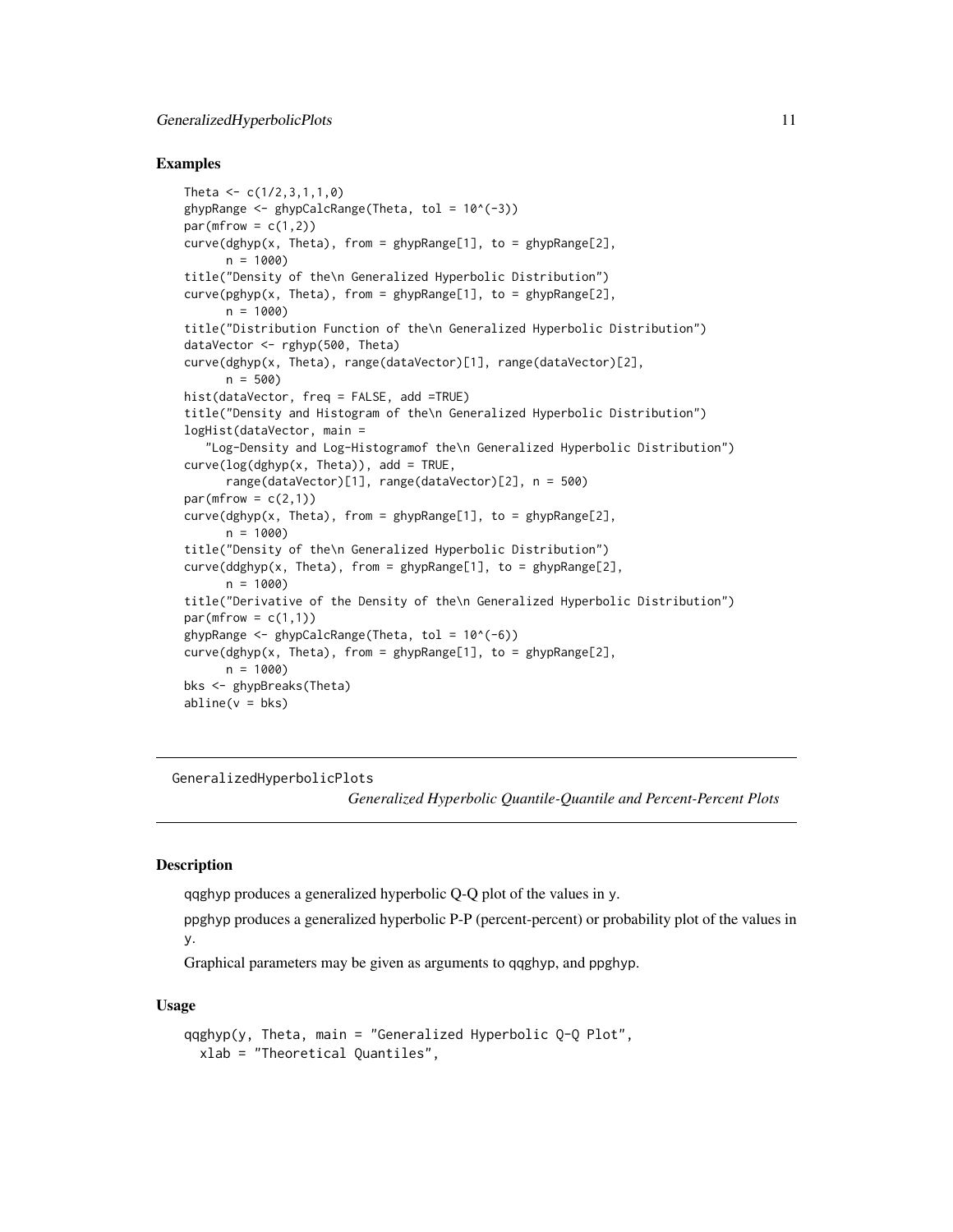```
ylab = "Sample Quantiles",
 plot.it = TRUE, line = TRUE, \ldots)
ppghyp(y, Theta, main = "Generalized Hyperbolic P-P Plot",
 xlab = "Uniform Quantiles",
 ylab = "Probability-integral-transformed Data",
 plot.it = TRUE, line = TRUE, ...)
```
## Arguments

| y       | The data sample.                                       |  |  |
|---------|--------------------------------------------------------|--|--|
| Theta   | Parameters of the generalized hyperbolic distribution. |  |  |
|         | xlab, ylab, main                                       |  |  |
|         | Plot labels.                                           |  |  |
| plot.it | Logical. Should the result be plotted?                 |  |  |
| line    | Add line through origin with unit slope.               |  |  |
|         | Further graphical parameters.                          |  |  |

## Value

For qqghyp and ppghyp, a list with components:

| The x coordinates of the points that are to be plotted. |
|---------------------------------------------------------|
| The y coordinates of the points that are to be plotted. |

## References

Wilk, M. B. and Gnanadesikan, R. (1968) Probability plotting methods for the analysis of data. *Biometrika*. 55, 1–17.

#### See Also

[ppoints](#page-0-0), [dghyp](#page-7-1).

```
par(mfrow = c(1,2))y <- rghyp(200, c(2,2,1,2,2))
qqghyp(y, c(2, 2, 1, 2, 2), line = FALSE)abline(0, 1, col = 2)ppghyp(y, c(2,2,1,2,2))
```
<span id="page-11-0"></span>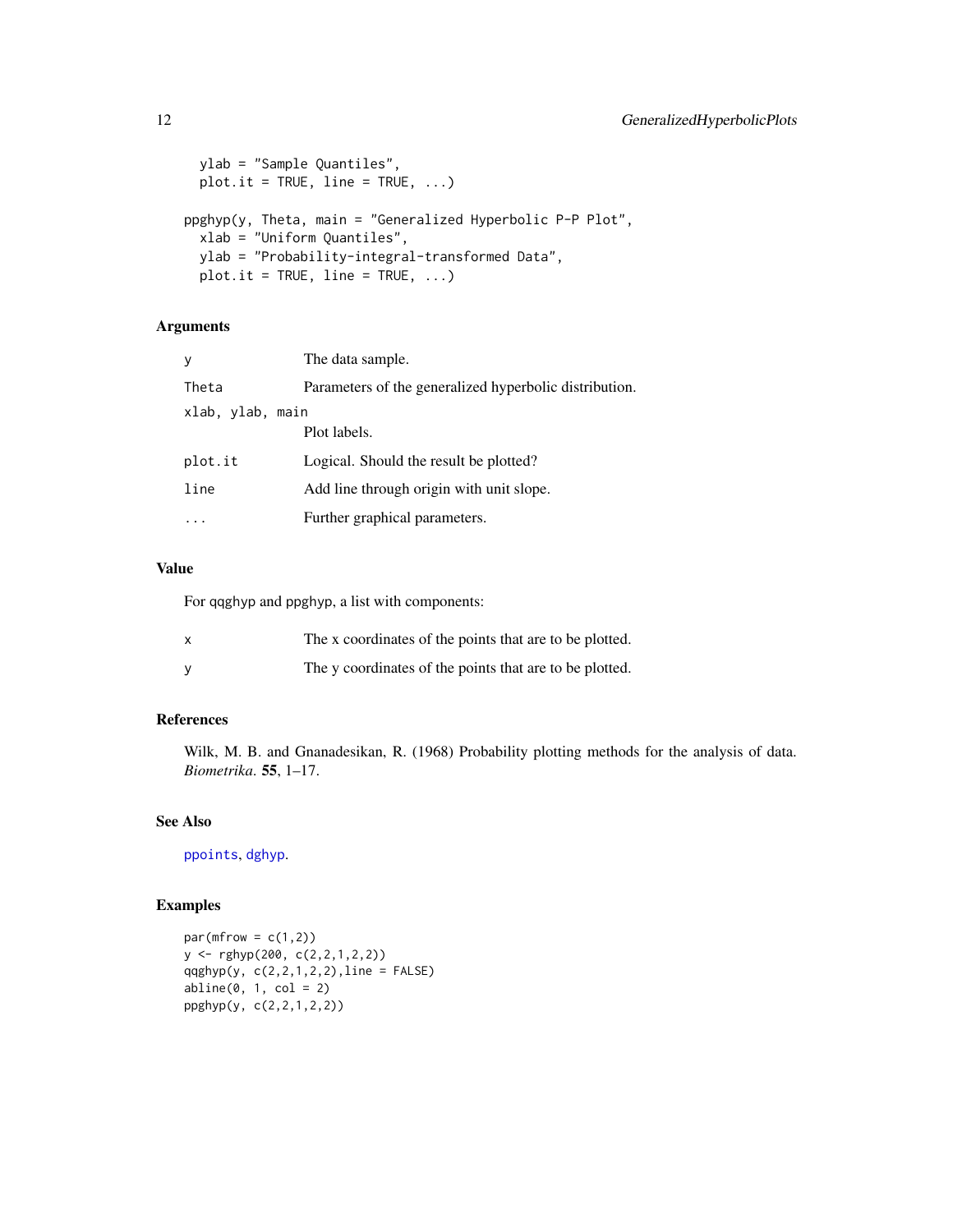## <span id="page-12-0"></span>Description

Given the parameter vector Theta of a generalized hyperbolic distribution, this function determines the range outside of which the density function is negligible, to a specified tolerance. The parameterization used is the  $(\alpha, \beta)$  one (see [dghyp](#page-7-1)). To use another parameterization, use [ghypChangePars](#page-13-1).

#### Usage

```
ghypCalcRange(Theta, tol = 10^*(-5), density = TRUE, ...)
```
## Arguments

| Theta    | Value of parameter vector specifying the hyperbolic distribution.                                                                                               |
|----------|-----------------------------------------------------------------------------------------------------------------------------------------------------------------|
| tol      | Tolerance.                                                                                                                                                      |
| density  | Logical. If TRUE, the bounds are for the density function. If FALSE, they should<br>be for the probability distribution, but this has not yet been implemented. |
| $\cdots$ | Extra arguments for calls to uniroot.                                                                                                                           |

#### Details

The particular generalized hyperbolic distribution being considered is specified by the value of the parameter value Theta.

If density = TRUE, the function gives a range, outside of which the density is less than the given tolerance. Useful for plotting the density. Also used in determining break points for the separate sections over which numerical integration is used to determine the distribution function. The points are found by using [uniroot](#page-0-0) on the density function.

If density = FALSE, the function returns the message: "Distribution function bounds not yet implemented".

#### Value

A two-component vector giving the lower and upper ends of the range.

## Author(s)

David Scott <d.scott@auckland.ac.nz>

#### References

Barndorff-Nielsen, O. and Blæsild, P (1983). Hyperbolic distributions. In *Encyclopedia of Statistical Sciences*, eds., Johnson, N. L., Kotz, S. and Read, C. B., Vol. 3, pp. 700–707. New York: Wiley.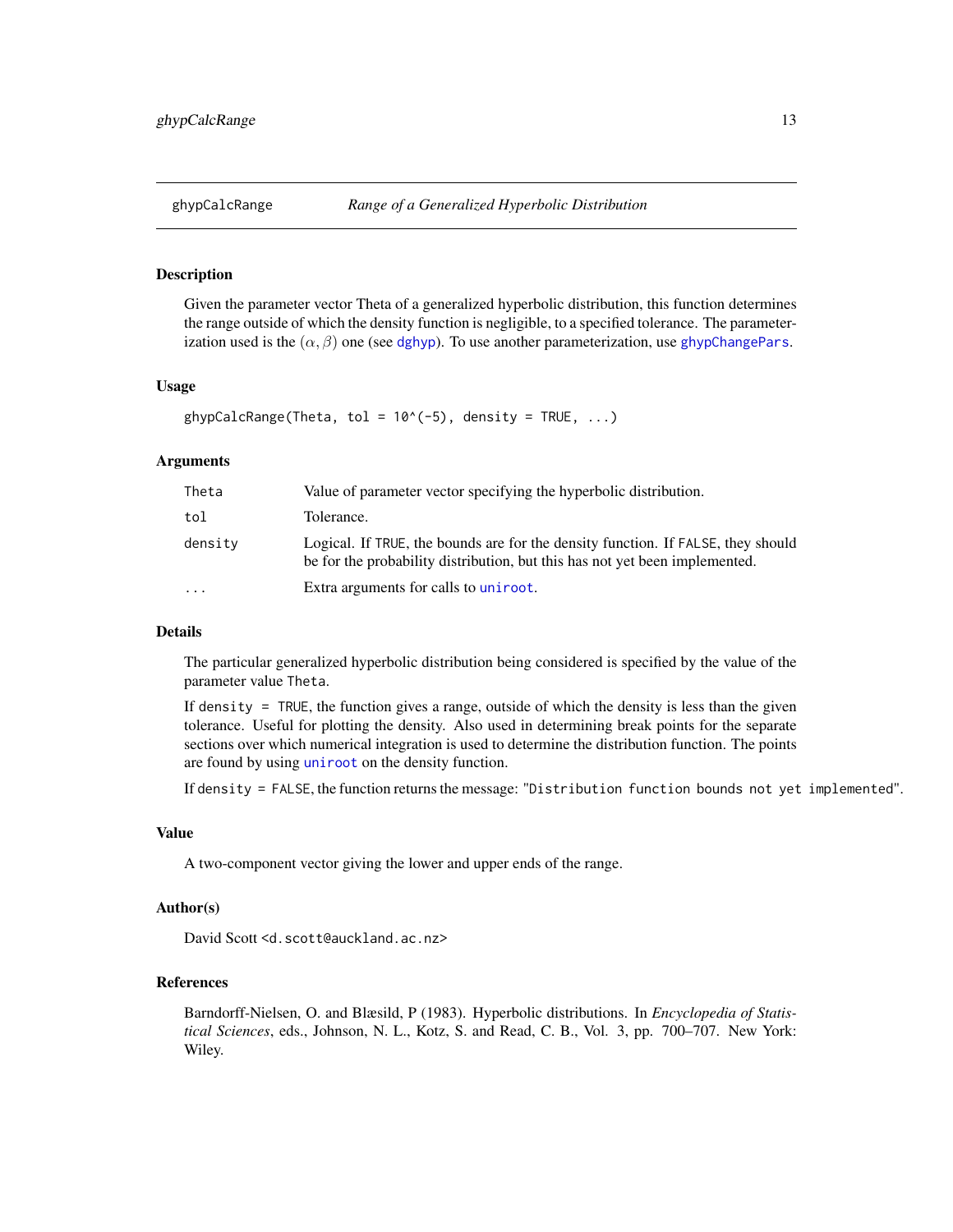## See Also

[dghyp](#page-7-1), [ghypChangePars](#page-13-1)

#### Examples

```
Theta <-c(1,5,3,1,0)maxDens <- dghyp(ghypMode(Theta), Theta)
ghypRange <- ghypCalcRange(Theta, tol = 10^(-3)*maxDens)
ghypRange
curve(dghyp(x, Theta), ghypRange[1], ghypRange[2])
## Not run: ghypCalcRange(Theta, tol = 10^(-3), density = FALSE)
```
<span id="page-13-1"></span>ghypChangePars *Change Parameterizations of the Generalized Hyperbolic Distribution*

## Description

This function interchanges between the following 4 parameterizations of the generalized hyperbolic distribution:

1.  $\lambda, \alpha, \beta, \delta, \mu$ 2.  $\lambda, \zeta, \rho, \delta, \mu$ 3.  $\lambda, \xi, \chi, \delta, \mu$ 4.  $\lambda$ ,  $\bar{\alpha}$ ,  $\bar{\beta}$ ,  $\delta$ ,  $\mu$ These are the parameterizations given in Prause (1999)

#### Usage

ghypChangePars(from, to, Theta, noNames = FALSE)

#### Arguments

| from    | The set of parameters to change from.                             |
|---------|-------------------------------------------------------------------|
| to      | The set of parameters to change to.                               |
| Theta   | "from" parameter vector consisting of 5 numerical elements.       |
| noNames | Logical. When TRUE, suppresses the parameter names in the output. |

## Details

In the 4 parameterizations, the following must be positive:

1.  $\alpha$ ,  $\delta$ 2.  $\zeta$ ,  $\delta$ 3. ξ, δ 4.  $\bar{\alpha}, \delta$ 

Furthermore, note that in the first parameterization  $\alpha$  must be greater than the absolute value of  $\beta$ ; in the third parameterization,  $\xi$  must be less than one, and the absolute value of  $\chi$  must be less than ξ; and in the fourth parameterization,  $\bar{\alpha}$  must be greater than the absolute value of  $\bar{\beta}$ .

<span id="page-13-0"></span>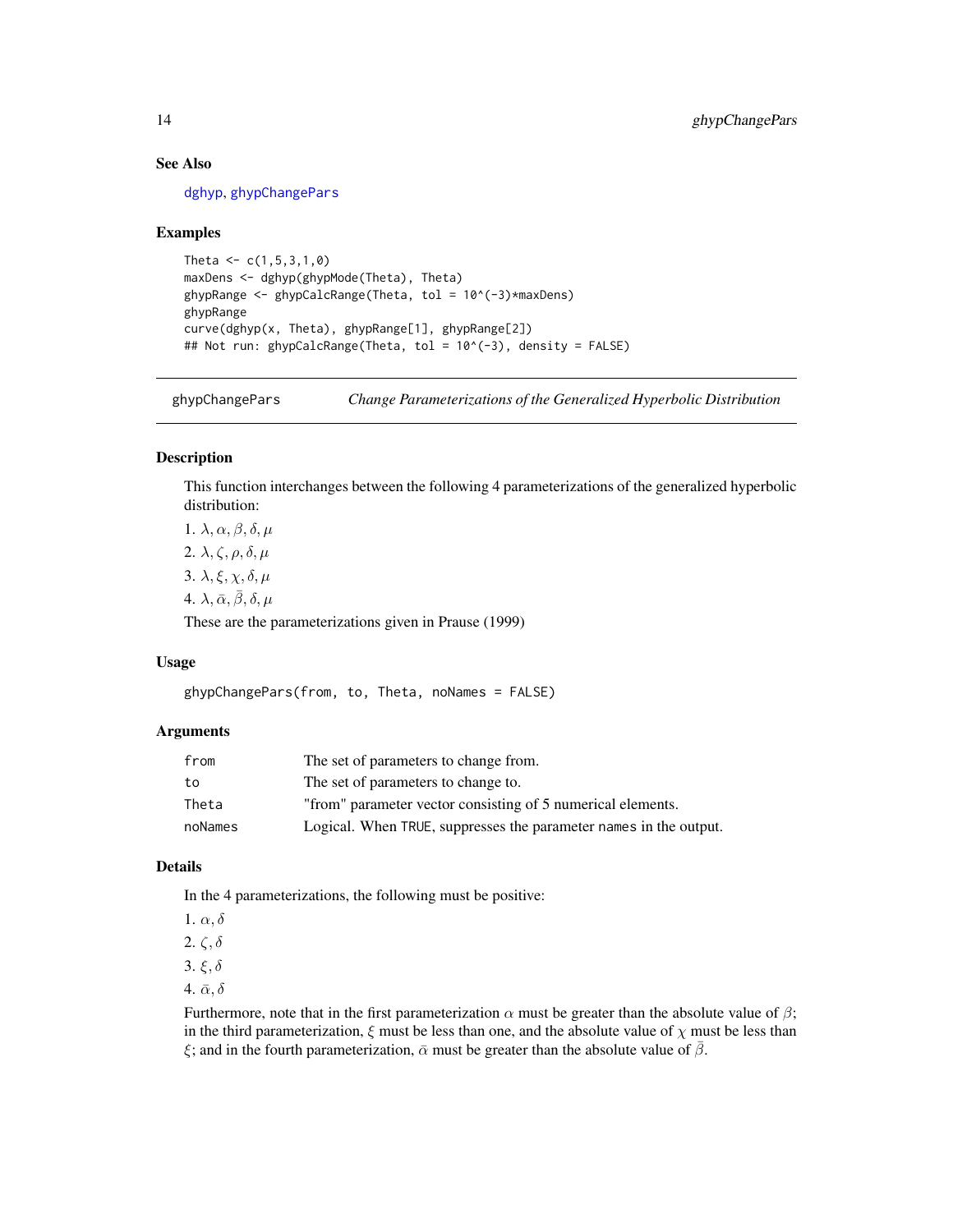## <span id="page-14-0"></span>ghypMom 15

## Value

A numerical vector of length 5 representing Theta in the to parameterization.

#### Author(s)

David Scott <d.scott@auckland.ac.nz>, Jennifer Tso, Richard Trendall

## References

Barndorff-Nielsen, O. and Blæsild, P. (1983). Hyperbolic distributions. In *Encyclopedia of Statistical Sciences*, eds., Johnson, N. L., Kotz, S. and Read, C. B., Vol. 3, pp. 700–707. New York: Wiley.

Prause, K. (1999) *The generalized hyperbolic models: Estimation, financial derivatives and risk measurement.* PhD Thesis, Mathematics Faculty, University of Freiburg.

## See Also

[dghyp](#page-7-1)

## Examples

```
Theta1 \leftarrow c(2,2,1,3,0) # Parameterization 1
Theta2 <- ghypChangePars(1, 2, Theta1) # Convert to parameterization 2
Theta2 # Parameterization 2
ghypChangePars(2, 1, as.numeric(Theta2)) # Convert back to parameterization 1
```
<span id="page-14-1"></span>ghypMom *Calculate Moments of the Generalized Hyperbolic Distribution*

#### Description

Function to calculate raw moments, mu moments, central moments and moments about any other given location for the generalized hyperbolic distribution.

## Usage

```
ghypMom(order, Theta, momType = "raw", about = \theta)
```
## Arguments

| order   | Numeric. The order of the moment to be calculated. Not permitted to be a<br>vector. Must be a positive whole number except for moments about zero. |
|---------|----------------------------------------------------------------------------------------------------------------------------------------------------|
| Theta   | Numeric. The parameter vector specifying the GIG distribution. Of the form<br>c(lambda, alpha, beta, delta, mu) (see dghyp).                       |
| momType | Common types of moments to be calculated, default is "raw". See Details.                                                                           |
| about   | Numeric. The point around which the moment is to be calculated.                                                                                    |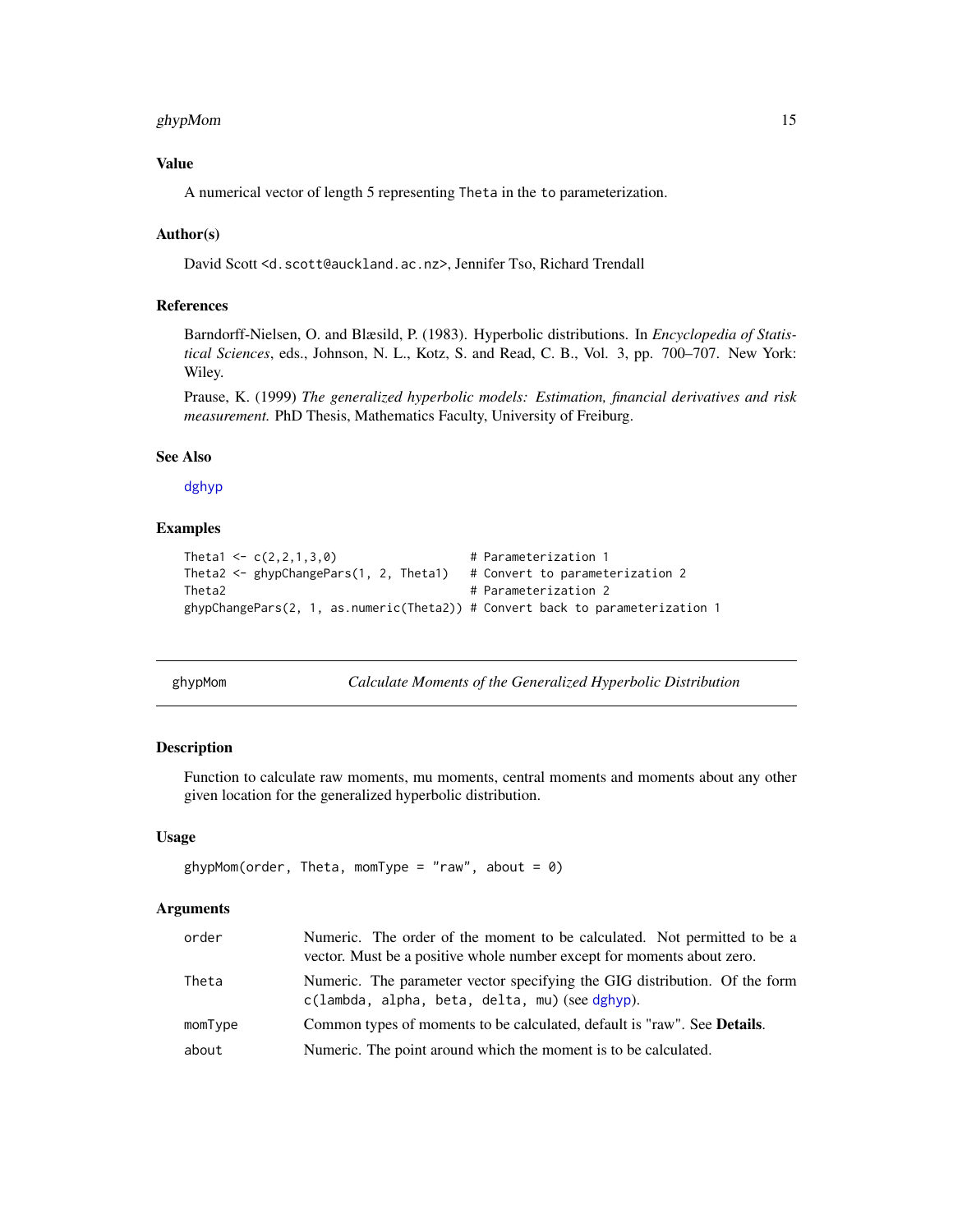## <span id="page-15-0"></span>Details

Checking whether order is a whole number is carried out using the function [is.wholenumber](#page-39-1).

momType can be either "raw" (moments about zero), "mu" (moments about mu), or "central" (moments about mean). If one of these moment types is specified, then there is no need to specify the about value. For moments about any other location, the about value must be specified. In the case that both momType and about are specified and contradicting, the function will always calculate the moments based on about rather than momType.

To calculate moments of the generalized hyperbolic distribution, the function firstly calculates mu moments by formula defined below and then transforms mu moments to central moments or raw moments or moments about any other locations as required by calling momChangeAbout.

The mu moments are obtained from the recursion formula given in Scott,  $W\ddot{A}/4rtz$  and Tran (2008).

#### Value

The moment specified.

#### Author(s)

David Scott <d.scott@auckland.ac.nz>

#### References

Scott, D. J., WA<sup>1</sup>/4rtz, D. and Tran, T. T. (2008) Moments of the Generalized Hyperbolic Distribution. Preprint.

#### See Also

[ghypChangePars](#page-13-1), [is.wholenumber](#page-39-1), [momChangeAbout](#page-44-1), [momIntegrated](#page-45-1), [ghypMean](#page-56-1), [ghypVar](#page-56-1), [ghypSkew](#page-56-1), [ghypKurt](#page-56-1).

```
Theta \leq c(2,2,1,2,1)mu <- Theta[5]
### mu moments
(m1 <- ghypMean(Theta))
m1 - mughypMom(1, Theta, momType = "mu")
momIntegrated("ghyp", order = 1, param = Theta, about = mu)
ghypMom(2, Theta, momType = "mu")
momIntegrated("ghyp", order = 2, param = Theta, about = mu)
ghypMom(10, Theta, momType = "mu")
momIntegrated("ghyp", order = 10, param = Theta, about = mu)
### raw moments
ghypMean(Theta)
ghypMom(1, Theta, momType = "raw")
momIntegrated("ghyp", order = 1, param = Theta, about = \theta)
ghypMom(2, Theta, momType = "raw")
momIntegrated("ghyp", order = 2, param = Theta, about = 0)
```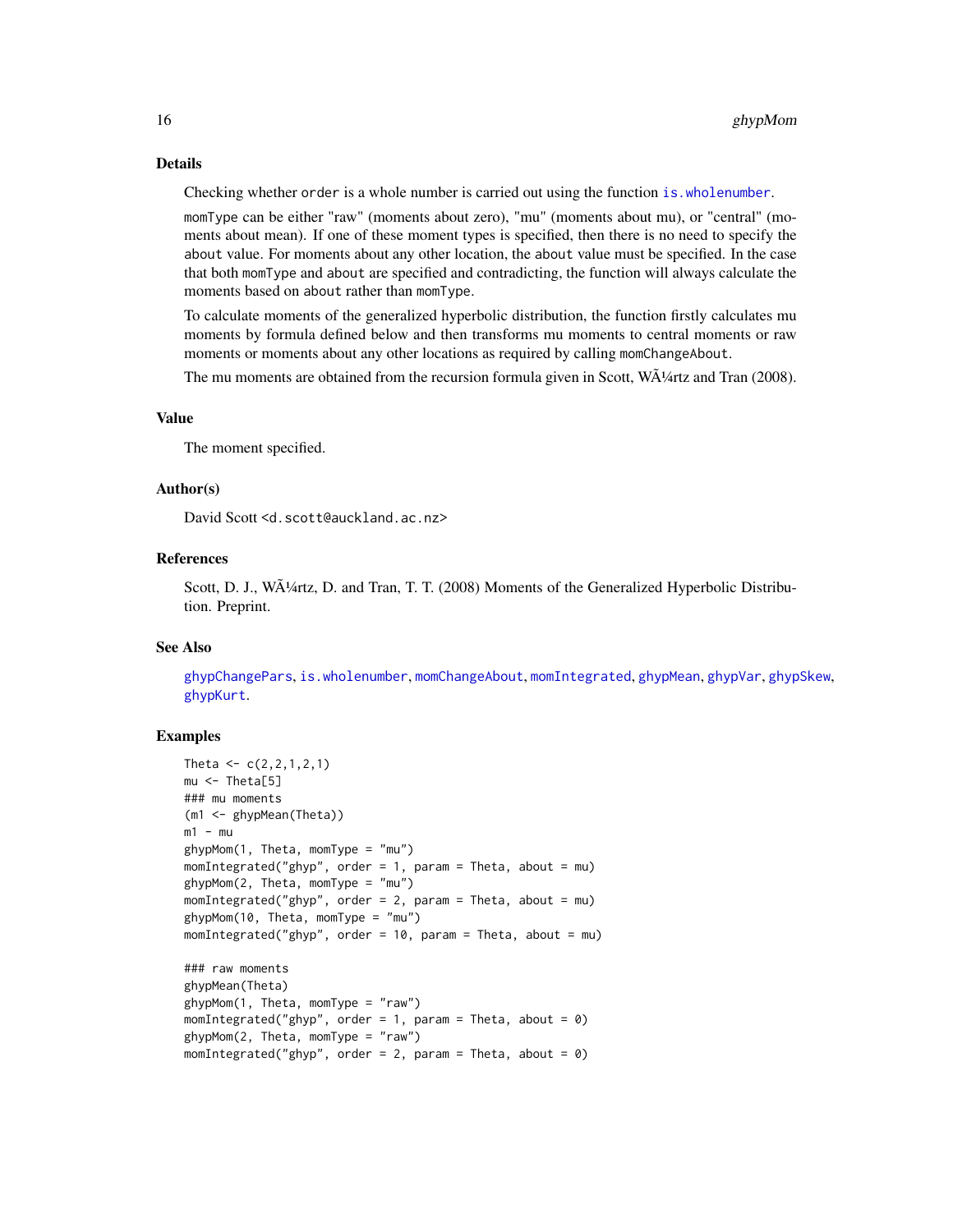## <span id="page-16-0"></span>gigCalcRange 17

```
ghypMom(10, Theta, momType = "raw")
momIntegrated("ghyp", order = 10, param = Theta, about = 0)
### central moments
ghypMom(1, Theta, momType = "central")
momIntegrated("ghyp", order = 1, param = Theta, about = m1)
ghypVar(Theta)
ghypMom(2, Theta, momType = "central")
momenting of ("ghyp", order = 2, param = Theta, about = m1)ghypMom(10, Theta, momType = "central")
momIntegrated("ghyp", order = 10, param = Theta, about = m1)
```
gigCalcRange *Range of a Generalized Inverse Gaussian Distribution*

## Description

Given the parameter vector Theta of a generalized inverse Gaussian distribution, this function determines the range outside of which the density function is negligible, to a specified tolerance. The parameterization used is the  $(\chi, \psi)$  one (see [dgig](#page-4-1)). To use another parameterization, use [gigChangePars](#page-17-1).

#### Usage

```
gigCalcRange(Theta, tol = 10^{\circ}(-5), density = TRUE, ...)
```
#### Arguments

| Theta   | Value of parameter vector specifying the generalized inverse Gaussian distribu-<br>tion.                                                                        |
|---------|-----------------------------------------------------------------------------------------------------------------------------------------------------------------|
| tol     | Tolerance.                                                                                                                                                      |
| density | Logical. If TRUE, the bounds are for the density function. If FALSE, they should<br>be for the probability distribution, but this has not yet been implemented. |
| .       | Extra arguments for calls to uniroot.                                                                                                                           |

#### Details

The particular generalized inverse Gaussian distribution being considered is specified by the value of the parameter value Theta.

If density = TRUE, the function gives a range, outside of which the density is less than the given tolerance. Useful for plotting the density. Also used in determining break points for the separate sections over which numerical integration is used to determine the distribution function. The points are found by using [uniroot](#page-0-0) on the density function.

If density = FALSE, the function returns the message: "Distribution function bounds not yet implemented".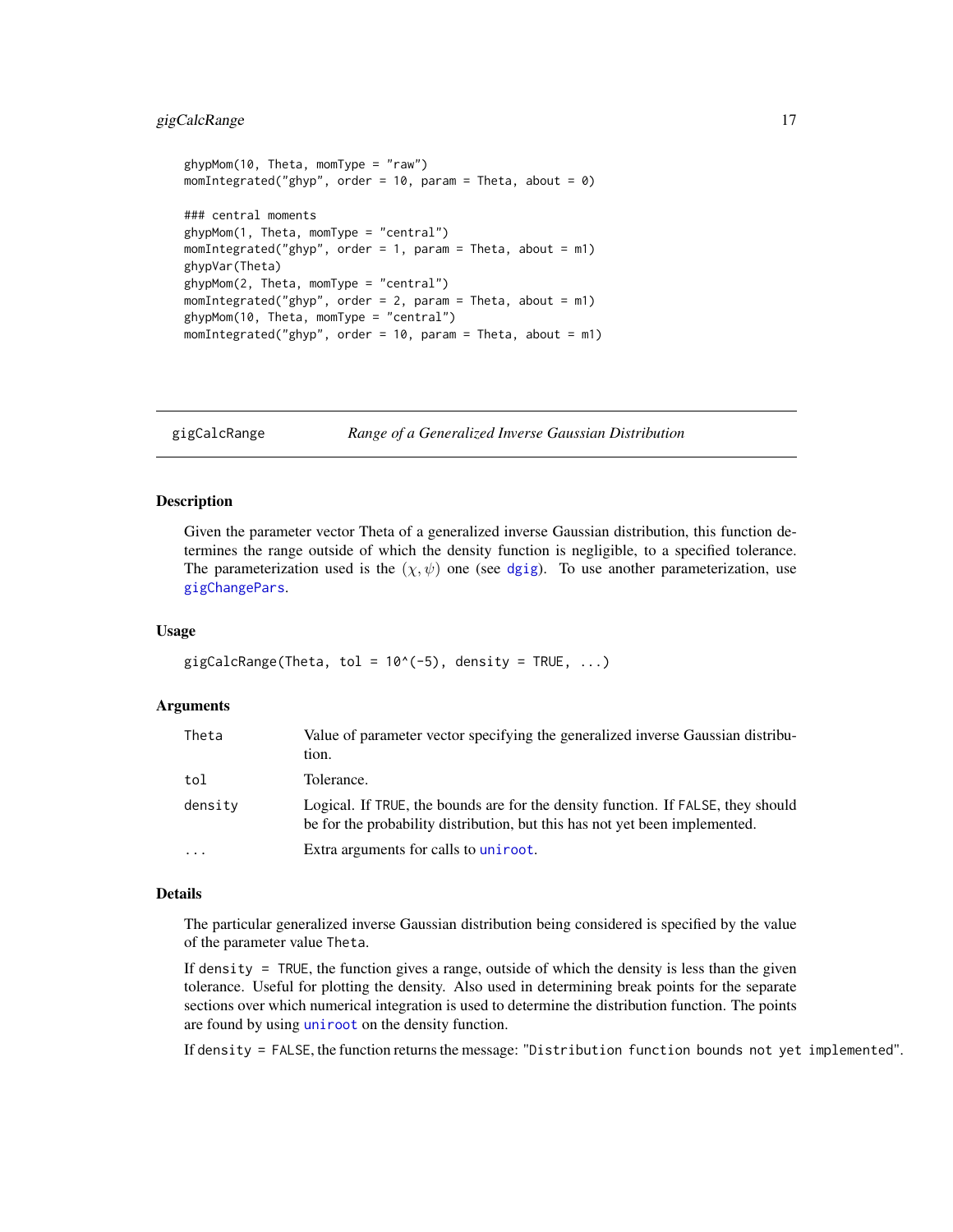## <span id="page-17-0"></span>Value

A two-component vector giving the lower and upper ends of the range.

#### Author(s)

David Scott <d.scott@auckland.ac.nz>

## References

Jörgensen, B. (1982). *Statistical Properties of the Generalized Inverse Gaussian Distribution*. Lecture Notes in Statistics, Vol. 9, Springer-Verlag, New York.

## See Also

[dgig](#page-4-1), [gigChangePars](#page-17-1)

#### Examples

```
Theta <-c(-0.5, 5, 2.5)maxDens <- dgig(gigMode(Theta), Theta)
gigRange <- gigCalcRange(Theta, tol = 10^(-3)*maxDens)
gigRange
curve(dgig(x, Theta), gigRange[1], gigRange[2])
## Not run: gigCalcRange(Theta, tol = 10^(-3), density = FALSE)
```
<span id="page-17-1"></span>

| gigChangePars | Change Parameterizations of the Generalized Inverse Gaussian Dis- |
|---------------|-------------------------------------------------------------------|
|               | <i>tribution</i>                                                  |

## Description

This function interchanges between the following 4 parameterizations of the generalized inverse Gaussian distribution:

- 1.  $(\lambda, \chi, \psi)$
- 2.  $(\lambda, \delta, \gamma)$
- 3.  $(\lambda, \alpha, \beta)$
- 4.  $(\lambda, \omega, \eta)$

See Jörgensen (1982) and Dagpunar (1989)

## Usage

```
gigChangePars(from, to, Theta, noNames = FALSE)
```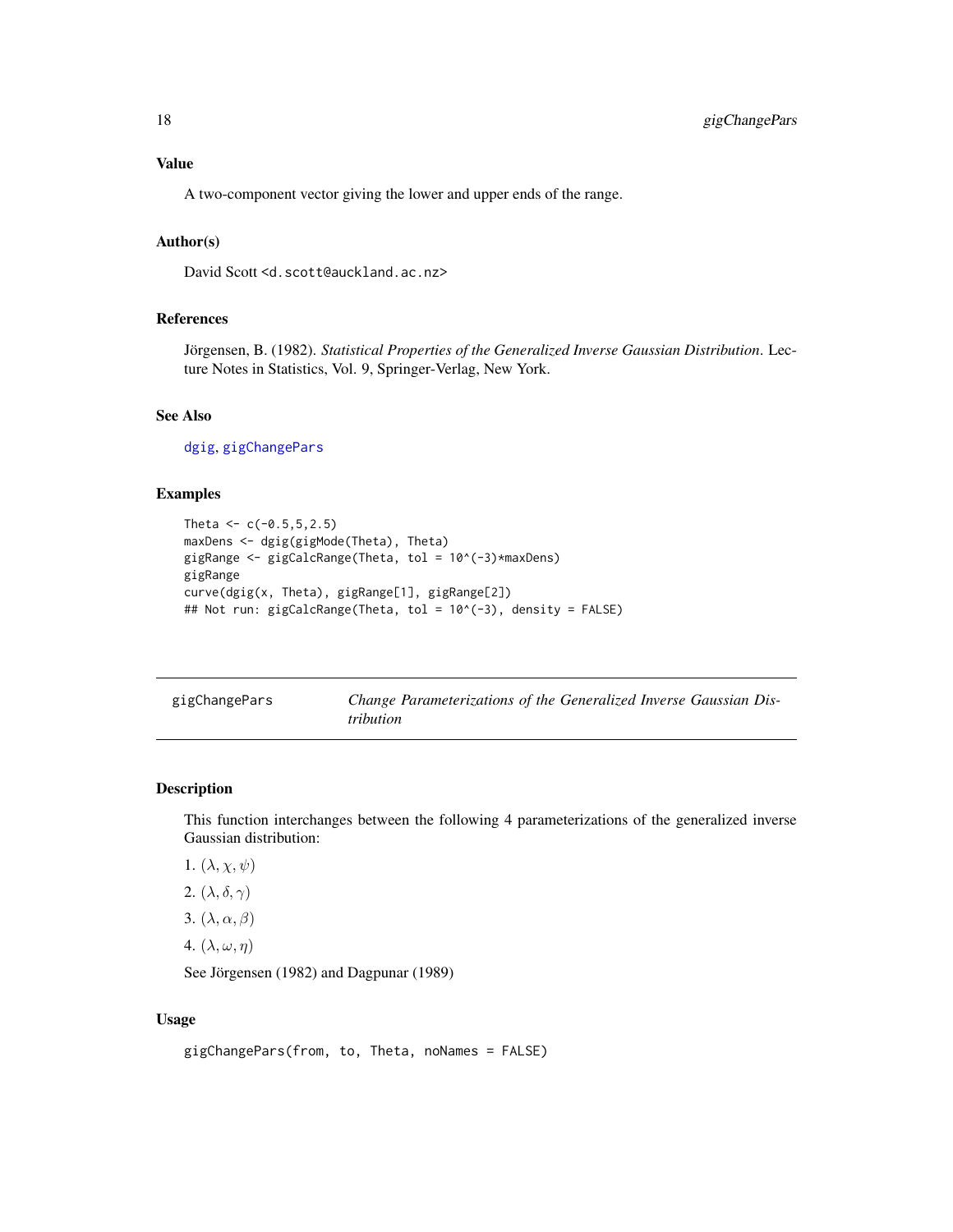## <span id="page-18-0"></span>gigCheckPars 19

#### Arguments

| from    | The set of parameters to change from.                             |
|---------|-------------------------------------------------------------------|
| to      | The set of parameters to change to.                               |
| Theta   | "from" parameter vector consisting of 3 numerical elements.       |
| noNames | Logical. When TRUE, suppresses the parameter names in the output. |

## Details

The range of  $\lambda$  is the whole real line. In each parameterization, the other two parameters must take positive values.

## Value

A numerical vector of length 3 representing Theta in the "to" parameterization.

#### Author(s)

David Scott <d.scott@auckland.ac.nz>

## References

Jörgensen, B. (1982). *Statistical Properties of the Generalized Inverse Gaussian Distribution*. Lecture Notes in Statistics, Vol. 9, Springer-Verlag, New York.

Dagpunar, J. S. (1989). An easily implemented generalised inverse Gaussian generator, *Commun. Statist.—Simula.*, 18, 703–710.

## See Also

[dgig](#page-4-1)

## Examples

```
Theta1 \leftarrow c(-0.5,5,2.5) # Parameterisation 1
Theta2 <- gigChangePars(1, 2, Theta1) # Convert to parameterization 2
Theta2 # Parameterization 2
gigChangePars(2, 1, as.numeric(Theta2)) # Convert back to parameterization 1
```
<span id="page-18-1"></span>gigCheckPars *Check Parameters of the Generalized Inverse Gaussian Distribution*

## Description

Given a putative set of parameters for the generalized inverse Gaussian distribution, the functions checks if they are in the correct range, and if they correspond to the boundary cases.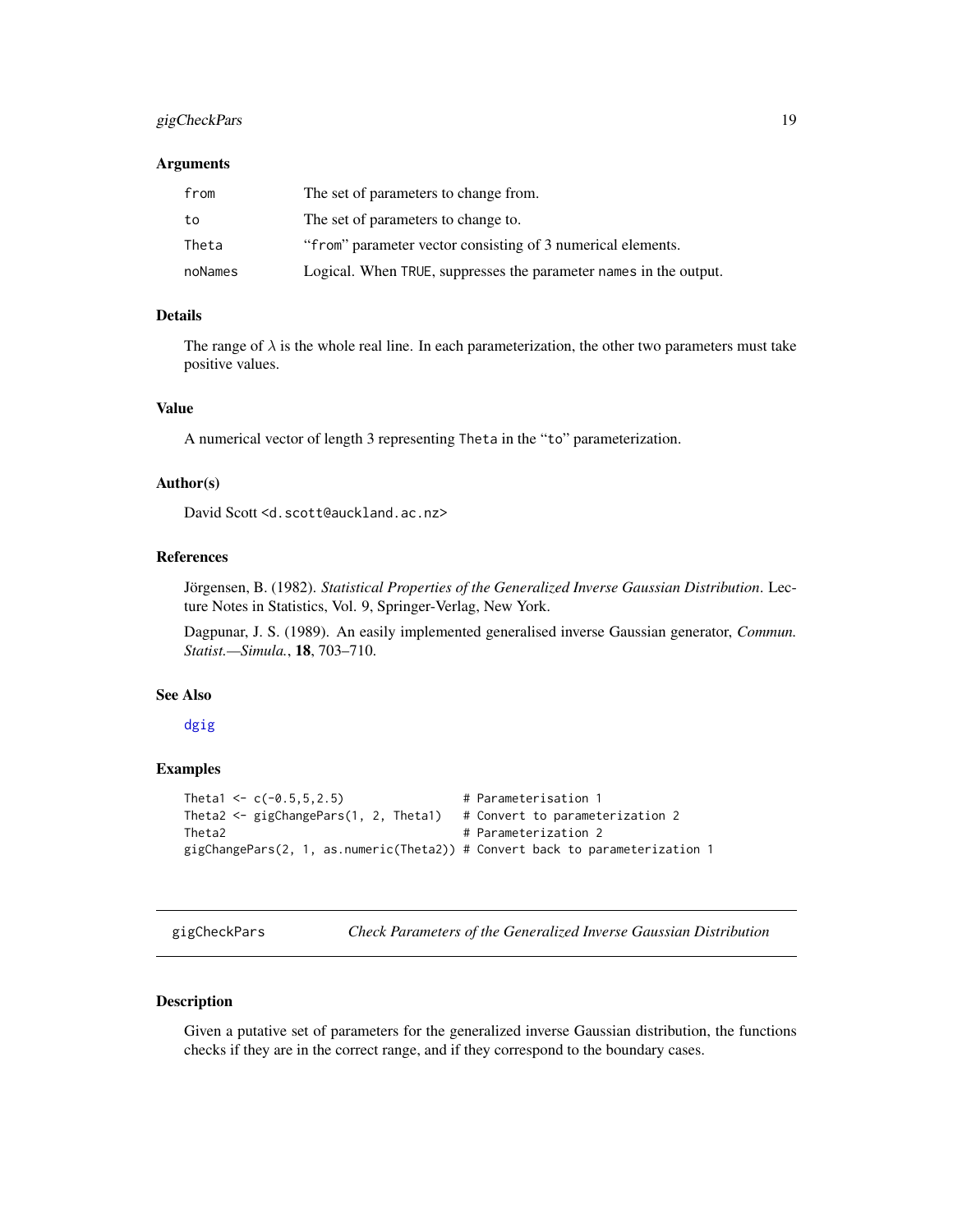## Usage

```
gigCheckPars(Theta, ...)
```
## Arguments

| Theta                   | Numeric. Putative parameter values for a generalized inverse Gaussian distribu-<br>tion. |
|-------------------------|------------------------------------------------------------------------------------------|
| $\cdot$ $\cdot$ $\cdot$ | Further arguments for calls to all. equal.                                               |

## Details

The vector Theta takes the form c(lambda,chi,psi).

If either chi or psi is negative, an error is returned.

If chi is 0 (to within tolerance allowed by all.equal) then psi and lambda must be positive or an error is returned. If these conditions are satisfied, the distribution is identified as a gamma distribution.

If psi is 0 (to within tolerance allowed by all.equal) then chi must be positive and lambda must be negative or an error is returned. If these conditions are satisfied, the distribution is identified as an inverse gamma distribution.

If both chi and psi are positive, then the distribution is identified as a normal generalized inverse Gaussian distribution.

## Value

A list with components:

| case       | Whichever of 'error', 'gamma', invgamma, or 'normal' is identified by the<br>function.  |
|------------|-----------------------------------------------------------------------------------------|
| errMessage | An appropriate error message if an error was found, the empty string "" other-<br>wise. |

## Author(s)

David Scott <d.scott@auckland.ac.nz>

#### References

Paolella, Marc S. (2007) Intermediate Probability: A Computational Approach, Chichester: Wiley

## See Also

[dgig](#page-4-1)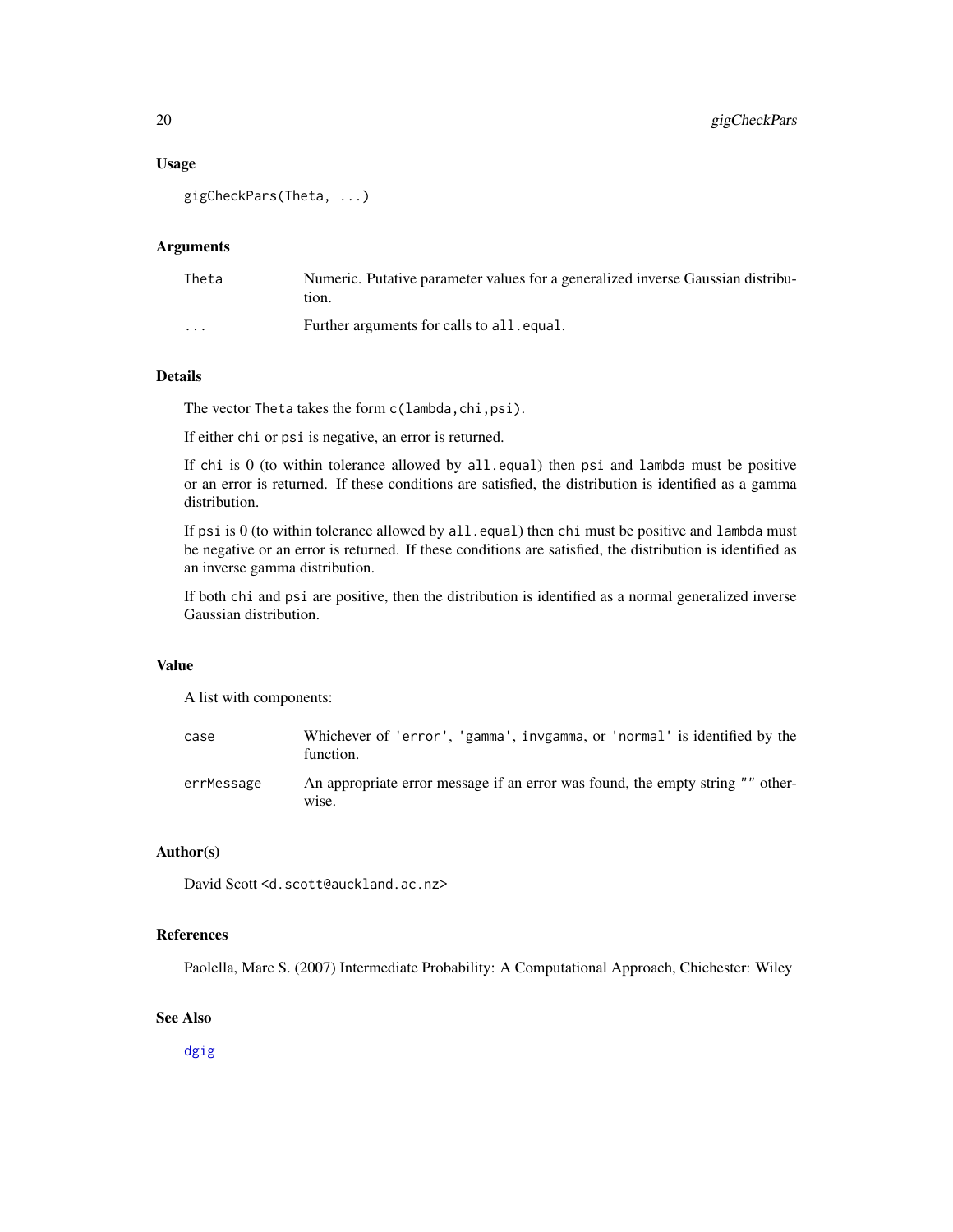#### <span id="page-20-0"></span> $g$ igMom 21

## Examples

| $gigCheckParts(c(-0.5, 5, 2.5))$  | # normal   |
|-----------------------------------|------------|
| $gigCheckParts(c(0.5, -5, 2.5))$  | # error    |
| $gigCheckParts(c(0.5, 5, -2.5))$  | # error    |
| $gigCheckParts(c(0.5, -5, -2.5))$ | # error    |
| gigCheckParts(c(0.5, 0, 2.5))     | # gamma    |
| $gigCheckParts(c(-0.5, 0, 2.5))$  | # error    |
| gigCheckParts(c(0.5, 0, 0))       | # error    |
| $gigCheckParts(c(-0.5, 0, 0))$    | # error    |
| gigCheckParts(c(0.5, 5, 0))       | # error    |
| $gigCheckParts(c(-0.5, 5, 0))$    | # invgamma |

<span id="page-20-1"></span>

gigMom *Calculate Moments of the Generalized Inverse Gaussian Distribution*

## Description

Functions to calculate raw moments and moments about a given location for the generalized inverse Gaussian (GIG) distribution, including the gamma and inverse gamma distributions as special cases.

#### Usage

```
gigRawMom(order, Theta)
gigMom(order, Theta, about = 0)
gammaRawMom(order, shape = 1, rate = 1, scale = 1/rate)
```
## Arguments

| order | Numeric. The order of the moment to be calculated. Not permitted to be a<br>vector. Must be a positive whole number except for moments about zero. |
|-------|----------------------------------------------------------------------------------------------------------------------------------------------------|
| Theta | Numeric. The parameter vector specifying the GIG distribution. Of the form<br>$c(lambda, chi, psi)$ (see dgig).                                    |
| about | Numeric. The point around which the moment is to be calculated.                                                                                    |
| shape | Numeric. The shape parameter, must be non-negative, not permitted to be a<br>vector.                                                               |
| scale | Numeric. The scale parameter, must be positive, not permitted to be a vector.                                                                      |
| rate  | Numeric. The rate parameter, an alternative way to specify the scale.                                                                              |
|       |                                                                                                                                                    |

## Details

The vector Theta of parameters is examined using [gigCheckPars](#page-18-1) to see if the parameters are valid for the GIG distribution and if they correspond to the special cases which are the gamma and inverse gamma distributions. Checking of special cases and valid parameter vector values is carried out using the function [gigCheckPars](#page-18-1). Checking whether order is a whole number is carried out using the function [is.wholenumber](#page-39-1).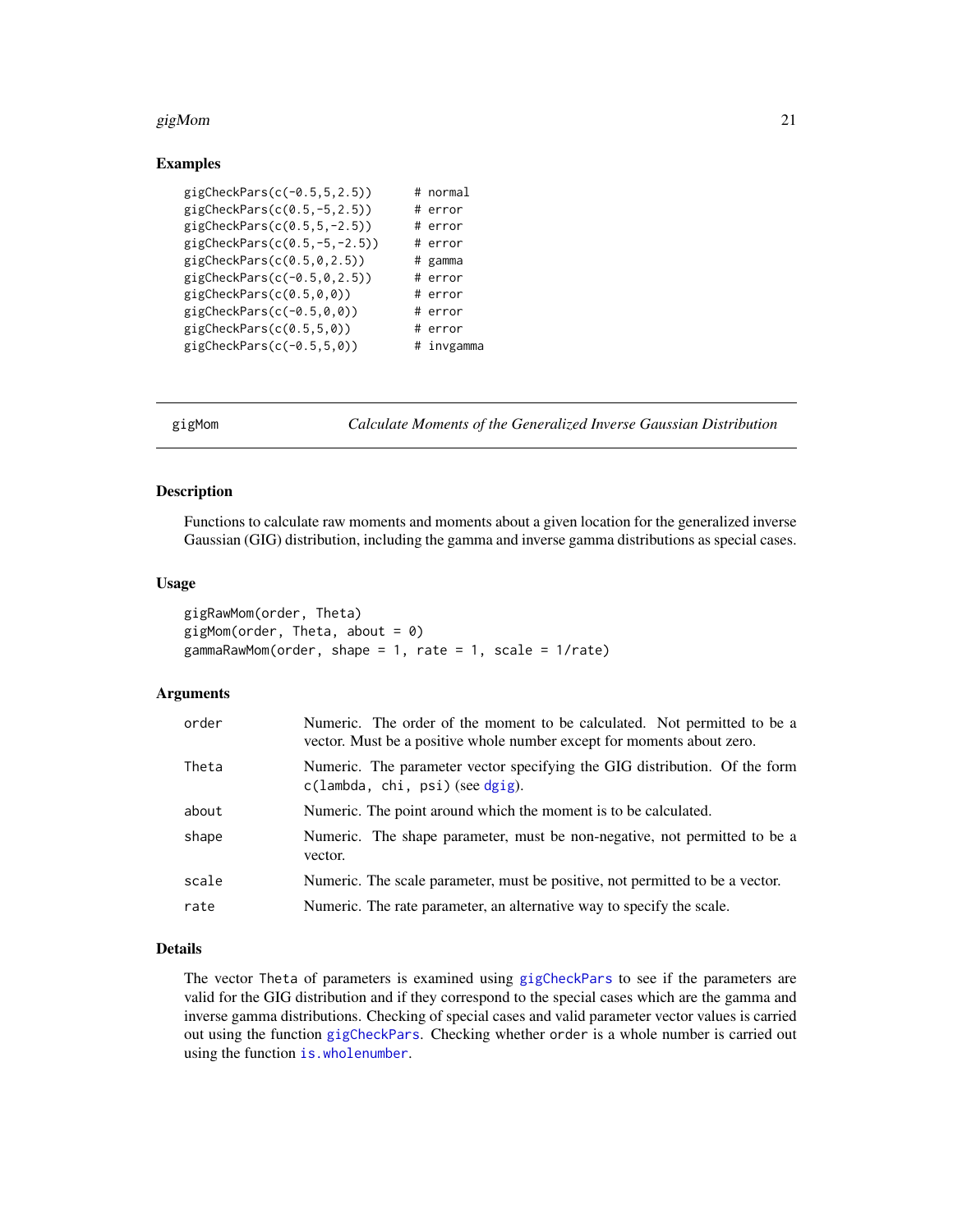<span id="page-21-0"></span>Raw moments (moments about zero) are calculated using the functions gigRawMom or gammaRawMom. For moments not about zero, the function [momChangeAbout](#page-44-1) is used to derive moments about another point from raw moments. Note that raw moments of the inverse gamma distribution can be obtained from the raw moments of the gamma distribution because of the relationship between the two distributions. An alternative implementation of raw moments of the gamma and inverse gamma distributions may be found in the package **actuar** and these may be faster since they are written in C.

To calculate the raw moments of the GIG distribution it is convenient to use the alternative parameterization of the GIG in terms of  $\omega$  and  $\eta$ , given as parameterization 3 in [gigChangePars](#page-17-1). Then the raw moment of the GIG distribution of order  $k$  is given by

$$
\eta^k K_{\lambda + k}(\omega)/K_{\lambda}(\omega)
$$

where  $K_{\lambda}$ () is the modified Bessel function of the third kind of order  $\lambda$ .

The raw moment of the gamma distribution of order k with shape parameter  $\alpha$  and rate parameter  $\beta$  is given by

 $\beta^{-k}\Gamma(\alpha + k)/\Gamma(\alpha)$ 

The raw moment of order k of the inverse gamma distribution with shape parameter  $\alpha$  and rate parameter  $\beta$  is the raw moment of order  $-k$  of the gamma distribution with shape parameter  $\alpha$  and rate parameter  $1/\beta$ .

#### Value

The moment specified. In the case of raw moments, Inf is returned if the moment is infinite.

## Author(s)

David Scott <d.scott@auckland.ac.nz>

## References

Paolella, Marc S. (2007) Intermediate Probability: A Computational Approach, Chichester: Wiley

#### See Also

```
gigCheckPars, gigChangePars, is.wholenumber, momChangeAbout, momIntegrated, gigMean,
gigVar, gigSkew, gigKurt.
```

```
### Raw moments of the generalized inverse Gaussian distribution
Theta <-c(-0.5, 5, 2.5)gigRawMom(1, Theta)
momIntegrated("gig", order = 1, param = Theta, about = 0)
gigRawMom(2, Theta)
momenting of "gig", order = 2, param = Theta, about = 0)gigRawMom(10, Theta)
momIntegrated("gig", order = 10, param = Theta, about = 0)
gigRawMom(2.5, Theta)
```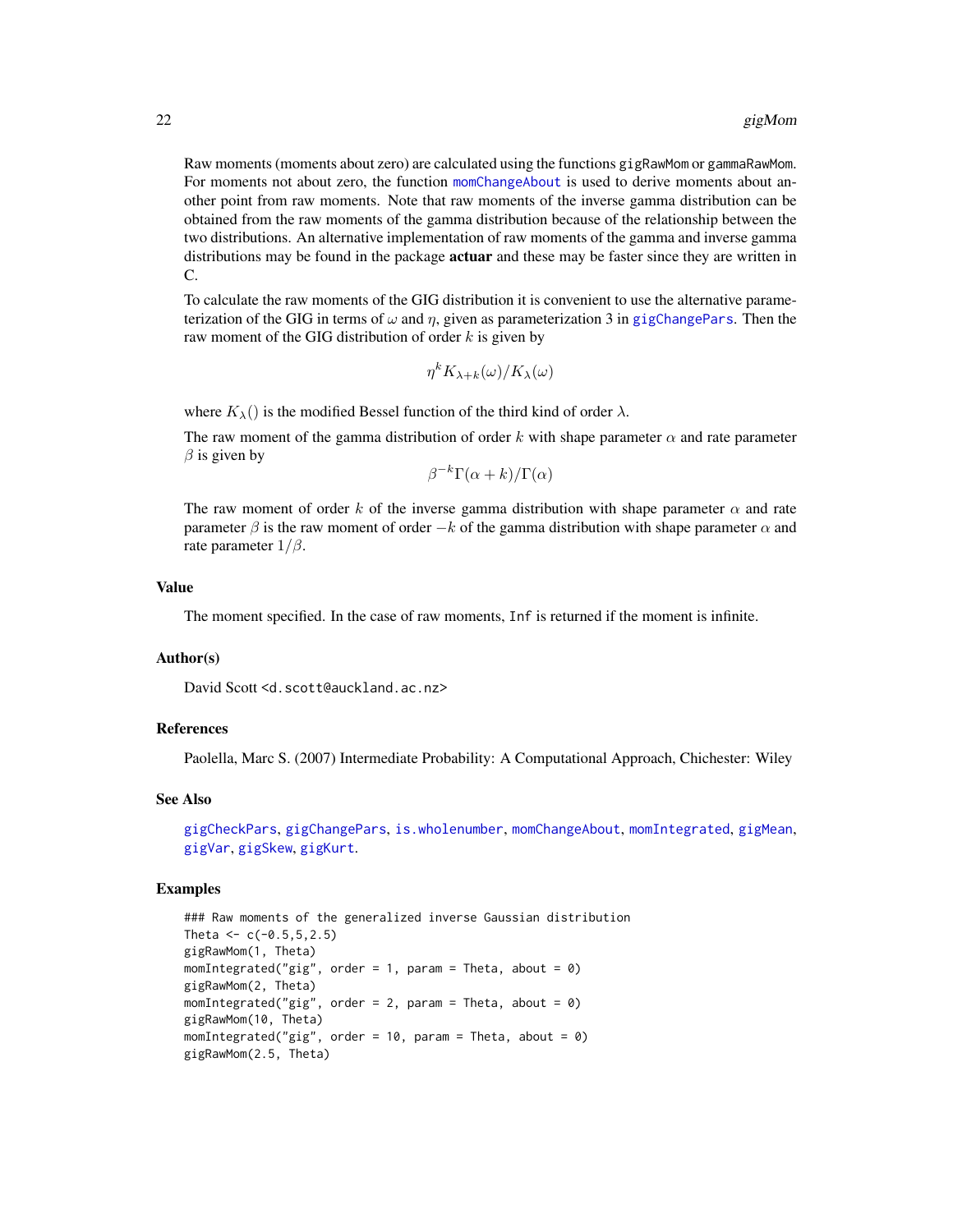#### <span id="page-22-0"></span>GIGPlots 23

```
### Moments of the generalized inverse Gaussian distribution
Theta <-c(-0.5, 5, 2.5)(m1 <- gigRawMom(1, Theta))
gigMom(1, Theta)
gigMom(2, Theta, m1)
(m2 < - momIntegrated("gig", order = 2, param = Theta, about = m1))
gigMom(1, Theta, m1)
gigMom(3, Theta, m1)
momIntegrated("gig", order = 3, param = Theta, about = m1)
### Raw moments of the gamma distribution
shape <-2rate <-3Theta <- c(shape, rate)
gammaRawMom(1, shape, rate)
momIntegrated("gamma", order = 1, param = Theta, about = 0)
gammaRawMom(2, shape, rate)
momIntegrated("gamma", order = 2, param = Theta, about = \emptyset)
gammaRawMom(10, shape, rate)
momIntegrated("gamma", order = 10, param = Theta, about = 0)
### Moments of the inverse gamma distribution
Theta <-c(-0.5,5,0)gigRawMom(2, Theta) # Inf
gigRawMom(-2, Theta)
momIntegrated("invgamma", order = -2,
             param = c(-Theta[1], Theta[2]/2), about = 0)
### An example where the moment is infinite: inverse gamma
Theta <-c(-0.5,5,0)gigMom(1, Theta)
gigMom(2, Theta)
```
GIGPlots *Generalized Inverse Gaussian Quantile-Quantile and Percent-Percent Plots*

## **Description**

qqgig produces a generalized inverse Gaussian QQ plot of the values in y.

ppgig produces a generalized inverse Gaussian PP (percent-percent) or probability plot of the values in y.

If line = TRUE, a line with zero intercept and unit slope is added to the plot.

Graphical parameters may be given as arguments to qqgig, and ppgig.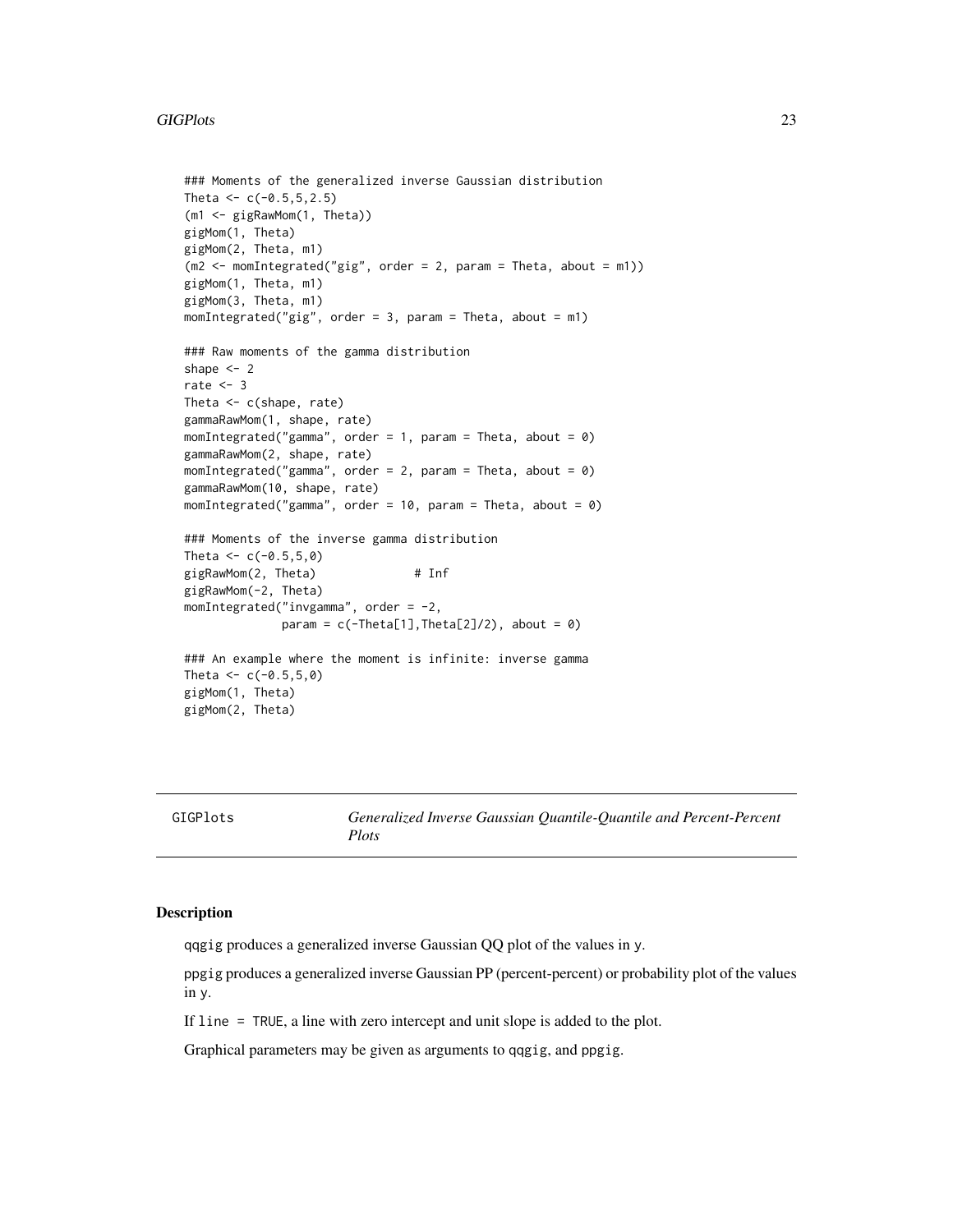## Usage

```
qqgig(y, Theta, main = "GIG Q-Q Plot",
  xlab = "Theoretical Quantiles",
 ylab = "Sample Quantiles",
 plot.it = TRUE, line = TRUE, \ldots)
ppgig(y, Theta, main = "GIG P-P Plot",
  xlab = "Uniform Quantiles",
  ylab = "Probability-integral-transformed Data",
 plot.it = TRUE, line = TRUE, ...)
```
## Arguments

| y                | The data sample.                                                                  |
|------------------|-----------------------------------------------------------------------------------|
| Theta            | Parameters of the generalized inverse Gaussian distribution.                      |
| xlab, ylab, main |                                                                                   |
|                  | Plot labels.                                                                      |
| plot.it          | Logical. TRUE denotes the results should be plotted.                              |
| line             | Logical. If TRUE, a line with zero intercept and unit slope is added to the plot. |
| $\cdots$         | Further graphical parameters.                                                     |

## Value

For qqgig and ppgig, a list with components:

| x | The x coordinates of the points that are be plotted. |
|---|------------------------------------------------------|
|   | The y coordinates of the points that are be plotted. |

## References

Wilk, M. B. and Gnanadesikan, R. (1968) Probability plotting methods for the analysis of data. *Biometrika*. 55, 1–17.

## See Also

[ppoints](#page-0-0), [dgig](#page-4-1).

```
par(mfrow=c(1,2))
y <- rgig(1000,c(1,2,3))
qqgig(y,c(1,2,3),line=FALSE)
abline(0,1,col=2)
ppgig(y,c(1,2,3))
```
<span id="page-23-0"></span>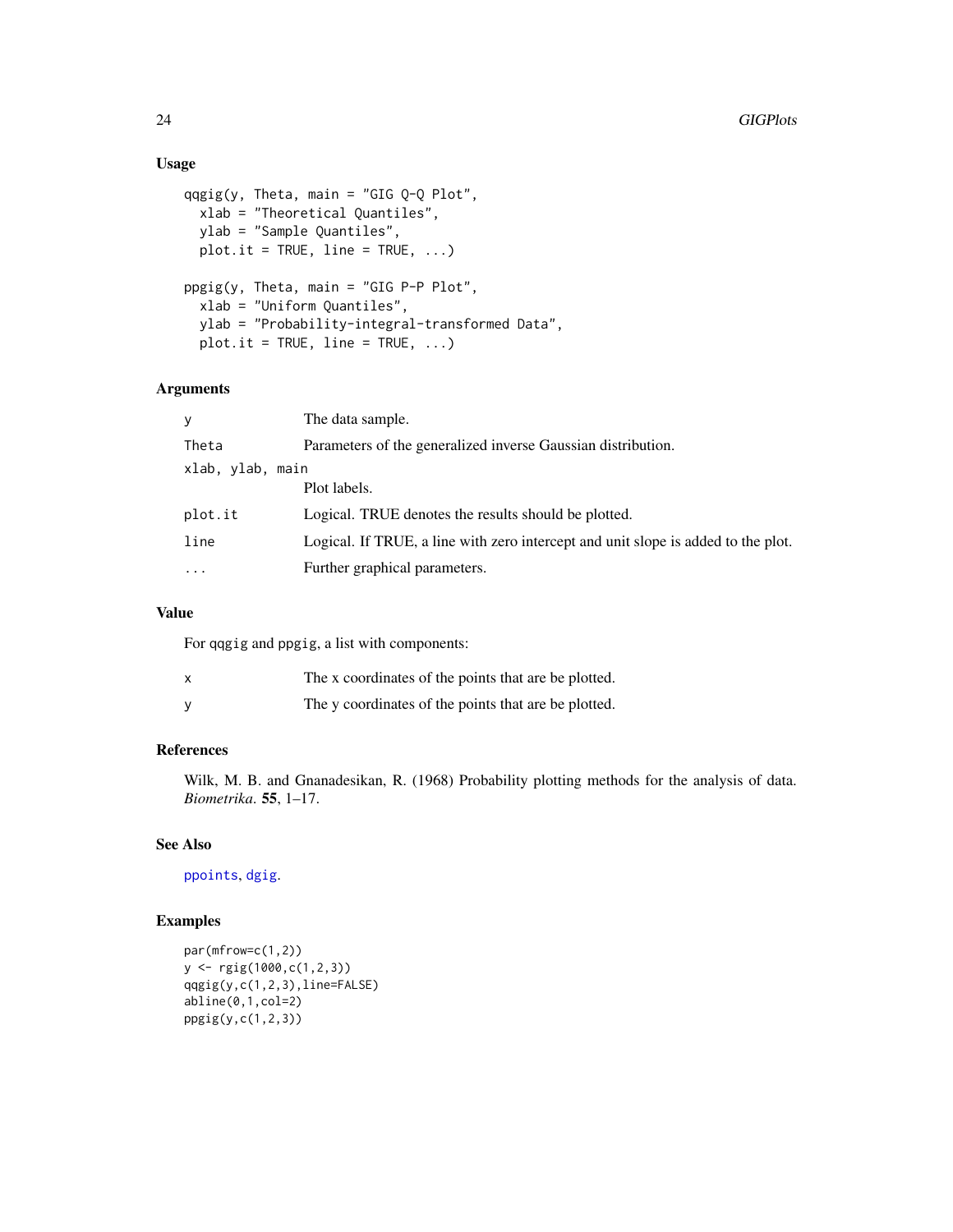<span id="page-24-0"></span>

#### Description

Given the parameter vector Theta of a hyperbolic distribution, this function calculates the range outside of which the distribution has negligible probability, or the density function is negligible, to a specified tolerance. The parameterization used is the  $(\pi, \zeta)$  one (see [dhyperb](#page-33-1)). To use another parameterization, use [hyperbChangePars](#page-25-1).

#### Usage

```
hyperbCalcRange(Theta, tol = 10^*(-5), density = FALSE)
```
#### Arguments

| Theta   | Value of parameter vector specifying the hyperbolic distribution.                                                  |
|---------|--------------------------------------------------------------------------------------------------------------------|
| tol     | Tolerance.                                                                                                         |
| density | Logical. If FALSE, the bounds are for the probability distribution. If TRUE, they<br>are for the density function. |

## Details

The particular hyperbolic distribution being considered is specified by the value of the parameter value Theta.

If density = FALSE, the function calculates the effective range of the distribution, which is used in calculating the distribution function and quantiles, and may be used in determining the range when plotting the distribution. By effective range is meant that the probability of an observation being greater than the upper end is less than the specified tolerance tol. Likewise for being smaller than the lower end of the range.

If density = TRUE, the function gives a range, outside of which the density is less than the given tolerance. Useful for plotting the density.

#### Value

A two-component vector giving the lower and upper ends of the range.

## Author(s)

David Scott <d.scott@auckland.ac.nz>, Jennifer Tso, Richard Trendall

## References

Barndorff-Nielsen, O. and Blæsild, P (1983). Hyperbolic distributions. In *Encyclopedia of Statistical Sciences*, eds., Johnson, N. L., Kotz, S. and Read, C. B., Vol. 3, pp. 700–707. New York: Wiley.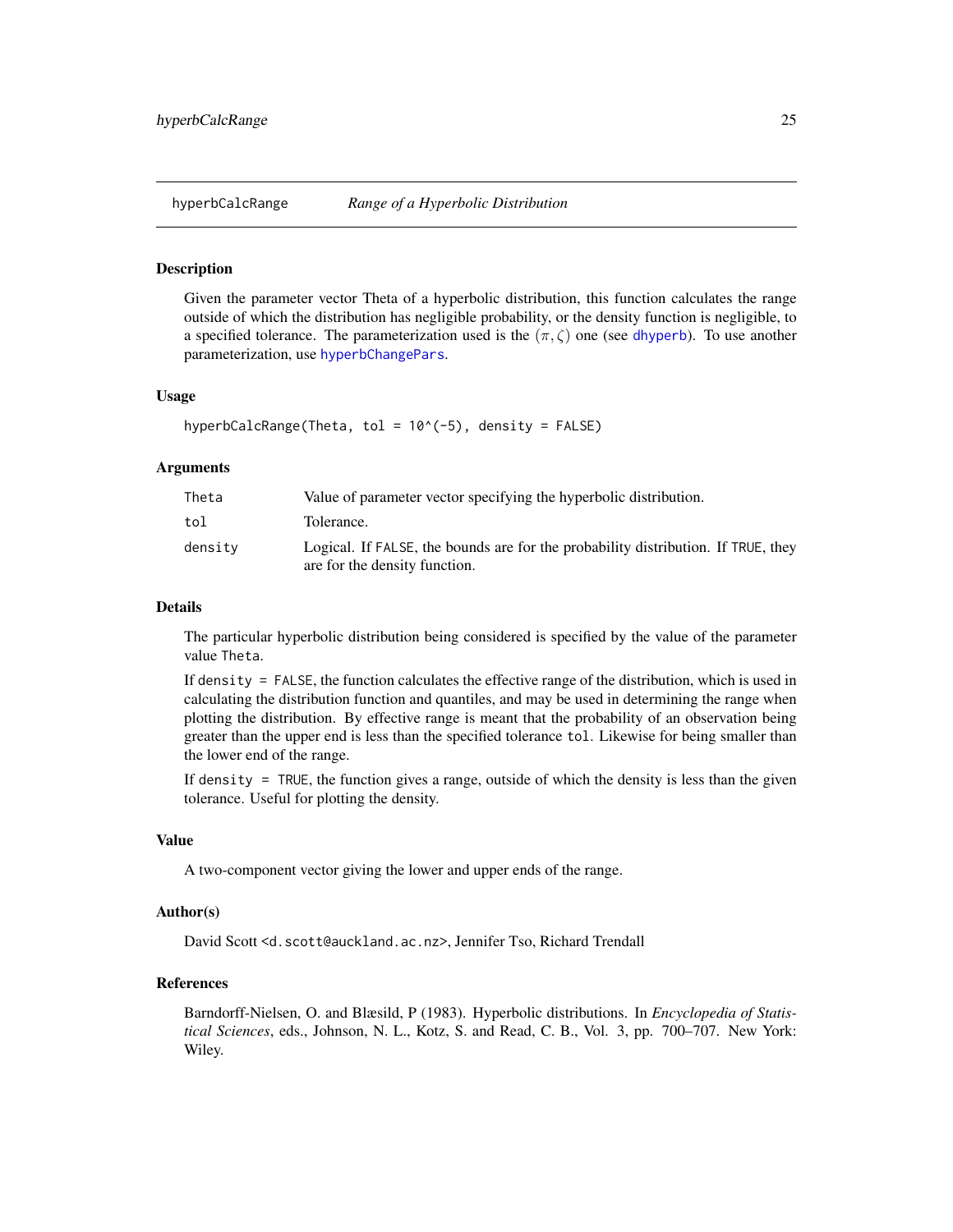## See Also

[dhyperb](#page-33-1), [hyperbChangePars](#page-25-1)

## Examples

```
par(mfrow = c(1,2))Theta <-c(3,5,1,0)hyperbRange <- hyperbCalcRange(Theta, tol = 10^(-3))
hyperbRange
curve(phyperb(x, Theta), hyperbRange[1], hyperbRange[2])
maxDens <- dhyperb(hyperbMode(Theta), Theta)
hyperbRange <- hyperbCalcRange(Theta, tol = 10^(-3)*maxDens, density = TRUE)
hyperbRange
curve(dhyperb(x, Theta), hyperbRange[1], hyperbRange[2])
```
<span id="page-25-1"></span>hyperbChangePars *Change Parameterizations of the Hyperbolic Distribution*

## Description

This function interchanges between the following 4 parameterizations of the hyperbolic distribution:

- 1.  $\pi, \zeta, \delta, \mu$
- 2.  $\alpha$ ,  $\beta$ ,  $\delta$ ,  $\mu$
- 3.  $\phi$ ,  $\gamma$ ,  $\delta$ ,  $\mu$
- 4.  $\xi, \chi, \delta, \mu$

The first three are given in Barndorff-Nielsen and Blæsild (1983), and the fourth in Prause (1999)

#### Usage

```
hyperbChangePars(from, to, Theta, noNames = FALSE)
```
## Arguments

| from    | The set of parameters to change from.                             |
|---------|-------------------------------------------------------------------|
| to      | The set of parameters to change to.                               |
| Theta   | "from" parameter vector consisting of 4 numerical elements.       |
| noNames | Logical. When TRUE, suppresses the parameter names in the output. |

<span id="page-25-0"></span>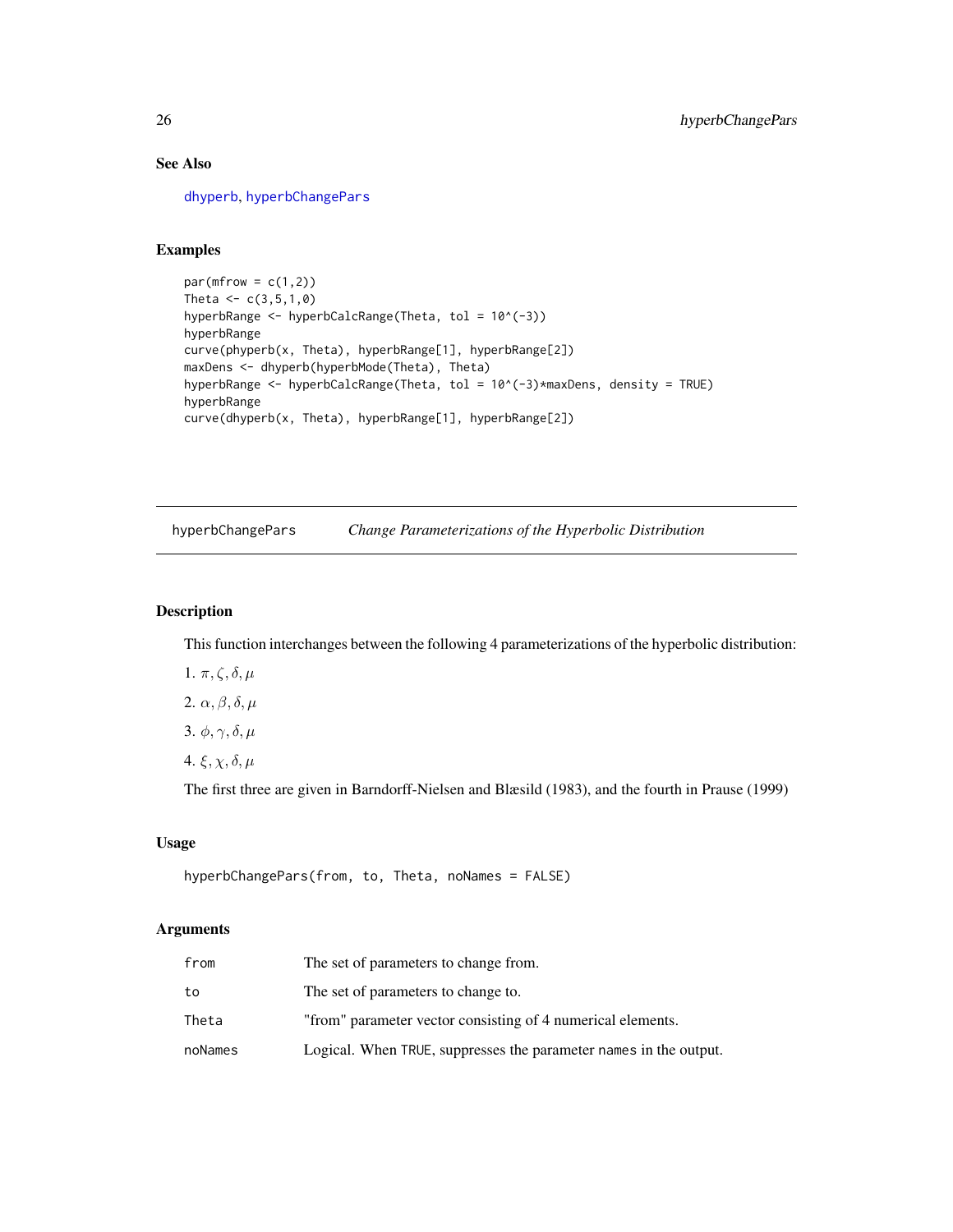## <span id="page-26-0"></span>hyperbCvMTest 27

## Details

In the 4 parameterizations, the following must be positive:

- 1.  $\zeta$ ,  $\delta$
- 2.  $\alpha$ ,  $\delta$
- 3.  $\phi, \gamma, \delta$
- 4. ξ, δ

Furthermore, note that in the second parameterization  $\alpha$  must be greater than the absolute value of β, while in the fourth parameterization, ξ must be less than one, and the absolute value of  $\chi$  must be less than  $\xi$ .

## Value

A numerical vector of length 4 representing Theta in the to parameterization.

#### Author(s)

David Scott <d.scott@auckland.ac.nz>, Jennifer Tso, Richard Trendall

## References

Barndorff-Nielsen, O. and Blæsild, P. (1983). Hyperbolic distributions. In *Encyclopedia of Statistical Sciences*, eds., Johnson, N. L., Kotz, S. and Read, C. B., Vol. 3, pp. 700–707. New York: Wiley.

Prause, K. (1999) *The generalized hyperbolic models: Estimation, financial derivatives and risk measurement.* PhD Thesis, Mathematics Faculty, University of Freiburg.

#### See Also

[dhyperb](#page-33-1)

#### Examples

```
Theta1 \leftarrow c(-2,1,3,0) # Parameterization 1
Theta2 <- hyperbChangePars(1, 2, Theta1) # Convert to parameterization 2
Theta2 # Parameterization 2
hyperbChangePars(2, 1, as.numeric(Theta2)) # Convert back to parameterization 1
```
hyperbCvMTest *Cramer-von~Mises Test of a Hyperbolic Distribution*

## Description

Carry out a Crämer-von~Mises test of a hyperbolic distribution where the parameters of the distribution are estimated, or calculate the p-value for such a test.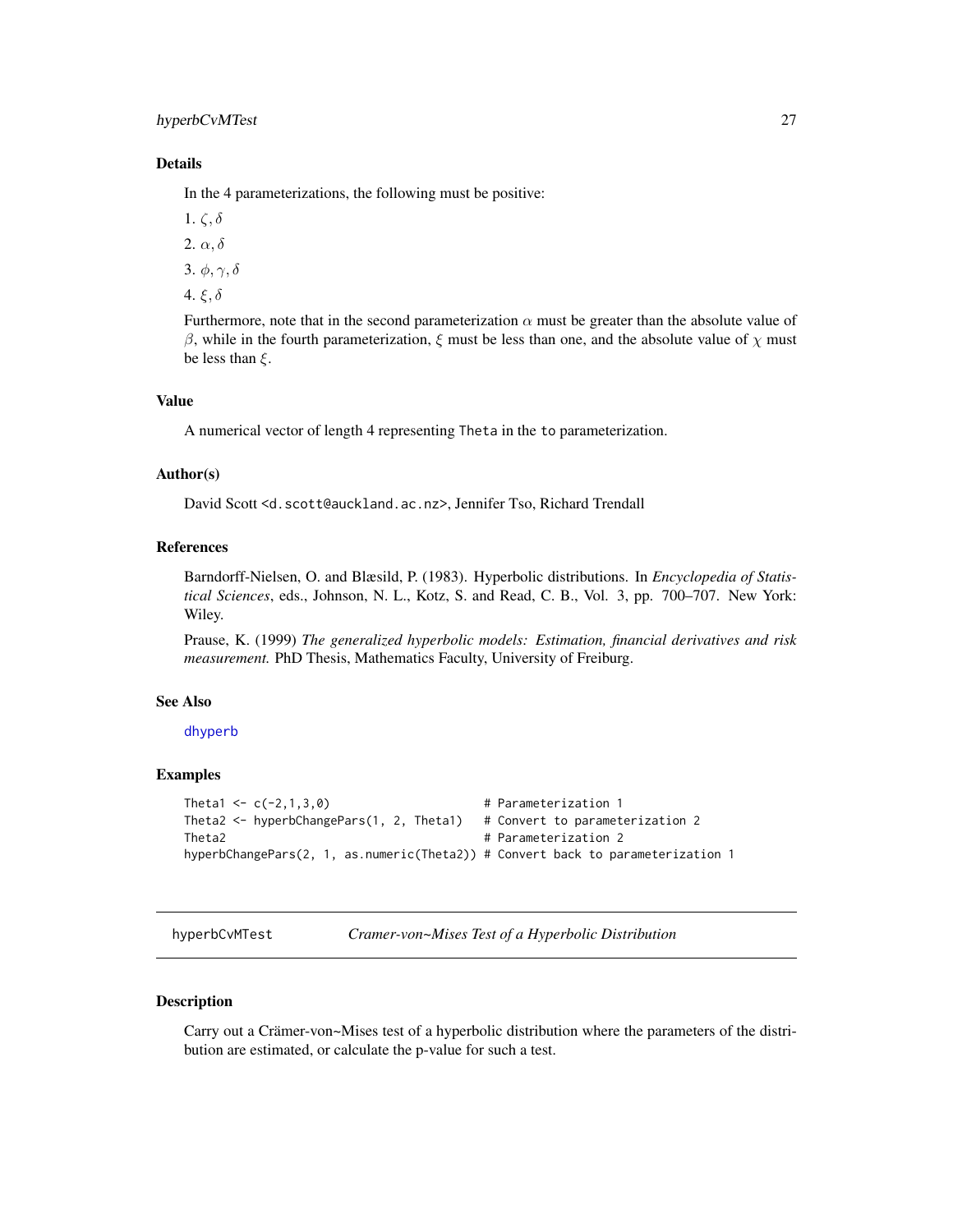## Usage

```
hyperbCvMTest(x, Theta, conf.level = 0.95, ...)hyperbCvMTestPValue(xi, chi, Wsq, digits = 3)
## S3 method for class 'hyperbCvMTest'
print(x, prefix = "\setminus t", ...)
```
## Arguments

| X          | A numeric vector of data values for hyperbCvMTest, or object of class "hyperbCvMTest"<br>for print.hyperbCvMTest. |
|------------|-------------------------------------------------------------------------------------------------------------------|
| Theta      | Parameters of the hyperbolic distribution taking the form $c$ (pi, zeta, delta, mu).                              |
| conf.level | Confidence level of the the confidence interval.                                                                  |
| $\ddots$   | Further arguments to be passed to or from methods.                                                                |
| хi         | Value of $\xi$ in the $(\xi, \chi)$ parameterization of the hyperbolic distribution.                              |
| chi        | Value of $\chi$ in the $(\xi, \chi)$ parameterisation of the hyperbolic distribution.                             |
| Wsa        | Value of the test statistic in the Crämer-von~Mises test of the hyperbolic distri-<br>bution.                     |
| digits     | Number of decimal places for p-value.                                                                             |
| prefix     | Character(s) to be printed before the description of the test.                                                    |
|            |                                                                                                                   |

## Details

hyperbCvMTest carries out a Crämer-von~Mises goodness-of-fit test of the hyperbolic distribution. The parameter Theta must be given in the  $(\pi, \zeta)$  parameterisation.

hyperbCvMTestPValue calculates the p-value of the test, and is not expected to be called by the user. The method used is interpolation in Table 5 given in Puig & Stephens (2001), which assumes all the parameters of the distribution are unknown. Since the table used is limited, large p-values are simply given as " $>0.25$ " and very small ones as " $<-0.01$ ". The table is created as the matrix wsqTable when the package HyperbolicDist is invoked.

print.hyperbCvMTest prints the output from the Crämer-von~Mises goodness-of-fit test for the hyperbolic distribution in very similar format to that provided by print.htest. The only reason for having a special print method is that p-values can be given as less than some value or greater than some value, such as "<\ ~0.01", or ">\ ~0.25".

## Value

hyperbCvMTest returns a list with class hyperbCvMTest containing the following components:

| statistic | The value of the test statistic.                                                           |
|-----------|--------------------------------------------------------------------------------------------|
| method    | A character string with the value "Crämer-von~Mises test of hyperbolic distri-<br>bution". |
| data.name | A character string giving the name(s) of the data.                                         |
| parameter | The value of the parameter Theta.                                                          |
| p.value   | The p-value of the test.                                                                   |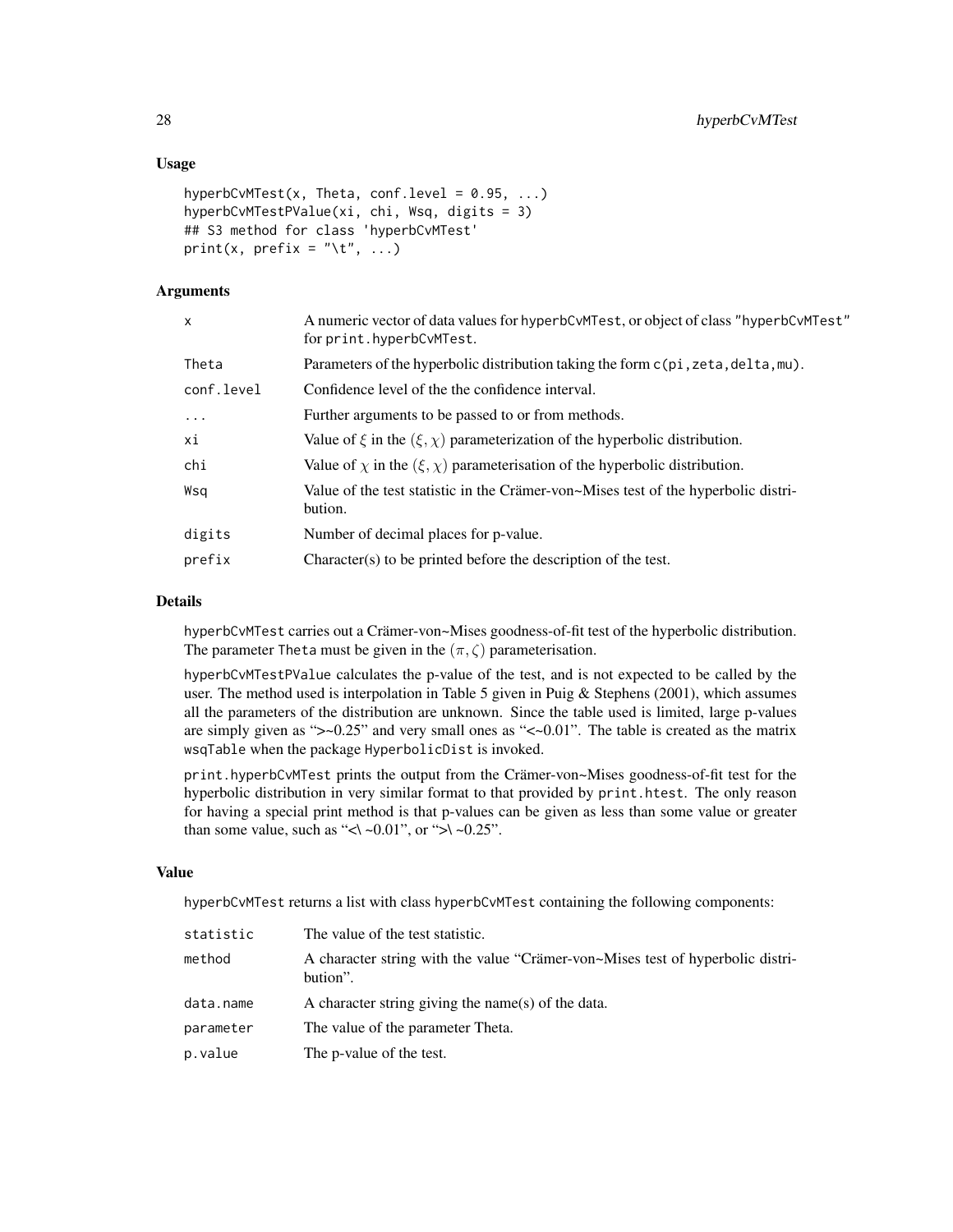#### <span id="page-28-0"></span>hyperbFit 29

warn A warning if the parameter values are outside the limits of the table given in Puig & Stephens (2001).

hyperbCvMTestPValue returns a list with the elements p.value and warn only.

#### Author(s)

David Scott, Thomas Tran

#### References

Puig, Pedro and Stephens, Michael A. (2001), Goodness-of-fit tests for the hyperbolic distribution. *The Canadian Journal of Statistics/La Revue Canadienne de Statistique*, 29, 309–320.

#### Examples

```
Theta <-c(2,2,2,2)dataVector <- rhyperb(500, Theta)
fittedTheta <- hyperbFit(dataVector)$Theta
hyperbCvMTest(dataVector, fittedTheta)
dataVector <- rnorm(1000)
fittedTheta <- hyperbFit(dataVector, startValues = "FN")$Theta
hyperbCvMTest(dataVector, fittedTheta)
```
<span id="page-28-1"></span>hyperbFit *Fit the Hyperbolic Distribution to Data*

## <span id="page-28-2"></span>Description

Fits a hyperbolic distribution to data. Displays the histogram, log-histogram (both with fitted densities), Q-Q plot and P-P plot for the fit which has the maximum likelihood.

#### Usage

```
hyperbFit(x, freq = NULL, breaks = NULL, ThetaStart = NULL,
            startMethod = "Nelder-Mead", startValues = "BN",
            method = "Nelder-Mead", hessian = FALSE,
            plots = FALSE, printOut = FALSE,
            controlBFGS = list(maxit=200),
            controlNM = list(maxit=1000), maxitNLM = 1500, ...## S3 method for class 'hyperbFit'
print(x,
       digits = max(3, getOption("digits") - 3), ...## S3 method for class 'hyperbFit'
plot(x, which = 1:4,plotTitles = paste(c("Histogram of ","Log-Histogram of ",
```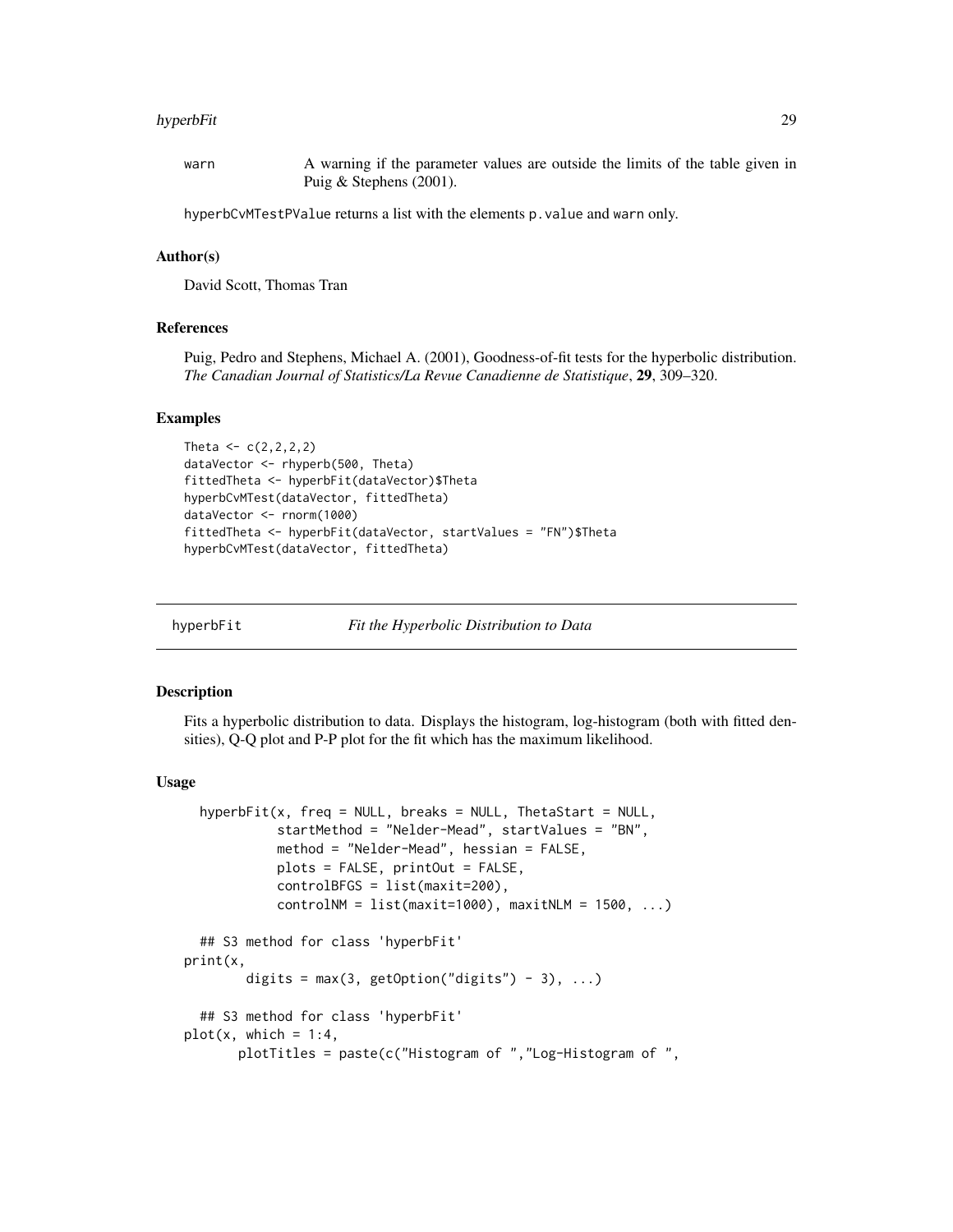<span id="page-29-0"></span>30 hyperbFit

"Q-Q Plot of ","P-P Plot of "), x\$obsName,  $sep = "")$ , ask = prod(par("mfcol")) < length(which) && dev.interactive(), ...)

## Arguments

| X           | Data vector for hyperbFit. Object of class "hyperbFit" for print. hyperbFit<br>and plot.hyperbFit.             |
|-------------|----------------------------------------------------------------------------------------------------------------|
| freg        | A vector of weights with length equal to $length(x)$ .                                                         |
| breaks      | Breaks for histogram, defaults to those generated by $hist(x, right = FALSE, plot = FALSE)$ .                  |
| ThetaStart  | A user specified starting parameter vector Theta taking the form c(pi, zeta, delta, mu).                       |
| startMethod | Method used by hyperbFitStart in calls to optim.                                                               |
| startValues | Code giving the method of determining starting values for finding the maximum<br>likelihood estimate of Theta. |
| method      | Different optimisation methods to consider. See Details.                                                       |
| hessian     | Logical. If TRUE the value of the hessian is returned.                                                         |
| plots       | Logical. If FALSE suppresses printing of the histogram, log-histogram, Q-Q plot<br>and P-P plot.               |
| printOut    | Logical. If FALSE suppresses printing of results of fitting.                                                   |
| controlBFGS | A list of control parameters for optim when using the "BFGS" optimisation.                                     |
| controlNM   | A list of control parameters for optim when using the "Nelder-Mead" optimi-<br>sation.                         |
| maxitNLM    | A positive integer specifying the maximum number of iterations when using the<br>"nlm" optimisation.           |
| digits      | Desired number of digits when the object is printed.                                                           |
| which       | If a subset of the plots is required, specify a subset of the numbers $1:4$ .                                  |
| plotTitles  | Titles to appear above the plots.                                                                              |
| ask         | Logical. If TRUE, the user is <i>asked</i> before each plot, see $par(ask = .)$ .                              |
| $\cdots$    | Passes arguments to par, hist, logHist, qqhyperb and pphyperb.                                                 |
|             |                                                                                                                |

#### Details

startMethod can be either "BFGS" or "Nelder-Mead". startValues can be one of the following:

- "US"User-supplied.
- "BN"Based on Barndorff-Nielsen (1977).
- "FN"A fitted normal distribution.
- "SL"Based on a fitted skew-Laplace distribution.
- "MoM"Method of moments.

For the details concerning the use of ThetaStart, startMethod, and startValues, see [hyperbFitStart](#page-31-1). The three optimisation methods currently available are: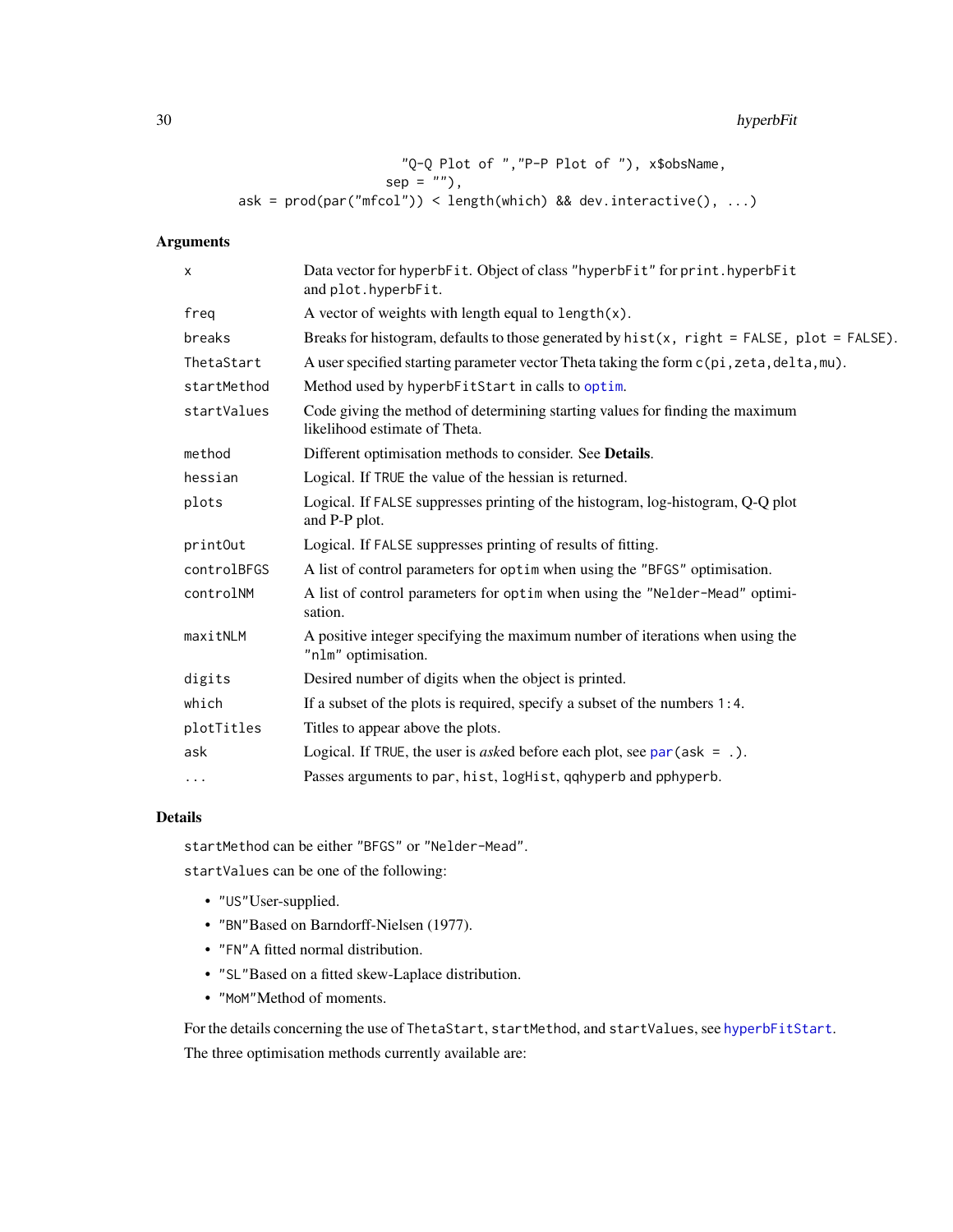#### <span id="page-30-0"></span>hyperbFit 31

- "BFGS"Uses the quasi-Newton method "BFGS" as documented in [optim](#page-0-0).
- "Nelder-Mead"Uses an implementation of the Nelder and Mead method as documented in [optim](#page-0-0).
- "nlm"Uses the [nlm](#page-0-0) function in R.

For details of how to pass control information for optimisation using [optim](#page-0-0) and [nlm](#page-0-0), see [optim](#page-0-0) and [nlm.](#page-0-0)

When method = "nlm" is used, warnings may be produced. These do not appear to be a problem.

#### Value

A list with components:

| Theta        | A vector giving the maximum likelihood estimate of Theta, as (pi, zeta, delta, mu).                   |  |
|--------------|-------------------------------------------------------------------------------------------------------|--|
| maxLik       | The value of the maximised log-likelihood.                                                            |  |
| hessian      | If hessian was set to TRUE, the value of the hessian. Not present otherwise.                          |  |
| method       | Optimisation method used.                                                                             |  |
| conv         | Convergence code. See the relevant documentation (either optim or nlm) for<br>details on convergence. |  |
| iter         | Number of iterations of optimisation routine.                                                         |  |
| $\mathsf{x}$ | The data used to fit the hyperbolic distribution.                                                     |  |
| xName        | A character string with the actual x argument name.                                                   |  |
| ThetaStart   | Starting value of Theta returned by call to hyperbFitStart.                                           |  |
| svName       | Descriptive name for the method finding start values.                                                 |  |
| startValues  | Acronym for the method of finding start values.                                                       |  |
| KNu          | Value of the Bessel function in the fitted density.                                                   |  |
| breaks       | The cell boundaries found by a call to hist.                                                          |  |
| midpoints    | The cell midpoints found by a call to hist.                                                           |  |
| empDens      | The estimated density found by a call to hist.                                                        |  |

#### Author(s)

David Scott <d.scott@auckland.ac.nz>, Ai-Wei Lee, Jennifer Tso, Richard Trendall, Thomas Tran

## References

Barndorff-Nielsen, O. (1977) Exponentially decreasing distributions for the logarithm of particle size, *Proc. Roy. Soc. Lond.*, A353, 401–419.

Fieller, N. J., Flenley, E. C. and Olbricht, W. (1992) Statistics of particle size data. *Appl. Statist.*, 41, 127–146.

## See Also

[optim](#page-0-0), [nlm](#page-0-0), [par](#page-0-0), [hist](#page-0-0), [logHist](#page-40-1), [qqhyperb](#page-37-1), [pphyperb](#page-37-1), [dskewlap](#page-53-1) and [hyperbFitStart](#page-31-1).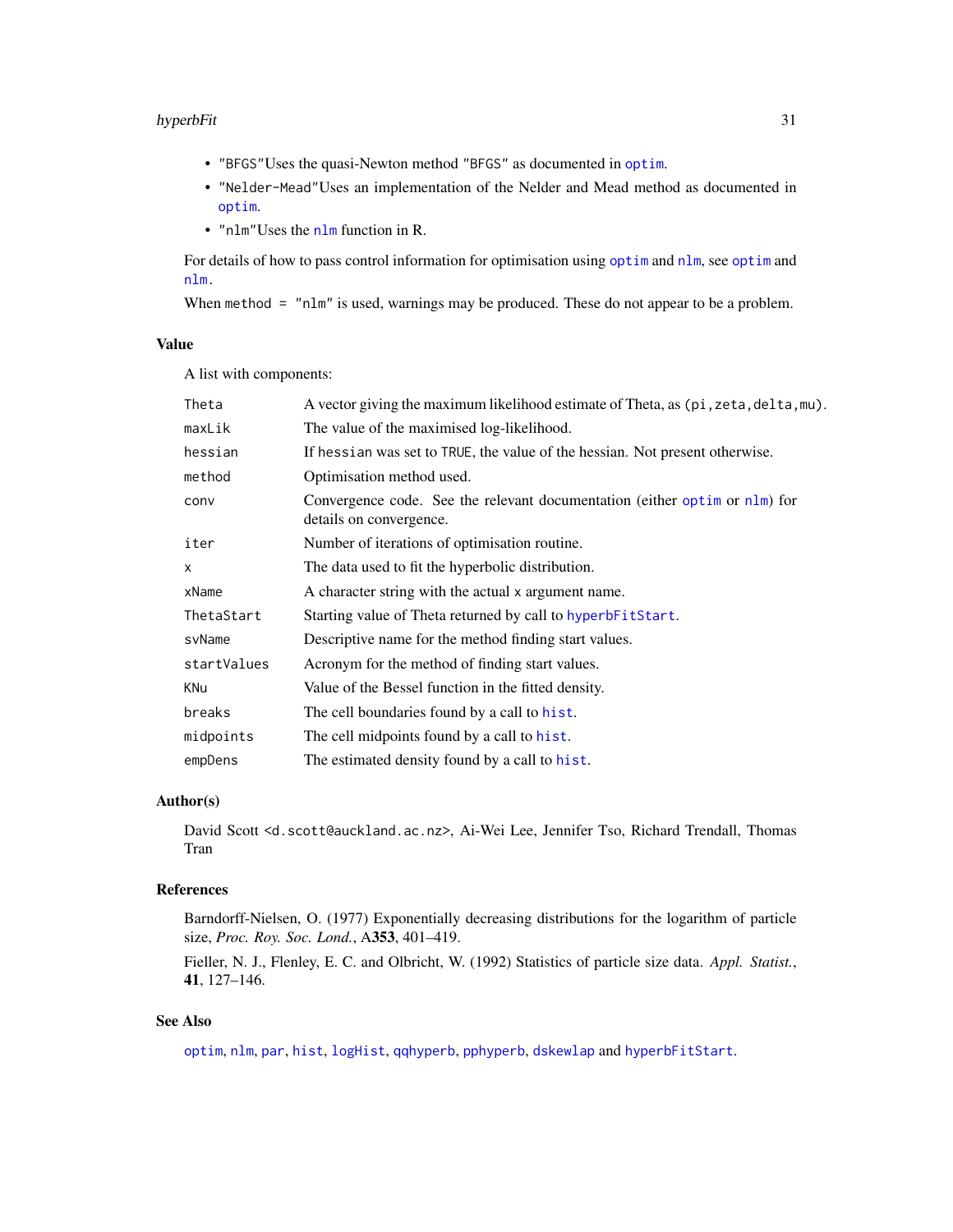### <span id="page-31-0"></span>Examples

```
Theta <-c(2,2,2,2)dataVector <- rhyperb(500, Theta)
## See how well hyperbFit works
hyperbFit(dataVector)
hyperbFit(dataVector, plots = TRUE)
fit <- hyperbFit(dataVector)
par(mfrow = c(1,2))plot(fit, which = c(1,3))## Use nlm instead of default
```
hyperbFit(dataVector, method = "nlm")

<span id="page-31-1"></span>hyperbFitStart *Find Starting Values for Fitting a Hyperbolic Distribution*

## Description

Finds starting values for input to a maximum likelihood routine for fitting hyperbolic distribution to data.

## Usage

```
hyperbFitStart(x, breaks = NULL, startValues = "BN",
               ThetaStart = NULL, startMethodSL = "Nelder-Mead",
               startMethodMoM = "Nelder-Mead", ...)
hyperbFitStartMoM(x, startMethodMoM = "Nelder-Mead", ...)
```
## Arguments

| $\times$            | Data vector.                                                                                         |
|---------------------|------------------------------------------------------------------------------------------------------|
| breaks              | Breaks for histogram. If missing, defaults to those generated by hist(x, right = FALSE, plot = FALSE |
| startValues         | Vector of the different starting values to consider. See <b>Details</b> .                            |
| ThetaStart          | Starting values for Theta if startValues =<br>"US".                                                  |
| startMethodSL       | Method used by call to optime in finding skew Laplace estimates.                                     |
|                     | startMethodMoM Method used by call to optimin finding method of moments estimates.                   |
| $\cdot \cdot \cdot$ | Passes arguments to optim.                                                                           |

#### Details

Possible values of the argument startValues are the following:

- "US"User-supplied.
- "BN"Based on Barndorff-Nielsen (1977).
- "FN"A fitted normal distribution.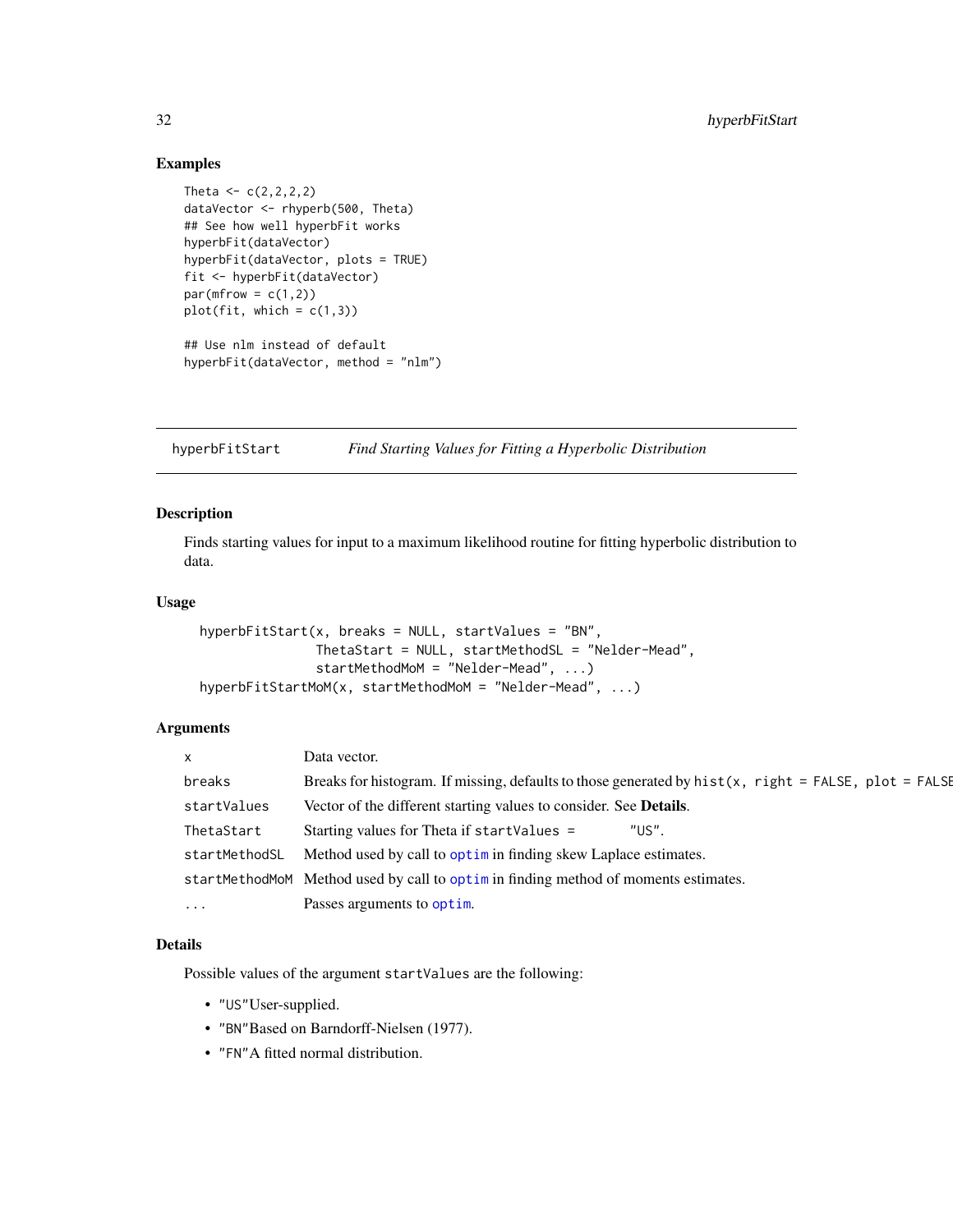## <span id="page-32-0"></span>hyperbFitStart 33

- "SL"Based on a fitted skew-Laplace distribution.
- "MoM"Method of moments.

If startValues = "US" then a value must be supplied for ThetaStart.

If startValues = "MoM", hyperbFitStartMoM is called. These starting values are based on Barndorff-Nielsen *et al* (1985).

If startValues =  $"SL"$ , or startValues =  $"MOM"$  an initial optimisation is needed to find the starting values. These [optim](#page-0-0)isations call optim.

#### Value

hyperbFitStart returns a list with components:

| ThetaStart | A vector with elements pi, 12eta (log of zeta), 1De1ta (log of delta), and mu |
|------------|-------------------------------------------------------------------------------|
|            | giving the starting value of Theta.                                           |
| xName      | A character string with the actual x argument name.                           |
| breaks     | The cell boundaries found by a call to hist.                                  |
| midpoints  | The cell midpoints found by a call to hist.                                   |
| empDens    | The estimated density found by a call to hist.                                |
|            |                                                                               |

hyperbFitStartMoM returns only the method of moments estimates as a vector with elements pi, lZeta (log of zeta), lDelta (log of delta), and mu.

#### Author(s)

David Scott <d.scott@auckland.ac.nz>, Ai-Wei Lee, Jennifer Tso, Richard Trendall, Thomas Tran

#### References

Barndorff-Nielsen, O. (1977) Exponentially decreasing distributions for the logarithm of particle size, *Proc. Roy. Soc. Lond.*, A353, 401–419.

Barndorff-Nielsen, O., Blæsild, P., Jensen, J., and Sörenson, M. (1985). The fascination of sand. In *A celebration of statistics, The ISI Centenary Volume*, eds., Atkinson, A. C. and Fienberg, S. E., pp. 57–87. New York: Springer-Verlag.

Fieller, N. J., Flenley, E. C. and Olbricht, W. (1992) Statistics of particle size data. *Appl. Statist.*, 41, 127–146.

#### See Also

[HyperbolicDistribution](#page-36-1), [dskewlap](#page-53-1), [hyperbFit](#page-28-1), [hist](#page-0-0), and [optim](#page-0-0).

```
Theta <-c(2, 2, 2, 2)dataVector <- rhyperb(500,Theta)
hyperbFitStart(dataVector,startValues="FN")
hyperbFitStartMoM(dataVector)
hyperbFitStart(dataVector,startValues="MoM")
```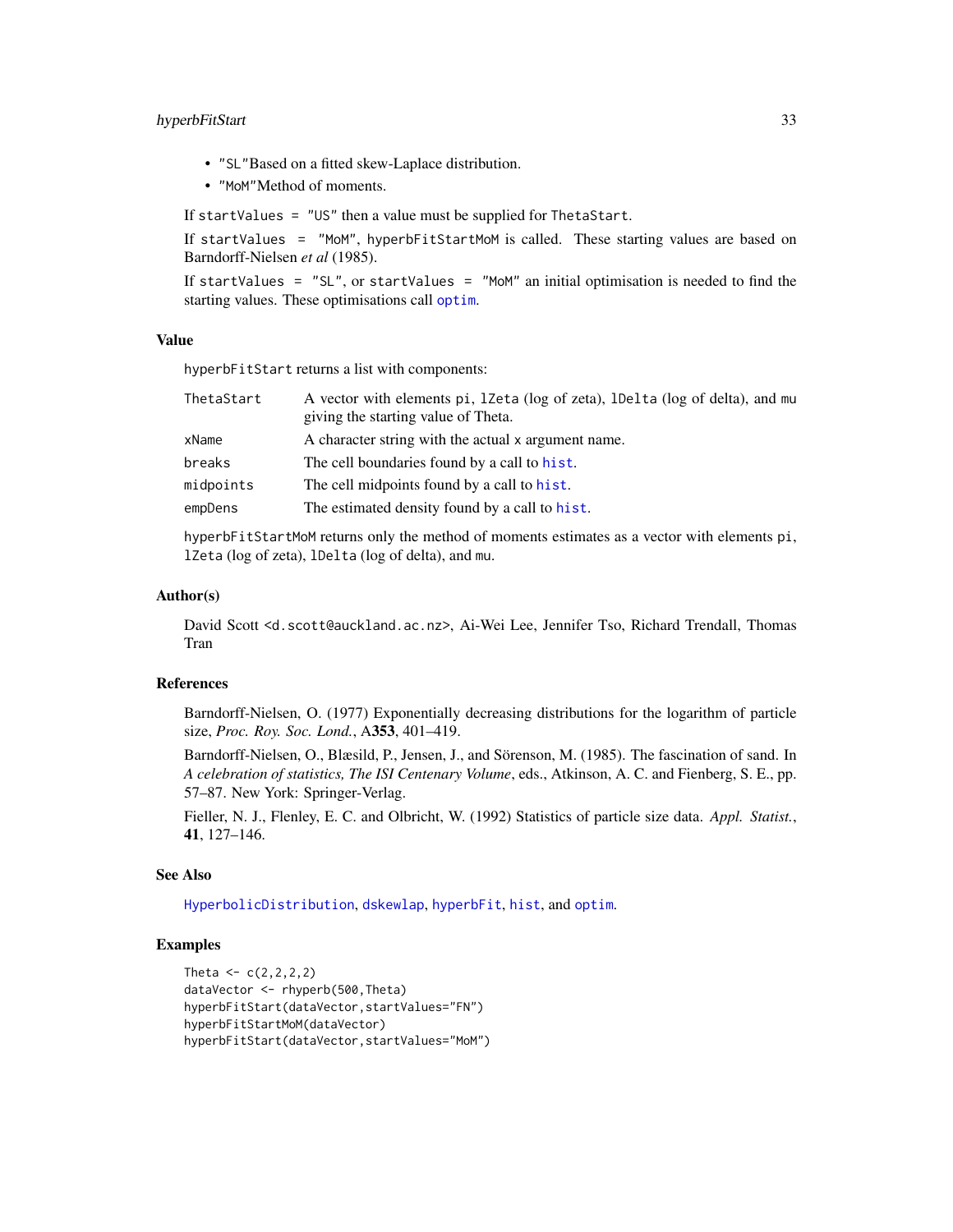<span id="page-33-0"></span>

## <span id="page-33-1"></span>Description

Density function, distribution function, quantiles and random number generation for the hyperbolic distribution with parameter vector Theta. Utility routines are included for the derivative of the density function and to find suitable break points for use in determining the distribution function.

#### Usage

```
dhyperb(x, Theta, KNu = NULL, logParts = FALSE)
phyperb(q, Theta, small = 10^{-6}), tiny = 10^{-6}(-10),
        deriv = 0.3, subdivisions = 100, accuracy = FALSE, ...)
qhyperb(p, Theta, small = 10^{-6}), tiny = 10^{-10},
        deriv = 0.3, nInterpol = 100, subdivisions = 100, \ldots)
rhyperb(n, Theta)
ddhyperb(x, Theta, KNu = NULL, \dots)
hyperbBreaks(Theta, small = 10^{\circ}(-6), tiny = 10^{\circ}(-10), deriv = 0.3, ...)
```
## Arguments

| x,q          | Vector of quantiles.                                                                                                                         |  |
|--------------|----------------------------------------------------------------------------------------------------------------------------------------------|--|
| p            | Vector of probabilities.                                                                                                                     |  |
| n            | Number of observations to be generated.                                                                                                      |  |
| Theta        | Parameter vector taking the form c(pi, zeta, delta, mu).                                                                                     |  |
| <b>KNu</b>   | Sets the value of the Bessel function in the density or derivative of the density.<br>See Details.                                           |  |
| logPars      | Logical; if TRUE the second and third components of Theta are taken to be<br>log(zeta) and log(delta) respectively.                          |  |
| small        | Size of a small difference between the distribution function and zero or one. See<br>Details.                                                |  |
| tiny         | Size of a tiny difference between the distribution function and zero or one. See<br>Details.                                                 |  |
| deriv        | Value between 0 and 1. Determines the point where the derivative becomes<br>substantial, compared to its maximum value. See <b>Details</b> . |  |
| accuracy     | Uses accuracy calculated by integrate to try and determine the accuracy of the<br>distribution function calculation.                         |  |
| subdivisions | The maximum number of subdivisions used to integrate the density returning<br>the distribution function.                                     |  |
| nInterpol    | The number of points used in qhyperb for cubic spline interpolation (see splinefun)<br>of the distribution function.                         |  |
| $\cdots$     | Passes arguments to uniroot. See <b>Details</b> .                                                                                            |  |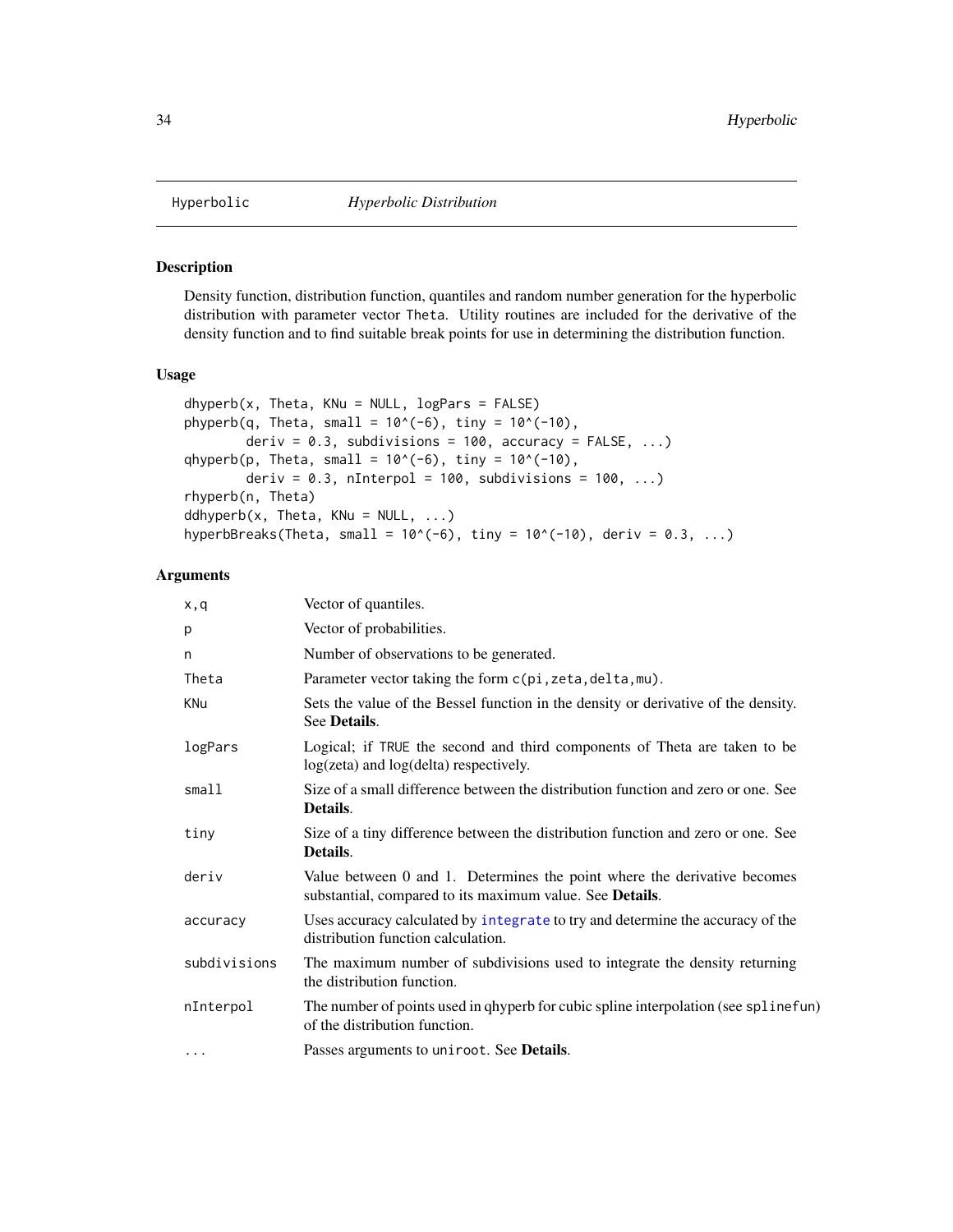#### <span id="page-34-0"></span>Hyperbolic 35

#### Details

The hyperbolic distribution has density

$$
f(x) = \frac{1}{2\sqrt{1 + \pi^2}K_1(\zeta)} e^{-\zeta[\sqrt{1 + \pi^2}\sqrt{1 + (\frac{x - \mu}{\delta})^2} - \pi \frac{x - \mu}{\delta}]}.
$$

where  $K_1()$  is the modified Bessel function of the third kind with order 1.

A succinct description of the hyperbolic distribution is given in Barndorff-Nielsen and Blæsild (1983). Three different possibleparameterisations are described in that paper. A fourth parameterization is given in Prause (1999). All use location and scale parameters  $\mu$  and  $\delta$ . There are two other parameters in each case.

Use hyperbChangePars to convert from the  $(\alpha, \beta)$   $(\phi, \gamma)$  or  $(\xi, \chi)$  parameterisations to the  $(\pi, \zeta)$ parameterisation used above.

phyperb breaks the real line into eight regions in order to determine the integral of dhyperb. The break points determining the regions are found by hyperbBreaks, based on the values of small, tiny, and deriv. In the extreme tails of the distribution where the probability is tiny according to hyperbCalcRange, the probability is taken to be zero. In the range between where the probability is tiny and small according to hyperbCalcRange, an exponential approximation to the hyperbolic distribution is used. In the inner part of the distribution, the range is divided in 4 regions, 2 above the mode, and 2 below. On each side of the mode, the break point which forms the 2 regions is where the derivative of the density function is deriv times the maximum value of the derivative on that side of the mode. In each of the 4 inner regions the numerical integration routine [safeIntegrate](#page-49-1) (which is a wrapper for [integrate](#page-0-0)) is used to integrate the density dhyperb.

qhyperb uses the breakup of the real line into the same 8 regions as phyperb. For quantiles which fall in the 2 extreme regions, the quantile is returned as -Inf or Inf as appropriate. In the range between where the probability is tiny and small according to hyperbCalcRange, an exponential approximation to the hyperbolic distribution is used from which the quantile may be found in closed form. In the 4 inner regions splinefun is used to fit values of the distribution function generated by phyperb. The quantiles are then found using the uniroot function.

phyperb and qhyperb may generally be expected to be accurate to 5 decimal places.

The hyperbolic distribution is a special case of the generalized hyperbolic distribution (Barndorff-Nielsen and Blæsild (1983)). The generalized hyperbolic distribution can be represented as a particular mixture of the normal distribution where the mixing distribution is the generalized inverse Gaussian. rhyperb uses this representation to generate observations from the hyperbolic distribution. Generalized inverse Gaussian observations are obtained via the algorithm of Dagpunar (1989).

## Value

dhyperb gives the density, phyperb gives the distribution function, qhyperb gives the quantile function and rhyperb generates random variates. An estimate of the accuracy of the approximation to the distribution function may be found by setting accuracy = TRUE in the call to phyperb which then returns a list with components value and error.

ddhyperb gives the derivative of dhyperb.

hyperbBreaks returns a list with components:

xTiny Value such that probability to the left is less than tiny.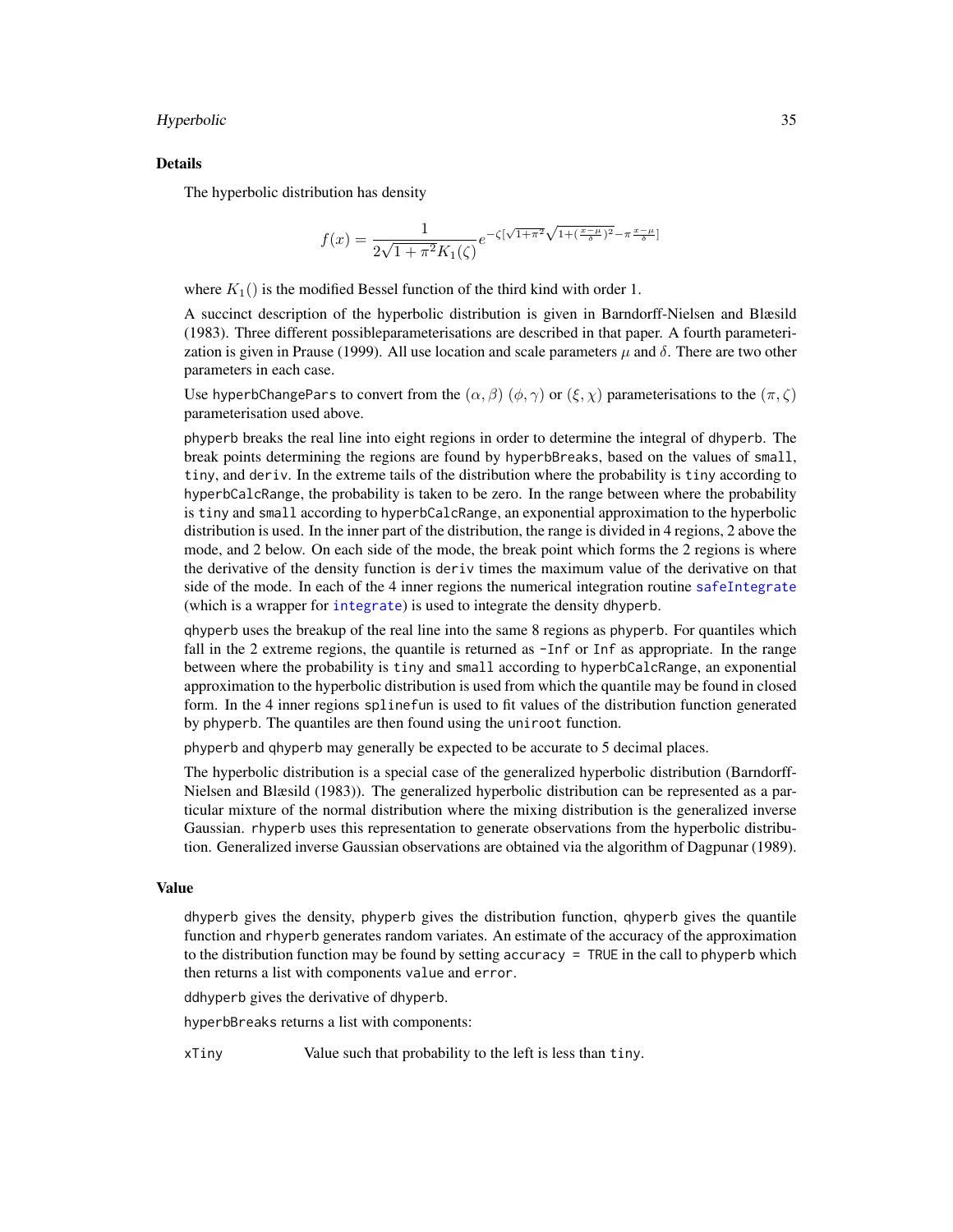<span id="page-35-0"></span>

| $x$ Small | Value such that probability to the left is less than small.                                                                           |
|-----------|---------------------------------------------------------------------------------------------------------------------------------------|
| lowBreak  | Point to the left of the mode such that the derivative of the density is deriv times<br>its maximum value on that side of the mode    |
| highBreak | Point to the right of the mode such that the derivative of the density is derived<br>times its maximum value on that side of the mode |
| xLarge    | Value such that probability to the right is less than small.                                                                          |
| xHuge     | Value such that probability to the right is less than tiny.                                                                           |
| modeDist  | The mode of the given hyperbolic distribution.                                                                                        |

#### Author(s)

David Scott <d.scott@auckland.ac.nz>, Ai-Wei Lee, Jennifer Tso, Richard Trendall

#### References

Barndorff-Nielsen, O. and Blæsild, P (1983). Hyperbolic distributions. In *Encyclopedia of Statistical Sciences*, eds., Johnson, N. L., Kotz, S. and Read, C. B., Vol. 3, pp. 700–707. New York: Wiley.

Dagpunar, J.S. (1989). An easily implemented generalized inverse Gaussian generator *Commun. Statist. -Simula.*, 18, 703–710.

Prause, K. (1999) *The generalized hyperbolic models: Estimation, financial derivatives and risk measurement.* PhD Thesis, Mathematics Faculty, University of Freiburg.

#### See Also

[safeIntegrate](#page-49-1), [integrate](#page-0-0) for its shortfalls, [splinefun](#page-0-0), [uniroot](#page-0-0) and [hyperbChangePars](#page-25-1) for changing parameters to the  $(\pi, \zeta)$  parameterisation, [dghyp](#page-7-1) for the generalized hyperbolic distribution.

```
Theta <-c(2,1,1,0)hyperbRange \leq- hyperbCalcRange(Theta, tol = 10^(-3))
par(mfrow = c(1,2))curve(dhyperb(x, Theta), from = hyperbRange[1], to = hyperbRange[2],
     n = 1000title("Density of the\n Hyperbolic Distribution")
curve(phyperb(x, Theta), from = hyperbRange[1], to = hyperbRange[2],
     n = 1000title("Distribution Function of the\n Hyperbolic Distribution")
dataVector <- rhyperb(500, Theta)
curve(dhyperb(x, Theta), range(dataVector)[1], range(dataVector)[2],
     n = 500hist(dataVector, freq = FALSE, add =TRUE)
title("Density and Histogram\n of the Hyperbolic Distribution")
logHist(dataVector, main =
        "Log-Density and Log-Histogram\n of the Hyperbolic Distribution")
curve(log(dhyperb(x, The <i>t</i>1)), add = TRUE,range(dataVector)[1], range(dataVector)[2], n = 500)
```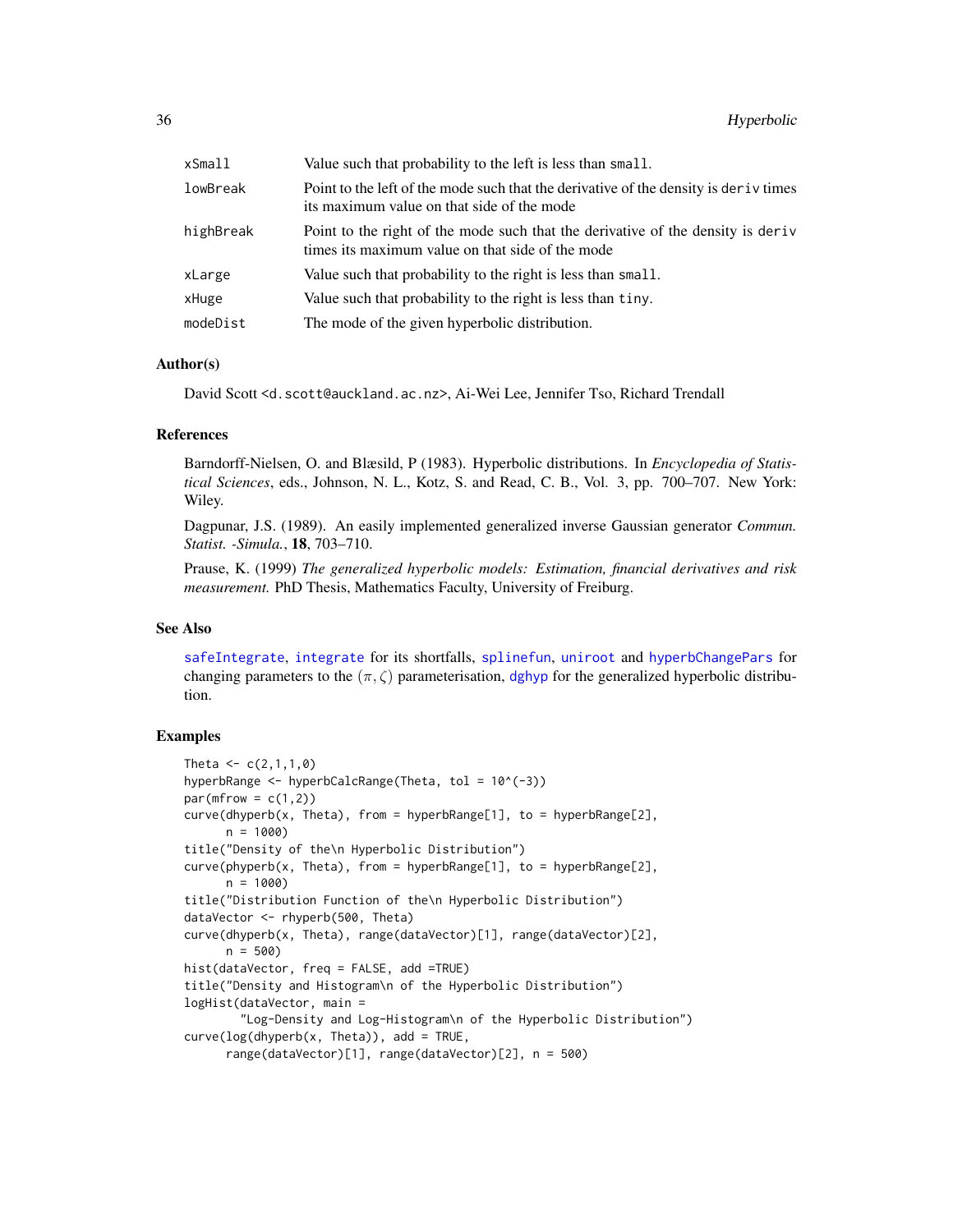#### <span id="page-36-0"></span>HyperbolicDistribution 37

```
par(mfrow = c(2,1))curve(dhyperb(x, Theta), from = hyperbRange[1], to = hyperbRange[2],
     n = 1000title("Density of the\n Hyperbolic Distribution")
curve(ddhyperb(x, Theta), from = hyperbRange[1], to = hyperbRange[2],
     n = 1000title("Derivative of the Density\n of the Hyperbolic Distribution")
par(mfrow = c(1,1))hyperbRange <- hyperbCalcRange(Theta, tol = 10^(-6))
curve(dhyperb(x, Theta), from = hyperbRange[1], to = hyperbRange[2],n = 1000bks <- hyperbBreaks(Theta)
abline(v = bks)
```
<span id="page-36-1"></span>HyperbolicDistribution

*The Package 'HyperbolicDist': Summary Information*

#### Description

This package provides a collection of functions for working with the hyperbolic and related distributions.

For the hyperbolic distribution functions are provided for the density function, distribution function, quantiles, random number generation and fitting the hyperbolic distribution to data (hyperbFit). The function hyperbChangePars will interchange parameter values between different parameterisations. The mean, variance, skewness, kurtosis and mode of a given hyperbolic distribution are given by hyperbMean, hyperbVar, hyperbSkew, hyperbKurt, and hyperbMode respectively. For assessing the fit of the hyperbolic distribution to a set of data, the log-histogram is useful. See [logHist](#page-40-1). Q-Q and P-P plots are also provided for assessing the fit of a hyperbolic distribution. A Crämer-von~Mises test of the goodness of fit of data to a hyperbolic distribution is given by hyperbCvMTest. S3 print, plot and summary methods are provided for the output of hyperbFit.

For the generalized hyperbolic distribution functions are provided for the density function, distribution function, quantiles, and for random number generation. The function ghypChangePars will interchange parameter values between different parameterisations. The mean, variance, and mode of a given generalized hyperbolic distribution are given by ghypMean, ghypVar, ghypSkew, ghypKurt, and ghypMode respectively. Q-Q and P-P plots are also provided for assessing the fit of a generalized hyperbolic distribution.

For the generalized inverse Gaussian distribution functions are provided for the density function, distribution function, quantiles, and for random number generation. The function gigChangePars will interchange parameter values between different parameterisations. The mean, variance, skewness, kurtosis and mode of a given generalized inverse Gaussian distribution are given by gigMean, gigVar, gigSkew, gigKurt, and gigMode respectively. Q-Q and P-P plots are also provided for assessing the fit of a generalized inverse Gaussian distribution.

For the skew-Laplace distribution functions are provided for the density function, distribution function, quantiles, and for random number generation. Q-Q and P-P plots are also provided for assessing the fit of a skew-Laplace distribution.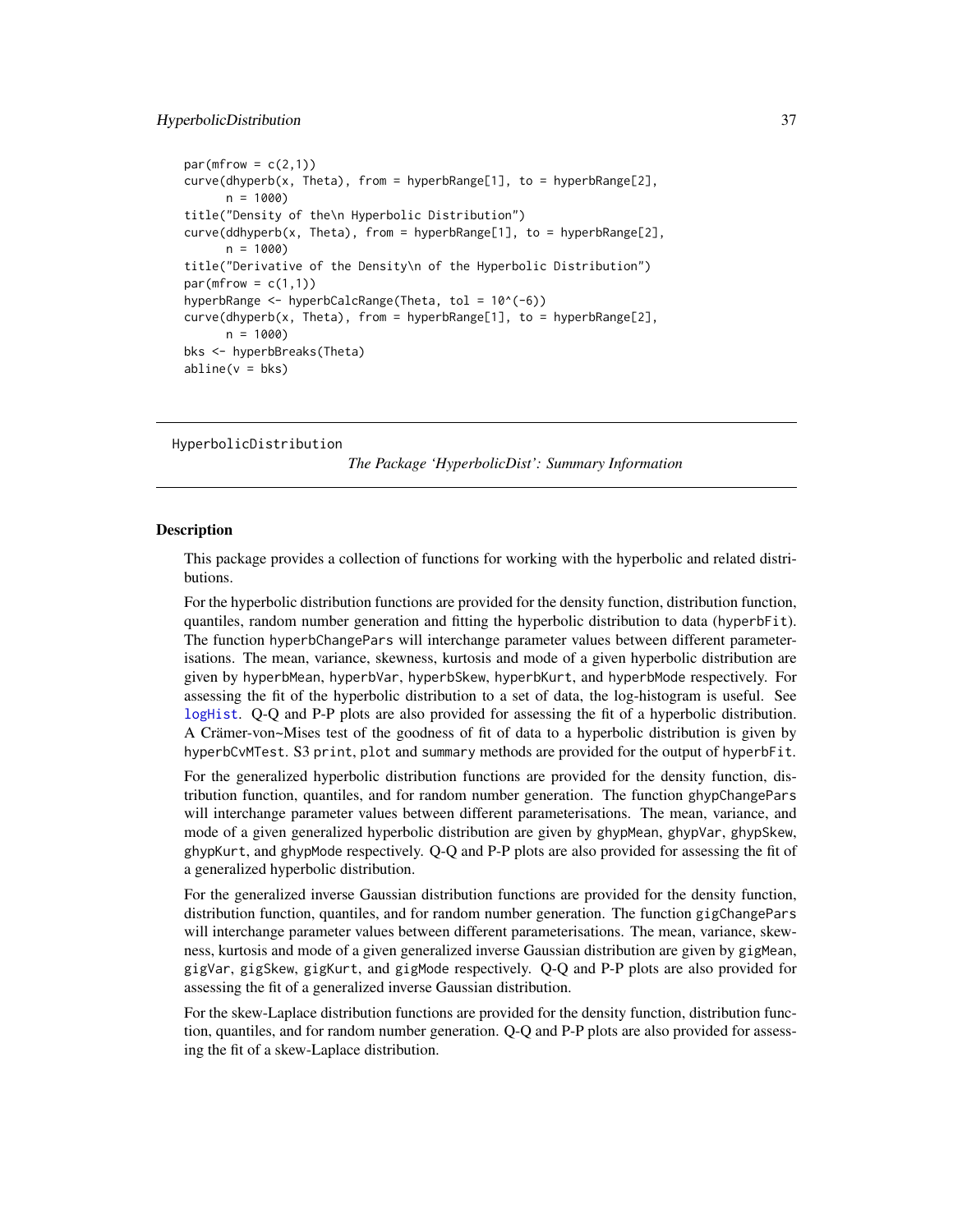#### <span id="page-37-0"></span>Acknowledgements

A number of students have worked on the package: Ai-Wei Lee, Jennifer Tso, Richard Trendall, and Thomas Tran.

Thanks to Ross Ihaka and Paul Murrell for their willingness to answer my questions, and to all the core group for the development of R.

#### LICENCE

This library and its documentation are usable under the terms of the "GNU General Public License", a copy of which is distributed with the package.

## Author(s)

David Scott <d.scott@auckland.ac.nz>

## References

Barndorff-Nielsen, O. (1977) Exponentially decreasing distributions for the logarithm of particle size, *Proc. Roy. Soc. Lond.*, A353, 401–419.

Barndorff-Nielsen, O. and Blæsild, P (1983). Hyperbolic distributions. In *Encyclopedia of Statistical Sciences*, eds., Johnson, N. L., Kotz, S. and Read, C. B., Vol. 3, pp. 700–707. New York: Wiley.

Fieller, N. J., Flenley, E. C. and Olbricht, W. (1992) Statistics of particle size data. *Appl. Statist.*, 41, 127–146.

Jörgensen, B. (1982). *Statistical Properties of the Generalized Inverse Gaussian Distribution*. Lecture Notes in Statistics, Vol. 9, Springer-Verlag, New York.

Prause, K. (1999) *The generalized hyperbolic models: Estimation, financial derivatives and risk measurement.* PhD Thesis, Mathematics Faculty, University of Freiburg.

HyperbPlots *Hyperbolic Quantile-Quantile and Percent-Percent Plots*

## <span id="page-37-1"></span>**Description**

qqhyperb produces a hyperbolic Q-Q plot of the values in y.

pphyperb produces a hyperbolic P-P (percent-percent) or probability plot of the values in y.

Graphical parameters may be given as arguments to qqhyperb, and pphyperb.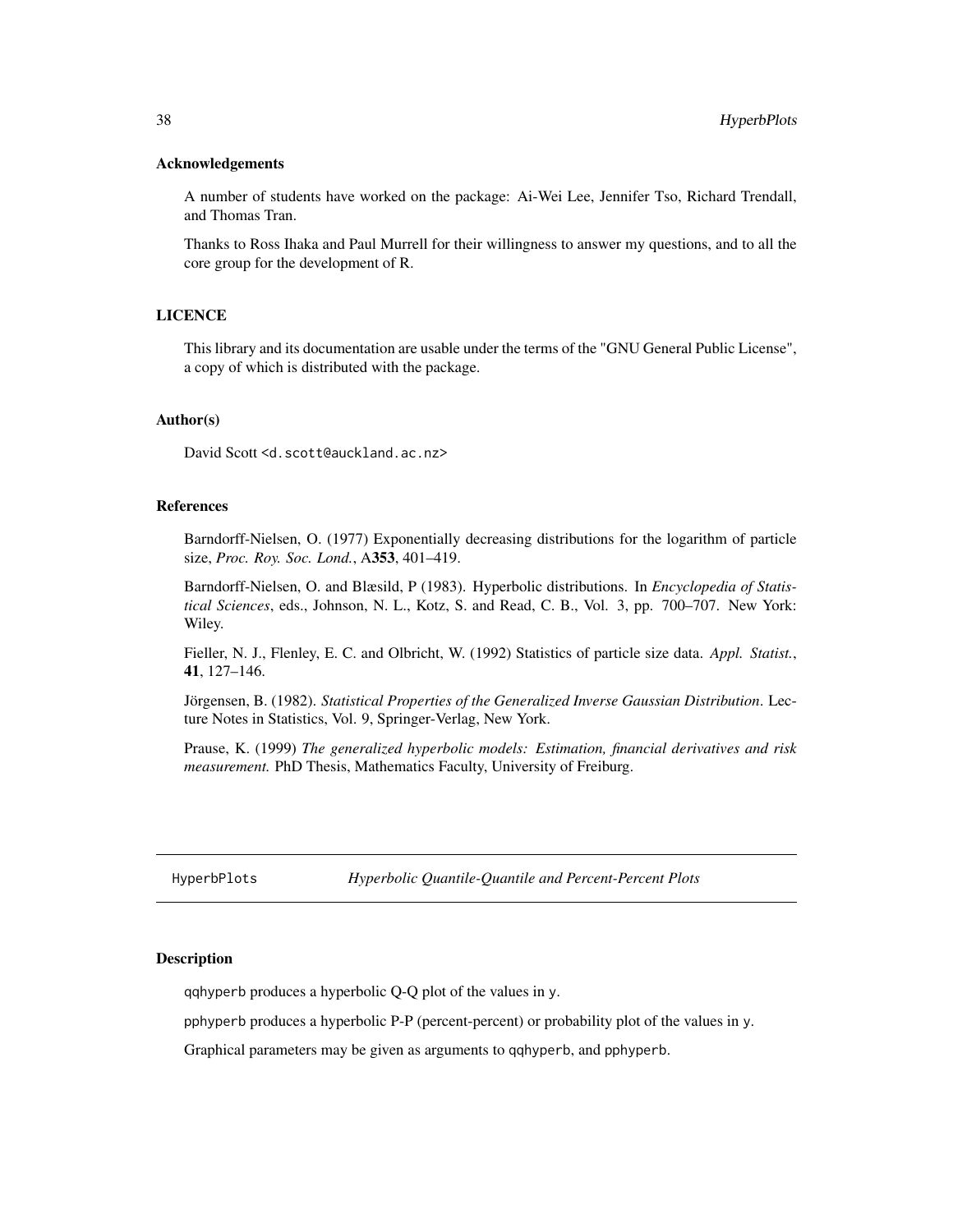## <span id="page-38-0"></span>HyperbPlots 39

## Usage

```
qqhyperb(y, Theta, main = "Hyperbolic Q-Q Plot",
  xlab = "Theoretical Quantiles",
  ylab = "Sample Quantiles",
 plot.it = TRUE, line = TRUE, \ldots)
pphyperb(y, Theta, main = "Hyperbolic P-P Plot",
  xlab = "Uniform Quantiles",
  ylab = "Probability-integral-transformed Data",
 plot.it = TRUE, line = TRUE, ...)
```
## Arguments

| y                | The data sample.                           |
|------------------|--------------------------------------------|
| Theta            | Parameters of the hyperbolic distribution. |
| xlab, ylab, main |                                            |
|                  | Plot labels.                               |
| plot.it          | Logical. Should the result be plotted?     |
| line             | Add line through origin with unit slope.   |
|                  | Further graphical parameters.              |

## Value

For qqhyperb and pphyperb, a list with components:

| The x coordinates of the points that are to be plotted. |
|---------------------------------------------------------|
| The y coordinates of the points that are to be plotted. |

## References

Wilk, M. B. and Gnanadesikan, R. (1968) Probability plotting methods for the analysis of data. *Biometrika*. 55, 1–17.

## See Also

[ppoints](#page-0-0), [dhyperb](#page-33-1), [hyperbFit](#page-28-1)

```
par(mfrow = c(1,2))y <- rhyperb(200, c(2,2,2,2))
qqhyperb(y, c(2,2,2,2), line = FALSE)abline(0, 1, col = 2)pphyperb(y, c(2,2,2,2))
```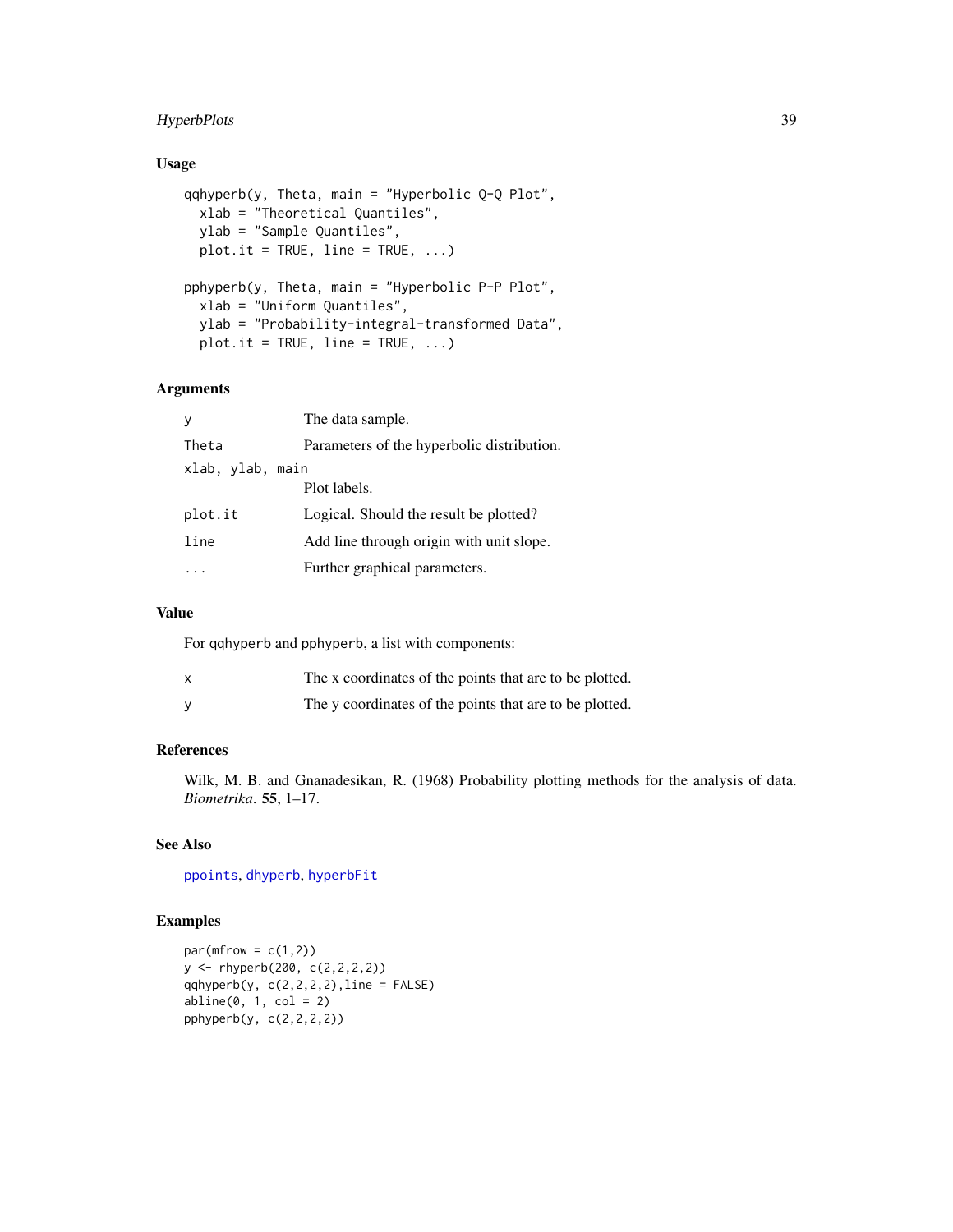<span id="page-39-0"></span>

## Description

This gives Table 5 of Puig & Stephens (2001) which is used for testing the goodness-of-fit of the hyperbolic distribution using the Crämer-von~Mises test. It is for internal use by hyperbCvMTest and hyperbCvMTestPValue only and is not intended to be accessed by the user. It is loaded automatically when the package HyperbolicDist is invoked.

#### Usage

```
data(hyperbWSqTable)
```
#### Format

The hyperbWSqTable matrix has 55 rows and 5 columns, giving percentage points of  $W^2$  for different values of  $\xi$  and  $\alpha$  (the rows), and of  $\chi$  (the columns).

#### Source

Puig, Pedro and Stephens, Michael A. (2001), Goodness-of-fit tests for the hyperbolic distribution. *The Canadian Journal of Statistics/La Revue Canadienne de Statistique*, 29, 309–320.

<span id="page-39-1"></span>is.wholenumber *Is Object Numeric and Whole Numbers*

## Description

Checks whether an object is numeric and if so, are all the elements whole numbers, to a given tolerance.

## Usage

```
is.wholenumber(x, tolerance = .Machine$double.eps^0.5)
```
#### Arguments

|           | The object to be tested.                                                                           |
|-----------|----------------------------------------------------------------------------------------------------|
| tolerance | Numeric $\geq 0$ . Absolute differences greater than tolerance are treated as real<br>differences. |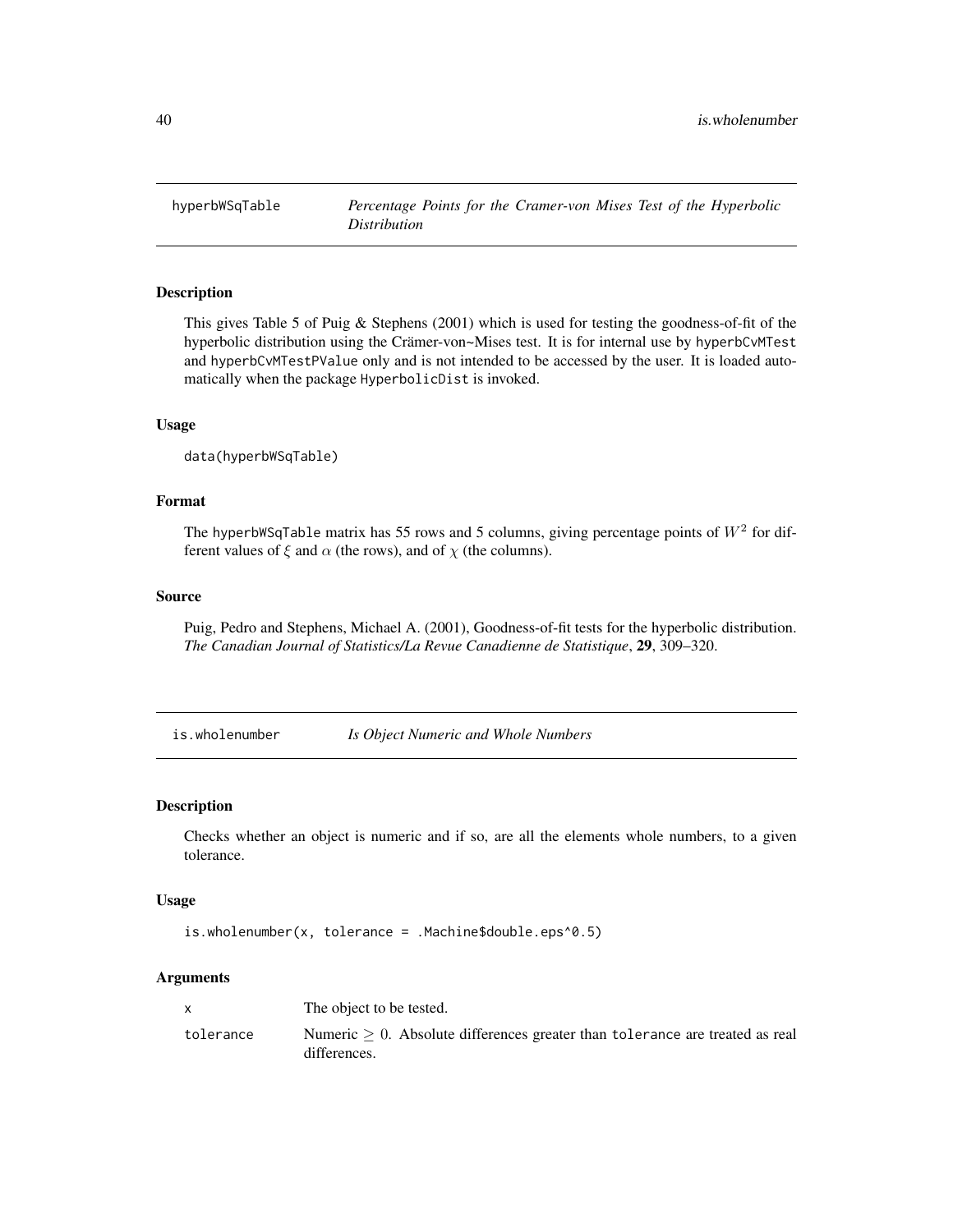#### <span id="page-40-0"></span> $logHist$  41

## Details

The object x is first tested to see if it is numeric. If not the function returns 'FALSE'. Then if all the elements of x are whole numbers to within the tolerance given by tolerance the function returns 'TRUE'. If not it returns 'FALSE'.

## Value

Either 'TRUE' or 'FALSE' depending on the result of the test.

#### Author(s)

David Scott <d.scott@auckland.ac.nz>.

## References

Based on a post by Tony Plate <tplate@acm.org> on R-help.

#### Examples

```
is.wholenumber(-3:5) # TRUE
is. who lenumber(c(0, 0.1, 1.3, 5)) # FALSE
is.wholenumber(-3:5 + .Machine$double.eps) # TRUE
is.wholenumber(-3:5 + .Machine$double.eps^0.5) # FALSE
is.wholenumber(c(2L,3L)) # TRUE
is.wholenumber(c("2L","3L")) # FALSE
is. who lenumber(0i ^ (-3:3)) # FALSE
is.wholenumber(matrix(1:6, nrow = 3)) \# TRUE
is.wholenumber(list(-1:3,2:6)) # FALSE
is.numeric(list(-1:3,2:6)) # FALSE<br>is.wholenumber(unlist(list(-1:3,2:6))) # TRUE
is.wholenumber(unlist(list(-1:3,2:6)))
```
<span id="page-40-1"></span>

logHist *Plot Log-Histogram*

## Description

Plots a log-histogram, as in for example Feiller, Flenley and Olbricht (1992).

The intended use of the log-histogram is to examine the fit of a particular density to a set of data, as an alternative to a histogram with a density curve. For this reason, only the log-density histogram is implemented, and it is not possible to obtain a log-frequency histogram.

The log-histogram can be plotted with histogram-like dashed vertical bars, or as points marking the tops of the log-histogram bars, or with both bars and points.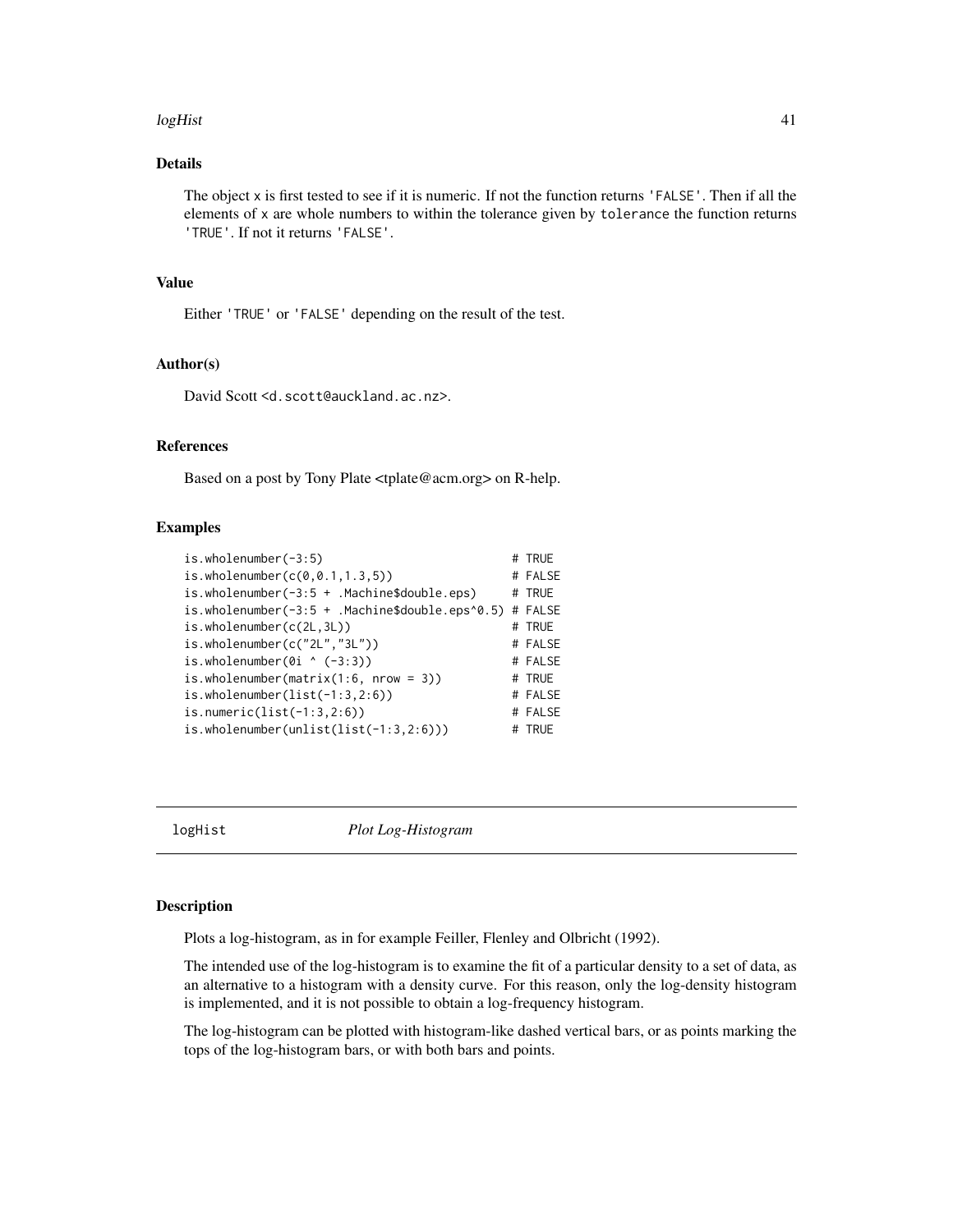## <span id="page-41-0"></span>Usage

```
logHist(x, breaks = "Sturges",
        include.lowest = TRUE, right = TRUE,
       main = paste("Log-Histogram of", xName),
       xlim = range(breaks), ylim = NULL, xlab = xName,
       ylab = "Log-density", nclass = NULL, htype = "b", ...)
```
## Arguments

| x                | A vector of values for which the log-histogram is desired.                                                                                   |
|------------------|----------------------------------------------------------------------------------------------------------------------------------------------|
| breaks           | One of:                                                                                                                                      |
|                  | • a vector giving the breakpoints between log-histogram cells;<br>• a single number giving the number of cells for the log-histogram;        |
|                  | • a character string naming an algorithm to compute the number of cells (see<br>Details:                                                     |
|                  | • a function to compute the number of cells.                                                                                                 |
|                  | In the last three cases the number is a suggestion only.                                                                                     |
|                  | include. lowest Logical. If TRUE, an 'x[i]' equal to the 'breaks' value will be included in the first<br>(or last, for right = $FALSE)$ bar. |
| right            | Logical. If TRUE, the log-histograms cells are right-closed (left open) intervals.                                                           |
| main, xlab, ylab |                                                                                                                                              |
|                  | These arguments to title have useful defaults here.                                                                                          |
| xlim             | Sensible default for the range of x values.                                                                                                  |
| ylim             | Calculated by logHist, see <b>Details</b> .                                                                                                  |
| nclass           | Numeric (integer). For compatibility with hist only, nclass is equivalent to<br>breaks for a scalar or character argument.                   |
| htype            | Type of histogram. Possible types are:                                                                                                       |
|                  | • "h" for a *h*istogram only;<br>• "p" for *p*oints marking the top of the histogram bars only;<br>• $"b"$ for $*b*$ oth.                    |
| $\cdots$         | Further graphical parameters for calls to plot and points.                                                                                   |

#### Details

Uses [hist.default](#page-0-0) to determine the cells or classes and calculate counts.

To calculate ylim the following procedure is used. The upper end of the range is given by the maximum value of the log-density, plus 25% of the absolute value of the maximum. The lower end of the range is given by the smallest (finite) value of the log-density, less 25% of the difference between the largest and smallest (finite) values of the log-density.

A log-histogram in the form used by Feiller, Flenley and Olbricht (1992) is plotted. See also Barndorff-Nielsen (1977) for use of log-histograms.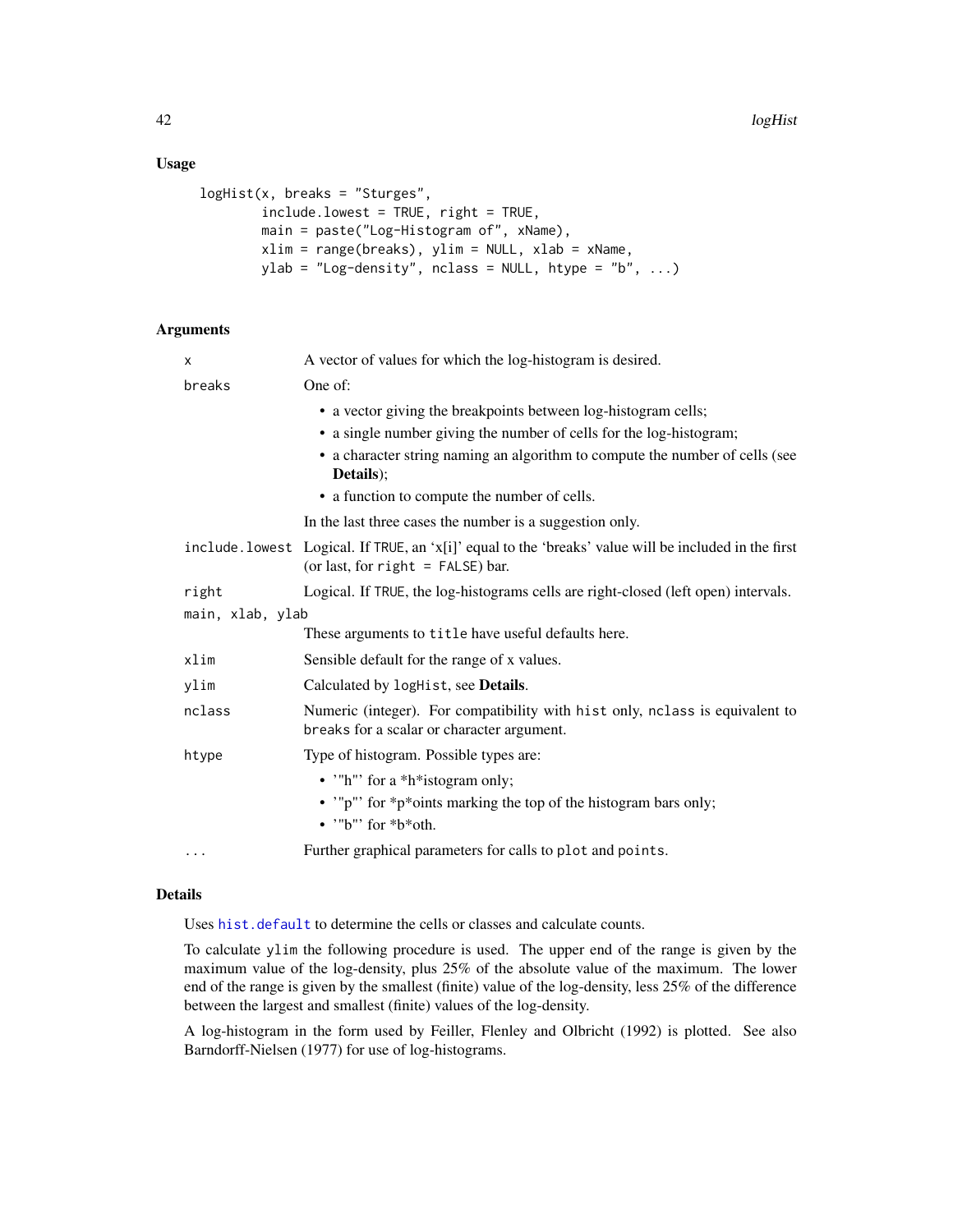#### <span id="page-42-0"></span>logHist 43

## Value

Returns a list with components:

| breaks     | The $n+1$ cell boundaries (= breaks if that was a vector).                                                                                                                                                                                                                 |
|------------|----------------------------------------------------------------------------------------------------------------------------------------------------------------------------------------------------------------------------------------------------------------------------|
| counts     | <i>n</i> integers; for each cell, the number of $x[\ ]$ inside.                                                                                                                                                                                                            |
| logDensity | Log of $\hat{f}(x_i)$ , which are estimated density values.<br>If all $\text{diff}(\text{breaks}) = 1$ , estimated density values are the relative frequen-<br>cies counts/n and in general satisfy $\sum_i \hat{f}(x_i)(b_{i+1} - b_i) = 1$ , where $b_i =$<br>breaks[i]. |
| mids       | The $n$ cell midpoints.                                                                                                                                                                                                                                                    |
| xName      | A character string with the actual x argument name.                                                                                                                                                                                                                        |
| heights    | The location of the tops of the vertical segments used in drawing the log-histogram.                                                                                                                                                                                       |
| ylim       | The value of ylim calculated by logHist.                                                                                                                                                                                                                                   |

## Author(s)

David Scott <d.scott@auckland.ac.nz>, Richard Trendall, Thomas Tran

#### References

Barndorff-Nielsen, O. (1977) Exponentially decreasing distributions for the logarithm of particle size, *Proc. Roy. Soc. Lond.*, A353, 401–419.

Barndorff-Nielsen, O. and Blæsild, P (1983). Hyperbolic distributions. In *Encyclopedia of Statistical Sciences*, eds., Johnson, N. L., Kotz, S. and Read, C. B., Vol. 3, pp. 700–707. New York: Wiley.

Fieller, N. J., Flenley, E. C. and Olbricht, W. (1992) Statistics of particle size data. *Appl. Statist.*, 41, 127–146.

## See Also

[hist](#page-0-0)

```
data(SandP500)
### Consider proportional changes in the index
change <- SandP500[-length(SandP500)]/SandP500[-1]
hist(change)
logHist(change)
### Show points only
logHist(change, htype = "p", pch = 20, cex = 0.5)
### Fit the hyperbolic distribution to the changes
hyperbFit(change)
```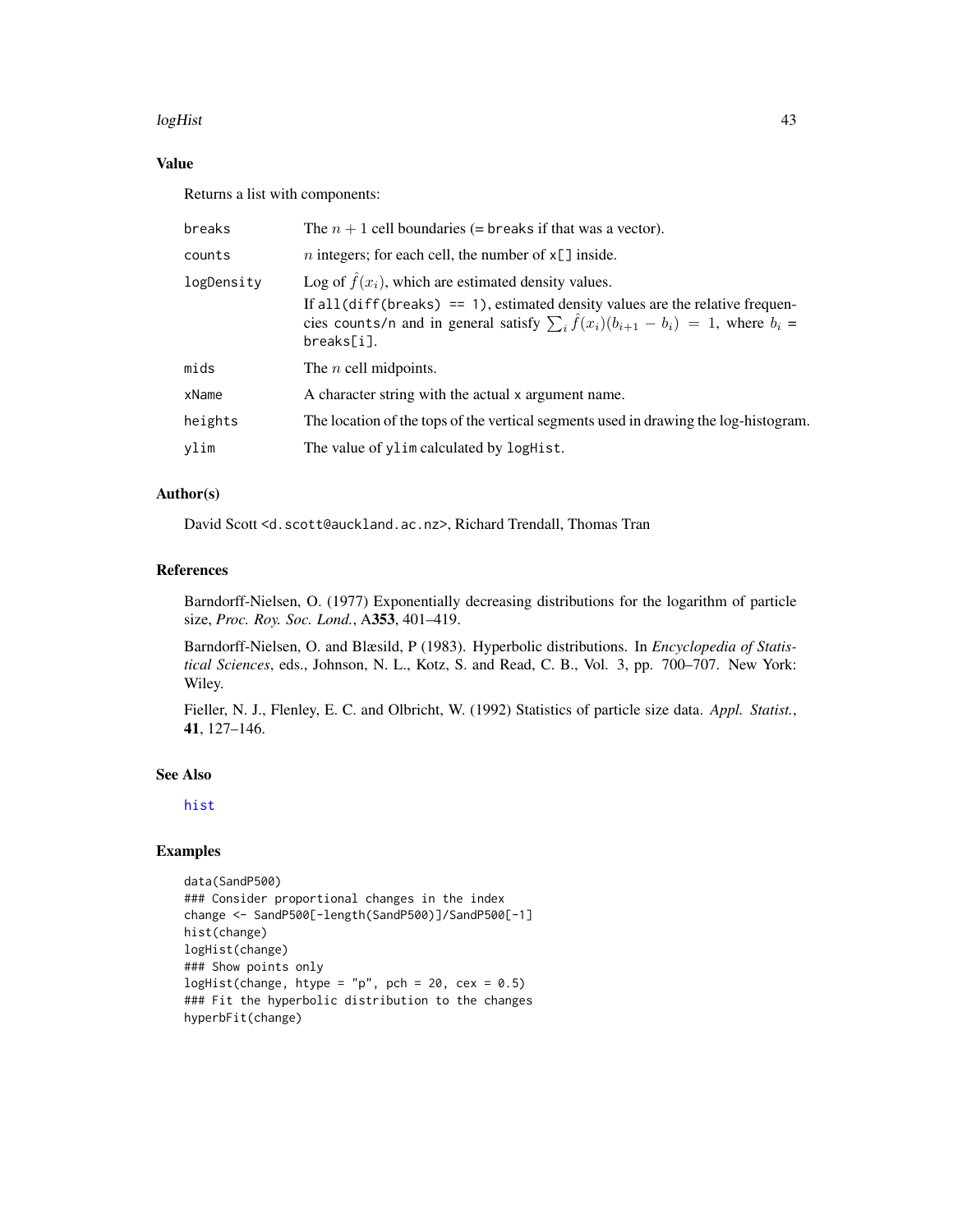#### <span id="page-43-0"></span>Description

Size of gravels collected from a sandbar in the Mamquam River, British Columbia, Canada. Summary data, giving the frequency of observations in 16 different size classes.

#### Usage

data(mamquam)

#### Format

The mamquam data frame has 16 rows and 2 columns.

- [, 1] midpoints midpoints of intervals (psi units)
- [, 2] counts number of observations in interval

#### Details

Gravel sizes are determined by passing clasts through templates of particular sizes. This gives a range in which the size of each clast lies. Sizes (in mm) are then converted into psi units by taking the base 2 logarithm of the size. The midpoints specified are the midpoints of the psi unit ranges, and counts gives the number of observations in each size range. The classes are of length 0.5 psi units. There are 3574 observations.

## Source

Rice, Stephen and Church, Michael (1996) Sampling surficial gravels: the precision of size distribution percentile estimates. *J. of Sedimentary Research*, 66, 654–665.

#### Examples

```
data(mamquam)
str(mamquam)
attach(mamquam)
### Construct data from frequency summary, taking all observations
### at midpoints of intervals
psi <- rep(midpoints, counts)
barplot(table(psi))
### Fit the hyperbolic distribution
hyperbFit(psi)
```
### Actually hyperbFit can deal with frequency data hyperbFit(midpoints, freq=counts)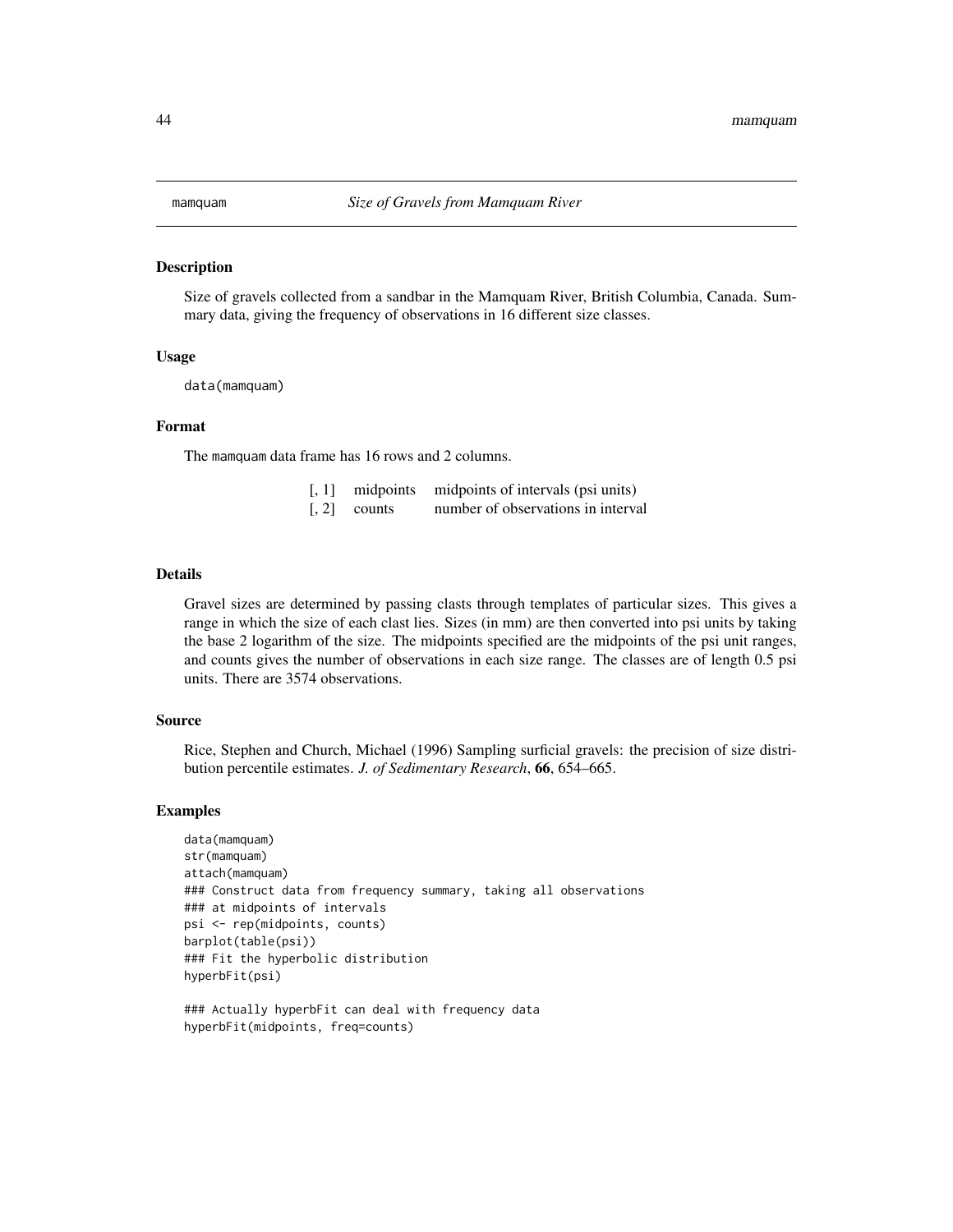#### <span id="page-44-1"></span><span id="page-44-0"></span>Description

Using the moments up to a given order about one location, this function either returns the moments up to that given order about a new location as a vector or it returns a moment of a specific order defined by users (order  $\leq$  maximum order of the given moments) about a new location as a single number. A generalization of using raw moments to obtain a central moment or using central moments to obtain a raw moment.

#### Usage

```
momChangeAbout(order = "all", oldMom, oldAbout, newAbout)
```
#### Arguments

| order    | One of:                                                                             |
|----------|-------------------------------------------------------------------------------------|
|          | • the character string "all", the default;                                          |
|          | • a positive integer less than the maximum order of oldMom.                         |
| oldMom   | Numeric. Moments of orders $1, 2, \ldots$ , about the point old About.              |
| oldAbout | Numeric. The point about which the moments oldMom have been calculated.             |
| newAbout | Numeric. The point about which the desired moment or moments are to be<br>obtained. |

## Details

Suppose  $m_k$  denotes the k-th moment of a random variable X about a point a, and  $m_k^*$  denotes the k-th moment about b. Then  $m_k^*$  may be determined from the moments  $m_1, m_2, \ldots, m_k$  according to the formula

$$
m_k^* = \sum_{i=0}^k (a-b)^i m^{k-i}
$$

This is the formula implemented by the function momChangeAbout. It is a generalization of the wellknown formulae used to change raw moments to central moments or to change central moments to raw moments. See for example Kendall and Stuart (1989), Chapter 3.

#### Value

The moment of order order about the location newAbout when order is specified. The vector of moments about the location newAbout from first order up to the maximum order of the oldMom when order takes the value "all" or is not specified.

#### Author(s)

David Scott <d.scott@auckland.ac.nz>, Christine Yang Dong <c.dong@auckland.ac.nz>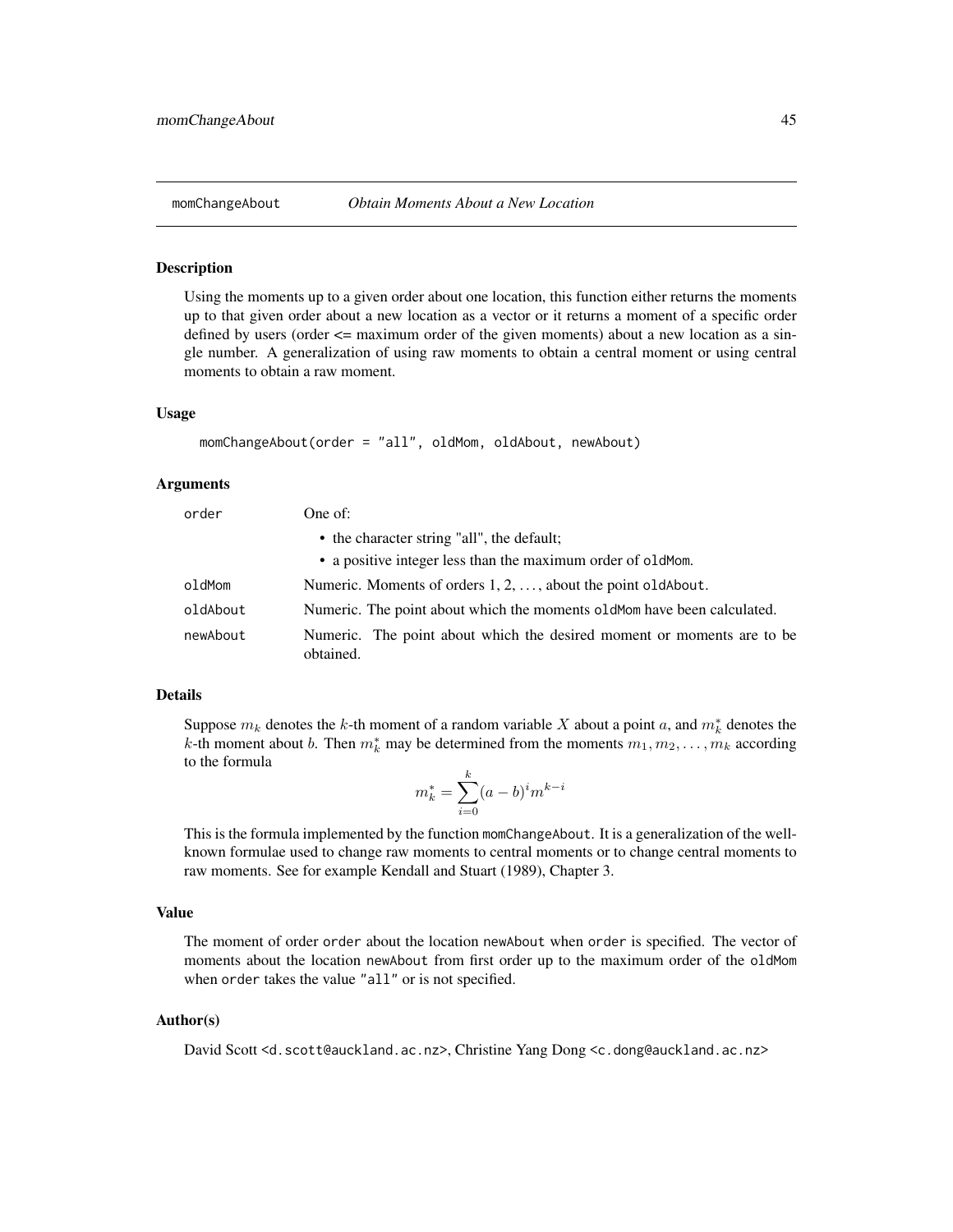#### <span id="page-45-0"></span>References

Kendall, M. G. and Stuart, A. (1969). The Advanced Theory of Statistics, Volume 1, 3rd Edition. London: Charles Griffin & Company.

## Examples

```
### Gamma distribution
k \le -4shape <-2old <- 0
new < - 1sampSize <- 1000000
### Calculate 1st to 4th raw moments
m \leftarrow numeric(k)
for (i in 1:k){
  m[i] <- gamma(shape + i)/gamma(shape)
}
m
### Calculate 4th moment about new
momChangeAbout(k, m, old, new)
### Calculate 3rd about new
momChangeAbout(3, m, old, new)
### Calculate 1st to 4th moments about new
momChangeAbout(oldMom = m, oldAbout = old, newAbout = new)
momChangeAbout(order = "all", m, old, new)
### Approximate kth moment about new using sampling
x <- rgamma(sampSize, shape)
mean((x - new)^{k})
```
<span id="page-45-1"></span>momIntegrated *Moments Using Integration*

## Description

Calculates moments and absolute moments about a given location for the generalized hyperbolic and related distributions.

#### Usage

```
momIntegrated(densFn, order, param = NULL, about = 0, absolute = FALSE)
```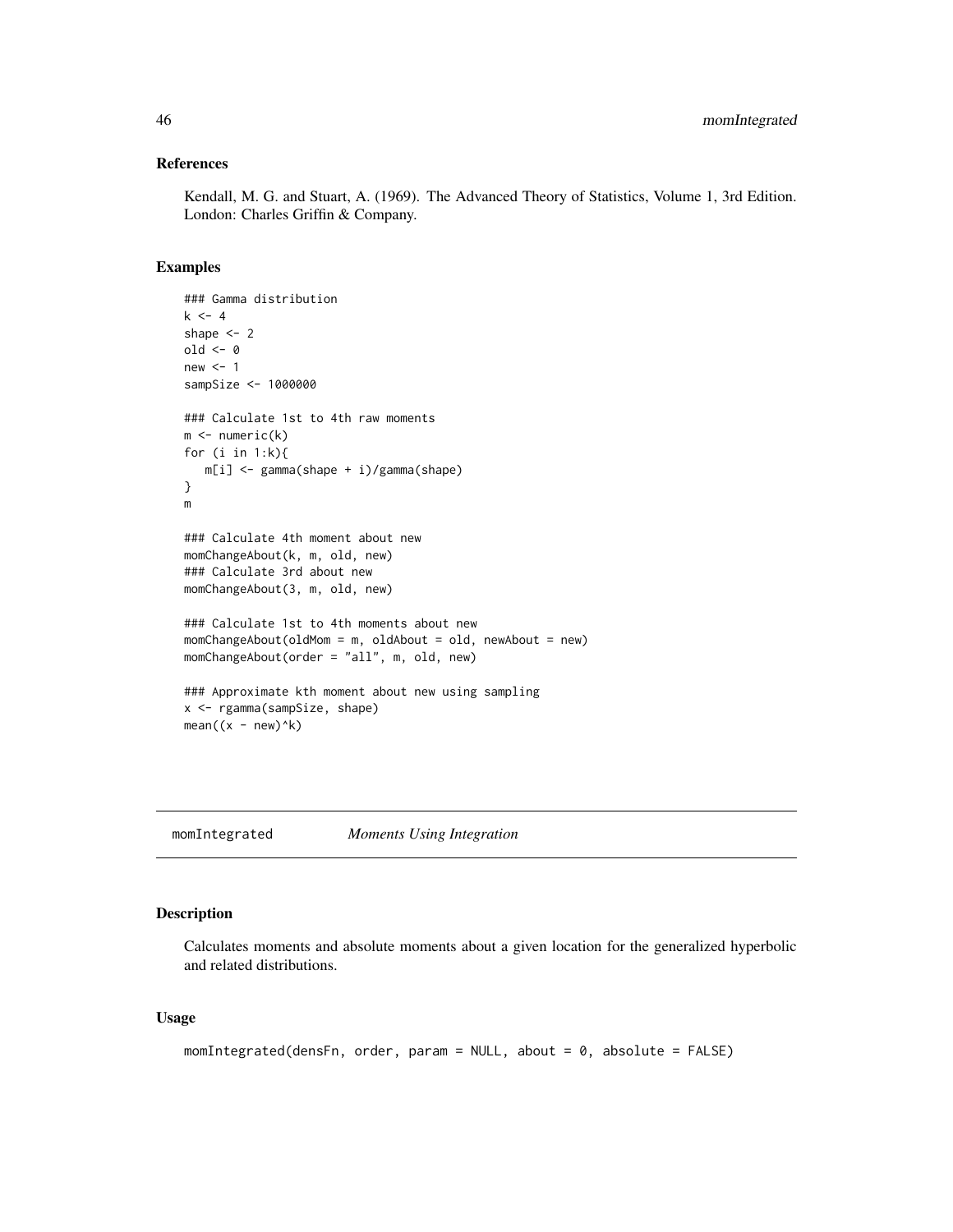## momIntegrated 47

#### Arguments

| densFn   | Character. The name of the density function whose moments are to be calcu-<br>lated. See <b>Details</b> .                                                                                                |
|----------|----------------------------------------------------------------------------------------------------------------------------------------------------------------------------------------------------------|
| order    | Numeric. The order of the moment or absolute moment to be calculated.                                                                                                                                    |
| param    | Numeric. A vector giving the parameter values for the distribution specified by<br>densFn. If no param values are specified, then the default parameter values of<br>each distribution are used instead. |
| about    | Numeric. The point about which the moment is to be calculated.                                                                                                                                           |
| absolute | Logical. Whether absolute moments or ordinary moments are to be calculated.<br>Default is FALSE.                                                                                                         |

#### Details

Denote the density function by f. Then if order = k and about = a, momIntegrated calculates

$$
\int_{-\infty}^{\infty} (x-a)^k f(x) dx
$$

when absolute = FALSE and

$$
\int_{-\infty}^{\infty} |x - a|^k f(x) dx
$$

when absolute  $=$  TRUE.

Only certain density functions are permitted.

When densFn="ghyp" or "generalized hyperbolic" the density used is dghyp. The default value for param is  $c(1,1,0,1,0)$ .

When densFn="hyperb" or "hyperbolic" the density used is dhyperb. The default value for param is c(0,1,1,0).

When densFn="gig" or "generalized inverse gaussian" the density used is dgig. The default value for param is  $c(1,1,1)$ .

When densFn="gamma" the density used is dgamma. The default value for param is  $c(1,1)$ .

When densFn="invgamma" or "inverse gamma" the density used is the density of the inverse gamma distribution given by

$$
f(x) = \frac{u^{\alpha}e^{-u}}{x\Gamma(\alpha)}, \quad u = \theta/x
$$

for  $x > 0$ ,  $\alpha > 0$  and  $\theta > 0$ . The parameter vector param = c(shape, rate) where shape =  $\alpha$ and rate =  $1/\theta$ . The default value for param is c(-1,1).

When densFn="vg" or "variance gamma" the density used is dvg from the package VarianceGamma. In this case, the package VarianceGamma must be loaded or an error will result. The default value for param is  $c(0,1,0,1)$ .

## Value

The value of the integral as specified in Details.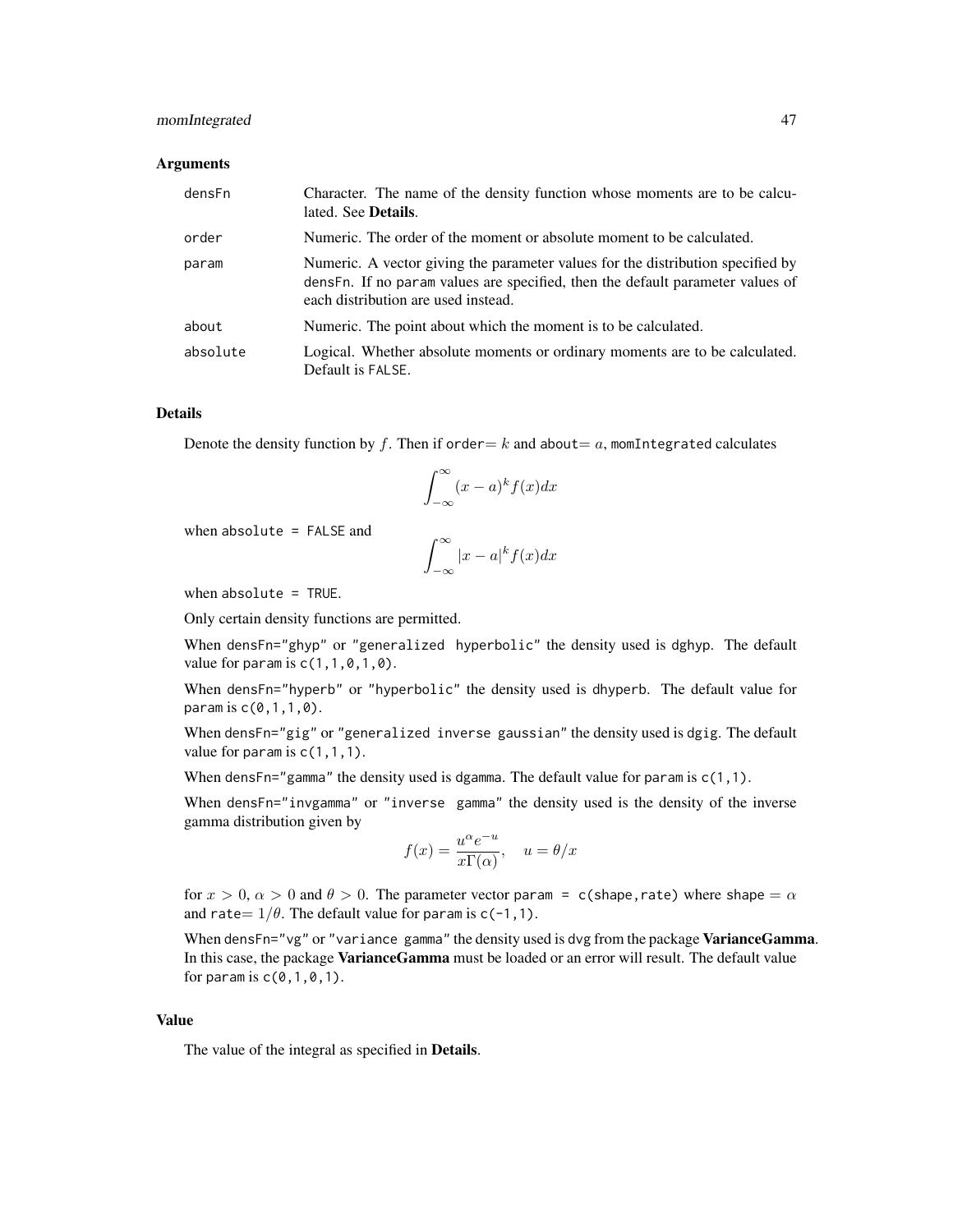#### <span id="page-47-0"></span>Author(s)

David Scott <d.scott@auckland.ac.nz>, Christine Yang Dong <c.dong@auckland.ac.nz>

## See Also

[dghyp](#page-7-1), [dhyperb](#page-33-1), [dgamma](#page-0-0), [dgig](#page-4-1), [VarianceGamma](#page-0-0)

## Examples

```
### Calculate the mean of a generalized hyperbolic distribution
### Compare the use of integration and the formula for the mean
m1 <- momIntegrated("ghyp", param = c(1/2,3,1,1,0), order = 1, about = 0)
m1
ghypMean(c(1/2,3,1,1,0))
### The first moment about the mean should be zero
momIntegrated("ghyp", order = 1, param = c(1/2,3,1,1,0), about = m1)
### The variance can be calculated from the raw moments
m2 \le m momIntegrated("ghyp", order = 2, param = c(1/2,3,1,1,0), about = 0)
m2
m2 - m1^2### Compare with direct calculation using integration
momIntegrated("ghyp", order = 2, param = c(1/2,3,1,1,0), about = m1)
momIntegrated("generalized hyperbolic", param = c(1/2,3,1,1,0), order = 2,
              about = m1)### Compare with use of the formula for the variance
ghypVar(c(1/2,3,1,1,0))
```

|  | momRecursion |
|--|--------------|
|  |              |
|  |              |
|  |              |

Computes the moment coefficients recursively for generalized hyper*bolic and related distributions*

#### Description

This function computes all of the moments coefficients by recursion based on Scott,  $W\tilde{A}^{1/4}$ rtz and Tran (2008). See Details for the formula.

#### Usage

```
momRecursion(order = 12, printMatrix = FALSE)
```
## Arguments

| order       | Numeric. The order of the moment coefficients to be calculated. Not permitted  |
|-------------|--------------------------------------------------------------------------------|
|             | to be a vector. Must be a positive whole number except for moments about zero. |
| printMatrix | Logical. Should the coefficients matrix be printed?                            |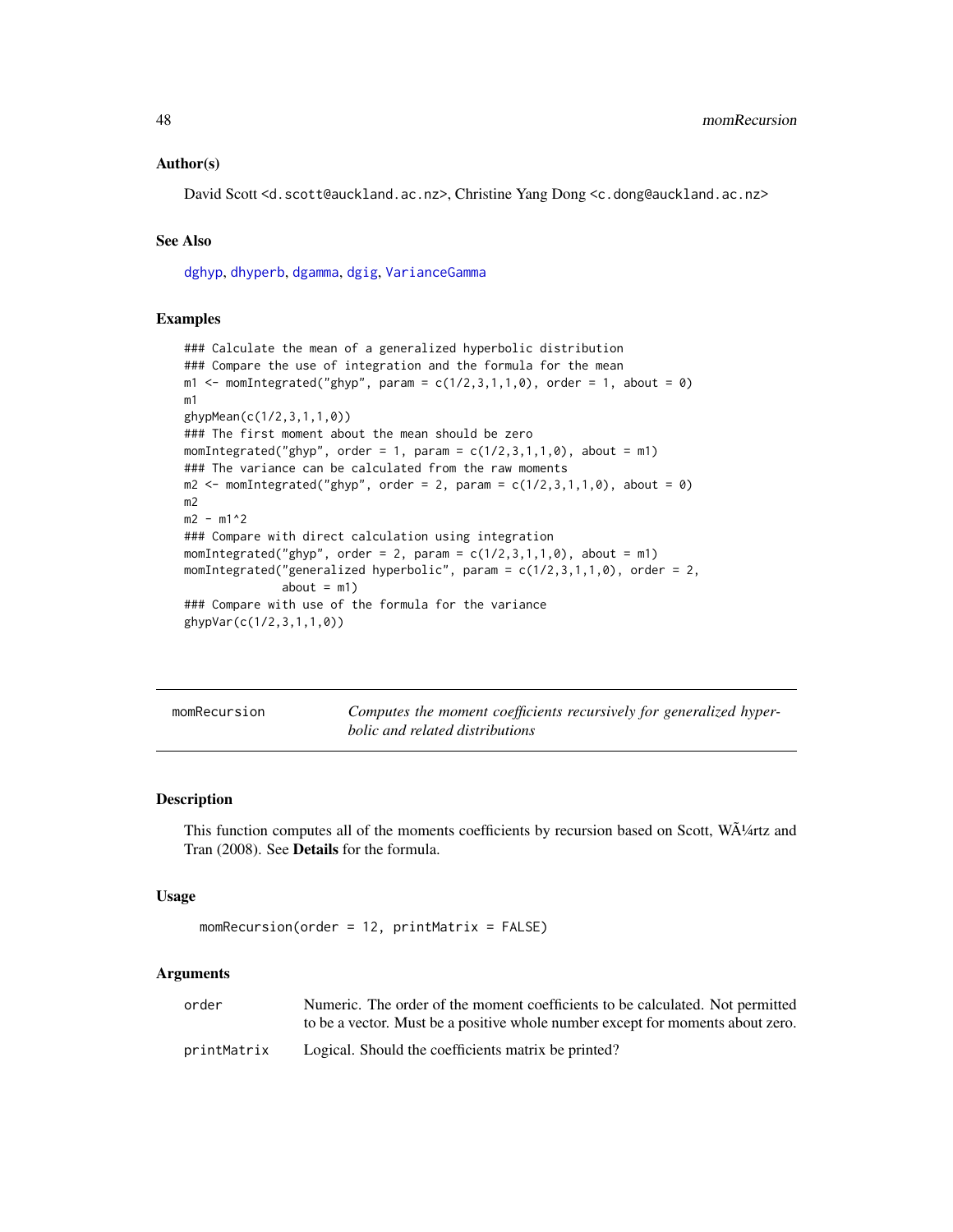<span id="page-48-0"></span>resistors 49

## Details

The moment coefficients recursively as  $a_{1,1} = 1$  and

$$
a_{k,\ell} = a_{k-1,\ell-1} + (2\ell - k + 1)a_{k-1,\ell}
$$

with  $a_{k,\ell} = 0$  for  $\ell < \lfloor (k + 1)/2 \rfloor$  or  $\ell > k$  where  $k =$  order,  $\ell$  is equal to the integers from  $(k + 1)/2$  to k.

This formula is given in Scott, WA<sup>1</sup>/4rtz and Tran (2008, working paper).

The function also calculates M which is equal to  $2\ell - k$ . It is a common term which will appear in the formulae for calculating moments of generalized hyperbolic and related distributions.

## Value

| a    | The non-zero moment coefficients for the specified order.                                                                           |
|------|-------------------------------------------------------------------------------------------------------------------------------------|
| 1    | Integers from $(order+1)/2$ to order. It is used when computing the moment<br>coefficients and the mu moments.                      |
| M    | The common term used when computing mu moments for generalized hyper-<br>bolic and related distributions, $M = 2\ell - k$ , k=order |
| lmin | The minimum of $\ell$ , which is equal to (order+1)/2.                                                                              |

## Author(s)

David Scott <d.scott@auckland.ac.nz>, Christine Yang Dong <c.dong@auckland.ac.nz>

## References

Scott, D. J., WA<sup>1</sup>/4rtz, D. and Tran, T. T. (2008) Moments of the Generalized Hyperbolic Distribution. Preprint.

## Examples

```
momRecursion(order = 12)
#print out the matrix
momRecursion(order = 12, "true")
```
resistors *Resistance of One-half-ohm Resistors*

## Description

This data set gives the resistance in ohms of 500 nominally one-half-ohm resistors, presented in Hahn and Shapiro (1967). Summary data giving the frequency of observations in 28 intervals.

#### Usage

data(resistors)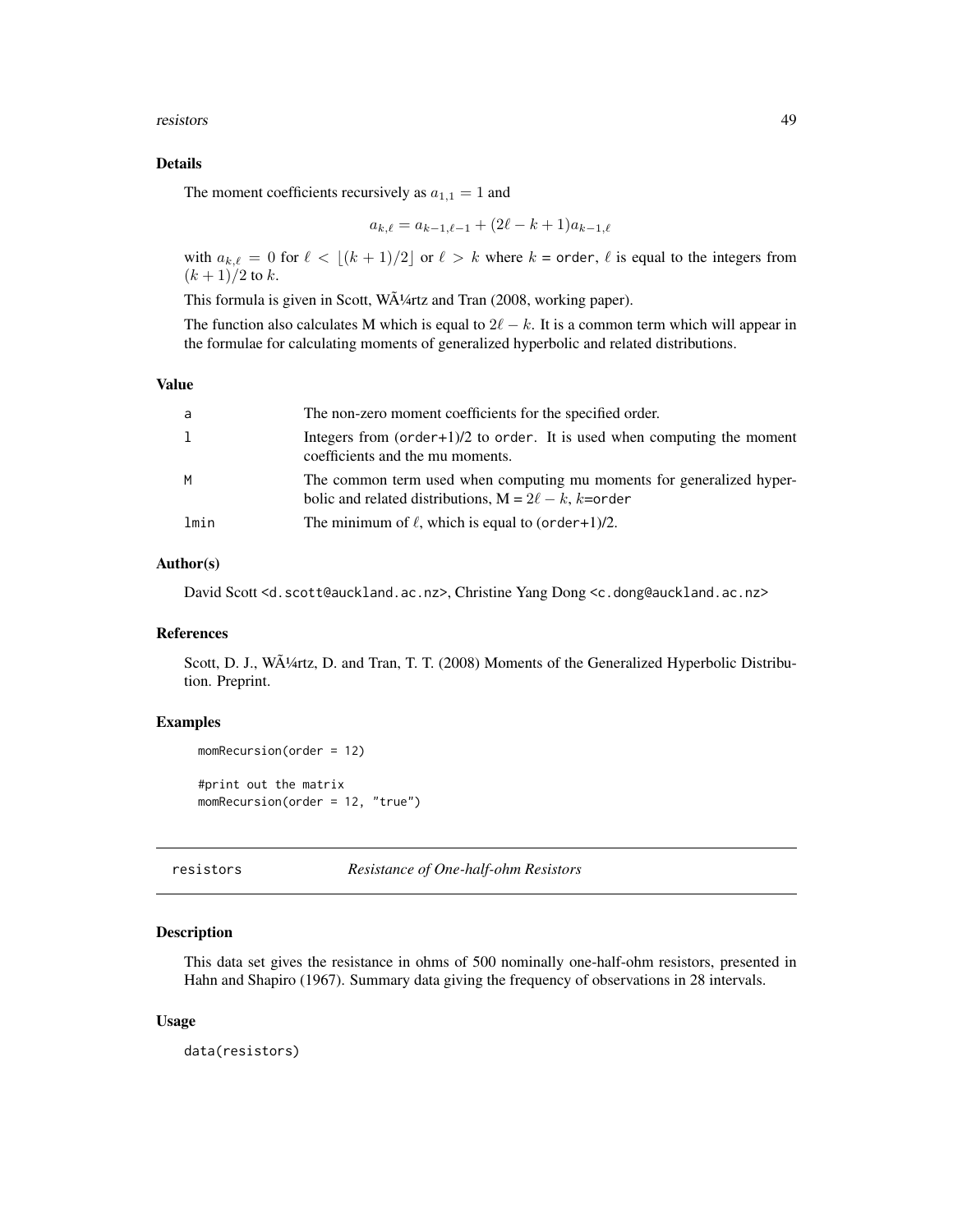## <span id="page-49-0"></span>Format

The resistors data frame has 28 rows and 2 columns.

| [, 1] midpoints midpoints of intervals (ohm) |  |
|----------------------------------------------|--|
|----------------------------------------------|--|

[, 2] counts number of observations in interval

#### Source

Hahn, Gerald J. and Shapiro, Samuel S. (1967) *Statistical Models in Engineering*. New York: Wiley, page 207.

## References

Chen, Hanfeng, and Kamburowska, Grazyna (2001) Fitting data to the Johnson system. *J. Statist. Comput. Simul.*, 70, 21–32.

#### Examples

```
data(resistors)
str(resistors)
attach(resistors)
### Construct data from frequency summary, taking all observations
### at midpoints of intervals
resistances <- rep(midpoints,counts)
hist(resistances)
logHist(resistances)
## Fit the hyperbolic distribution
hyperbFit(resistances)
```
## Actually fit.hyperb can deal with frequency data hyperbFit(midpoints, freq=counts)

<span id="page-49-1"></span>safeIntegrate *Safe Integration of One-Dimensional Functions*

#### Description

Adaptive quadrature of functions of one variable over a finite or infinite interval.

## Usage

```
safeIntegrate(f, lower, upper, subdivisions=100,
             rel.tol = .Machine$double.eps^0.25, abs.tol = rel.tol,
             stop.on.error = TRUE, keep.xy = FALSE, aux = NULL, ...)
```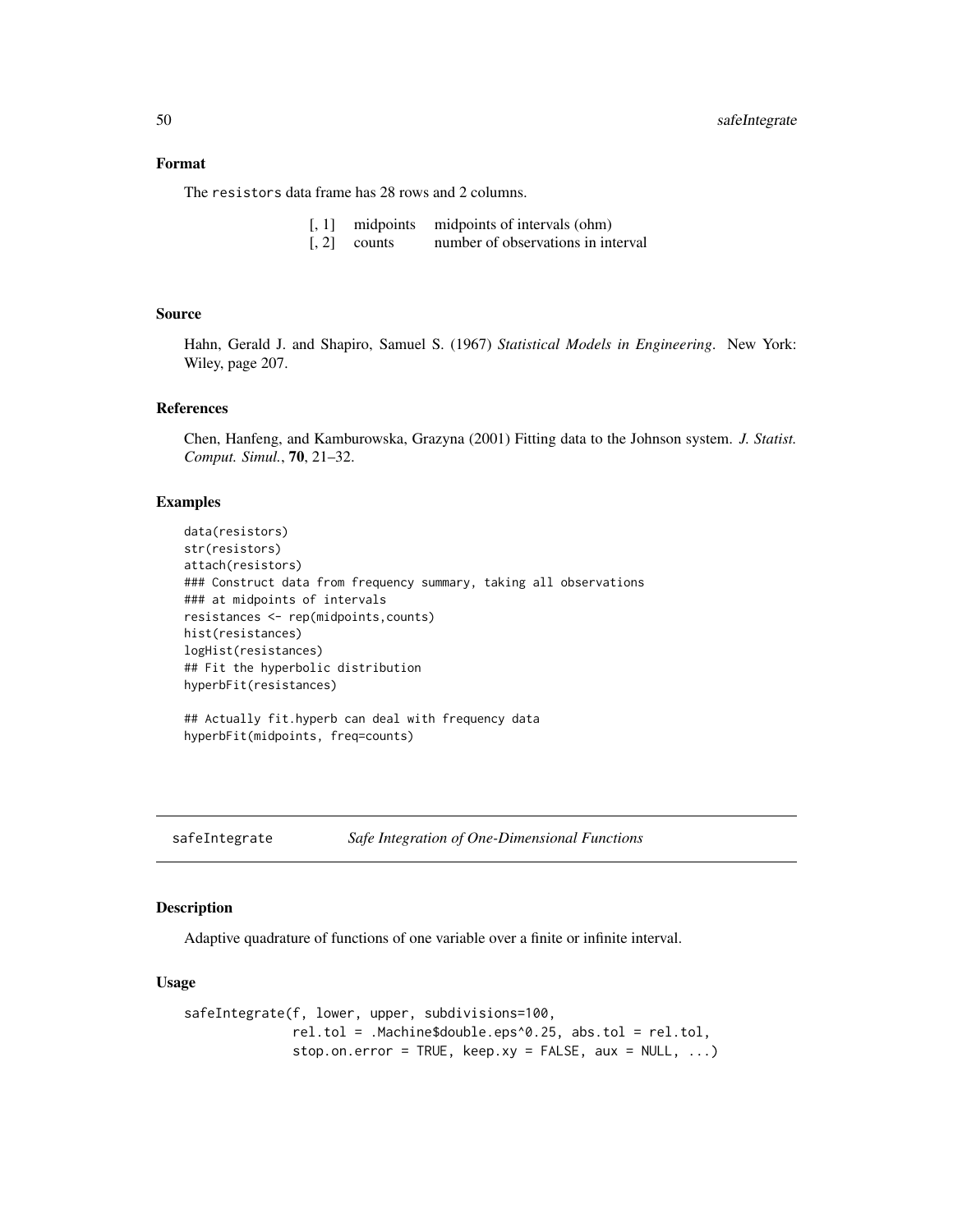## <span id="page-50-0"></span>safeIntegrate 51

#### **Arguments**

| $\mathsf{f}$  | An R function taking a numeric first argument and returning a numeric vector<br>of the same length. Returning a non-finite element will generate an error. |
|---------------|------------------------------------------------------------------------------------------------------------------------------------------------------------|
| lower, upper  | The limits of integration. Can be infinite.                                                                                                                |
| subdivisions  | The maximum number of subintervals.                                                                                                                        |
| rel.tol       | Relative accuracy requested.                                                                                                                               |
| abs.tol       | Absolute accuracy requested.                                                                                                                               |
| stop.on.error | Logical. If true (the default) an error stops the function. If false some errors will<br>give a result with a warning in the message component.            |
| keep.xy       | Unused. For compatibility with S.                                                                                                                          |
| aux           | Unused. For compatibility with S.                                                                                                                          |
| .             | Additional arguments to be passed to f. Remember to use argument names not<br>matching those of safeIntegrate(.)!                                          |

#### Details

This function is just a wrapper around [integrate](#page-0-0) to check for equality of upper and lower. A check is made using  $all$ . equal. When numerical equality is detected, if lower (and hence upper) is infinite, the value of the integral and the absolute error are both set to 0. When lower is finite, the value of the integral is set to 0, and the absolute error to the average of the function values at upper and lower times the difference between upper and lower.

When upper and lower are determined to be different, the result is exactly as given by [integrate](#page-0-0).

## Value

A list of class "integrate" with components:

| value        | The final estimate of the integral.                             |
|--------------|-----------------------------------------------------------------|
| abs.error    | Estimate of the modulus of the absolute error.                  |
| subdivisions | The number of subintervals produced in the subdivision process. |
| message      | "OK" or a character string giving the error message.            |
| call         | The matched call.                                               |

#### See Also

The function [integrate](#page-0-0) and [all.equal](#page-0-0).

```
integrate(dnorm, -1.96, 1.96)
safeIntegrate(dnorm, -1.96, 1.96) # Same as for integrate()
integrate(dnorm, -Inf, Inf)
safeIntegrate(dnorm, -Inf, Inf) # Same as for integrate()
integrate(dnorm, 1.96, 1.96) # OK here but can give an error
safeIntegrate(dnorm, 1.96, 1.96)
integrate(dnorm, -Inf, -Inf)
```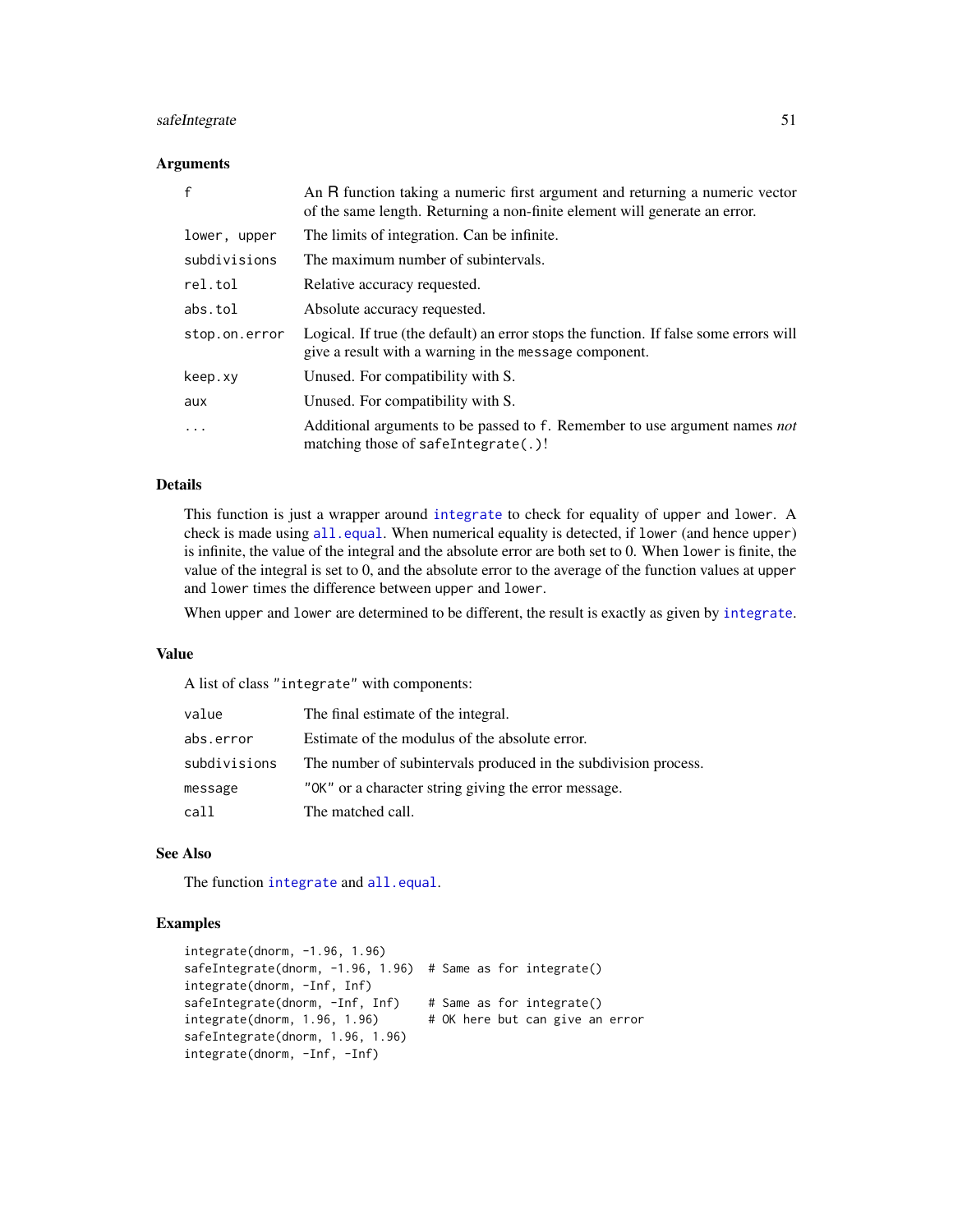```
safeIntegrate(dnorm, -Inf, -Inf) # Avoids nonsense answer
integrate(dnorm, Inf, Inf)
safeIntegrate(dnorm, Inf, Inf) # Avoids nonsense answer
```
Sample Moments *Sample Skewness and Kurtosis*

## Description

Computes the sample skewness and sample kurtosis.

#### Usage

skewness(x, na.rm = FALSE) kurtosis(x, na.rm = FALSE)

## Arguments

| X     | A numeric vector containing the values whose skewness or kurtosis is to be<br>computed.               |
|-------|-------------------------------------------------------------------------------------------------------|
| na.rm | A logical value indicating whether NA values should be stripped before the com-<br>putation proceeds. |

#### Details

If  $N = \text{length}(x)$ , then the skewness of x is defined as

$$
N^{-1}\mathrm{sd}(x)^{-3}\sum_{i}(x_i - \mathrm{mean}(x))^3.
$$

If  $N = \text{length}(x)$ , then the kurtosis of x is defined as

$$
N^{-1}\mathrm{sd}(x)^{-4} \sum_{i} (x_i - \mathrm{mean}(x))^4 - 3.
$$

## Value

The skewness or kurtosis of x.

## Note

These functions and the description of them are taken from the package e1071. They are included to avoid having to require an additional package.

## Author(s)

Evgenia Dimitriadou, Kurt Hornik, Friedrich Leisch, David Meyer, and Andreas Weingessel

<span id="page-51-0"></span>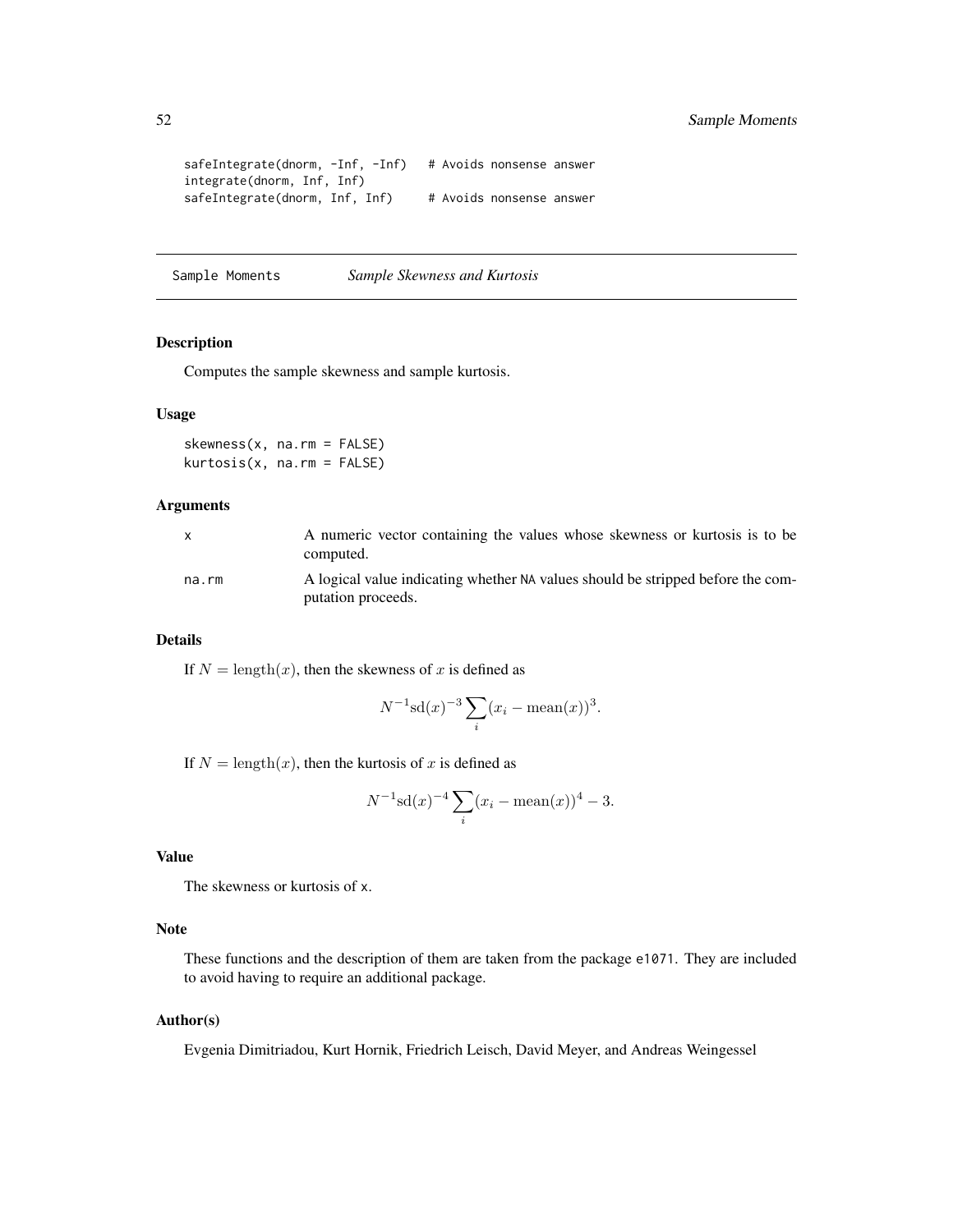#### <span id="page-52-0"></span> $S$ andP500 53

## Examples

```
x <- rnorm(100)
skewness(x)
kurtosis(x)
```
SandP500 *S\&P 500*

## Description

This data set gives the value of Standard and Poor's most notable stock market price index (the S\&P 500) at year end, from 1800 to 2001.

## Usage

data(SandP500)

## Format

A vector of 202 observations.

## Source

<http://www.globalfindata.com>

## References

Brown, Barry W., Spears, Floyd M. and Levy, Lawrence B. (2002) The log *F*: a distribution for all seasons. *Computational Statistics*, 17, 47–58.

```
data(SandP500)
### Consider proportional changes in the index
change<-SandP500[-length(SandP500)]/SandP500[-1]
hist(change)
### Fit hyperbolic distribution to changes
hyperbFit(change)
```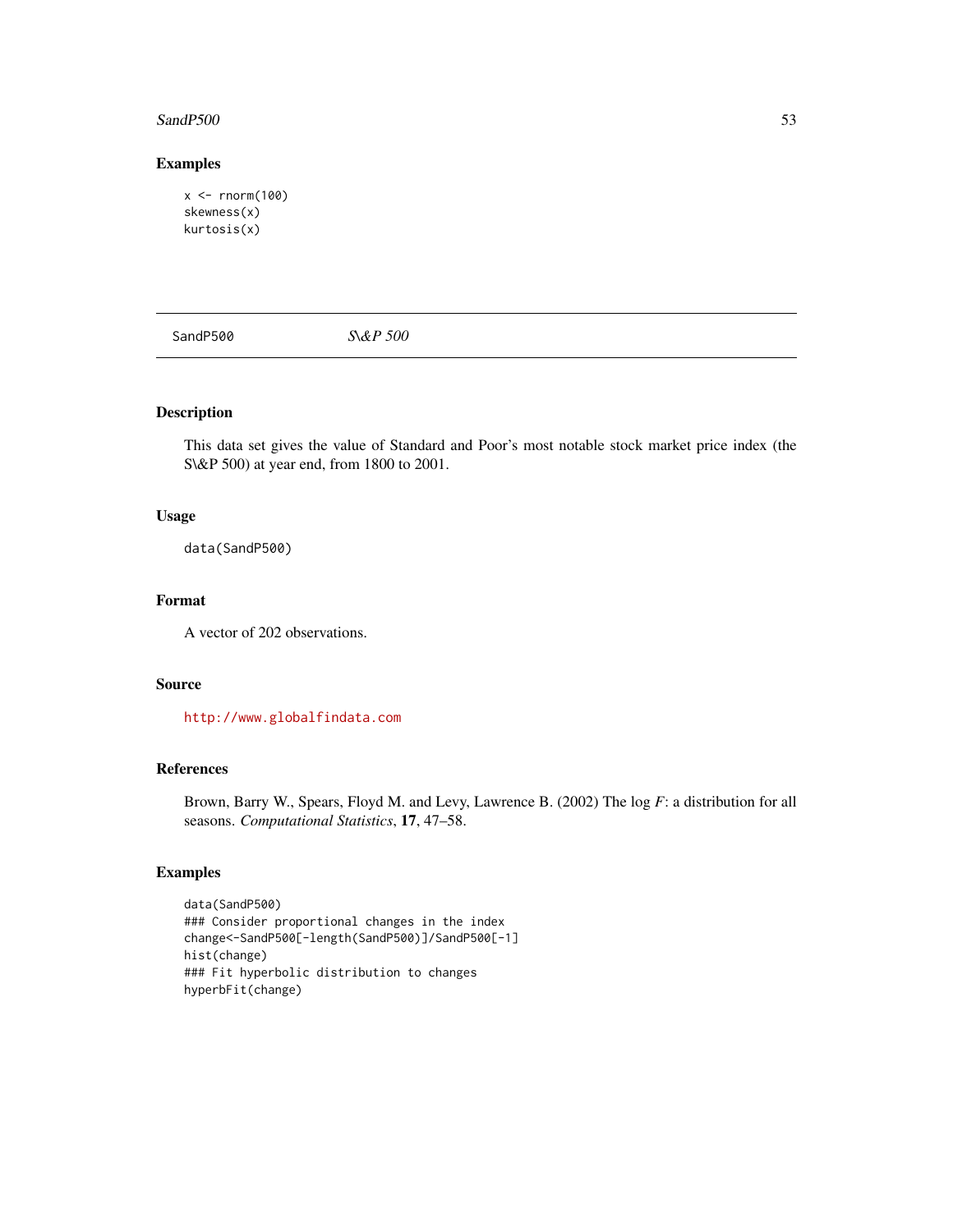<span id="page-53-0"></span>

#### <span id="page-53-1"></span>**Description**

Density function, distribution function, quantiles and random number generation for the skew-Laplace distribution.

#### Usage

```
dskewlap(x, Theta, logPars = FALSE)
pskewlap(q, Theta)
qskewlap(p, Theta)
rskewlap(n, Theta)
```
#### **Arguments**

| x, q    | Vector of quantiles.                                                                                                |  |
|---------|---------------------------------------------------------------------------------------------------------------------|--|
| р       | Vector of probabilities.                                                                                            |  |
| n       | Number of observations to be generated.                                                                             |  |
| Theta   | Vector of parameters of the skew-Laplace distribution: $\alpha$ , $\beta$ and $\mu$ .                               |  |
| logPars | Logical. If TRUE the first and second components of Theta are taken to be<br>log(alpha) and log(beta) respectively. |  |

### Details

The central skew-Laplace has mode zero, and is a mixture of a (negative) exponential distribution with mean  $\beta$ , and the negative of an exponential distribution with mean  $\alpha$ . The weights of the positive and negative components are proportional to their means.

The general skew-Laplace distribution is a shifted central skew-Laplace distribution, where the mode is given by  $\mu$ .

The density is given by:

$$
f(x) = \frac{1}{\alpha + \beta} e^{(x - \mu)/\alpha}
$$

for  $x \leq \mu$ , and

$$
f(x) = \frac{1}{\alpha + \beta} e^{-(x - \mu)/\beta}
$$

for  $x \geq \mu$ 

#### Value

dskewlap gives the density, pskewlap gives the distribution function, qskewlap gives the quantile function and rskewlap generates random variates. The distribution function is obtained by elementary integration of the density function. Random variates are generated from exponential observations using the characterization of the skew-Laplace as a mixture of exponential observations.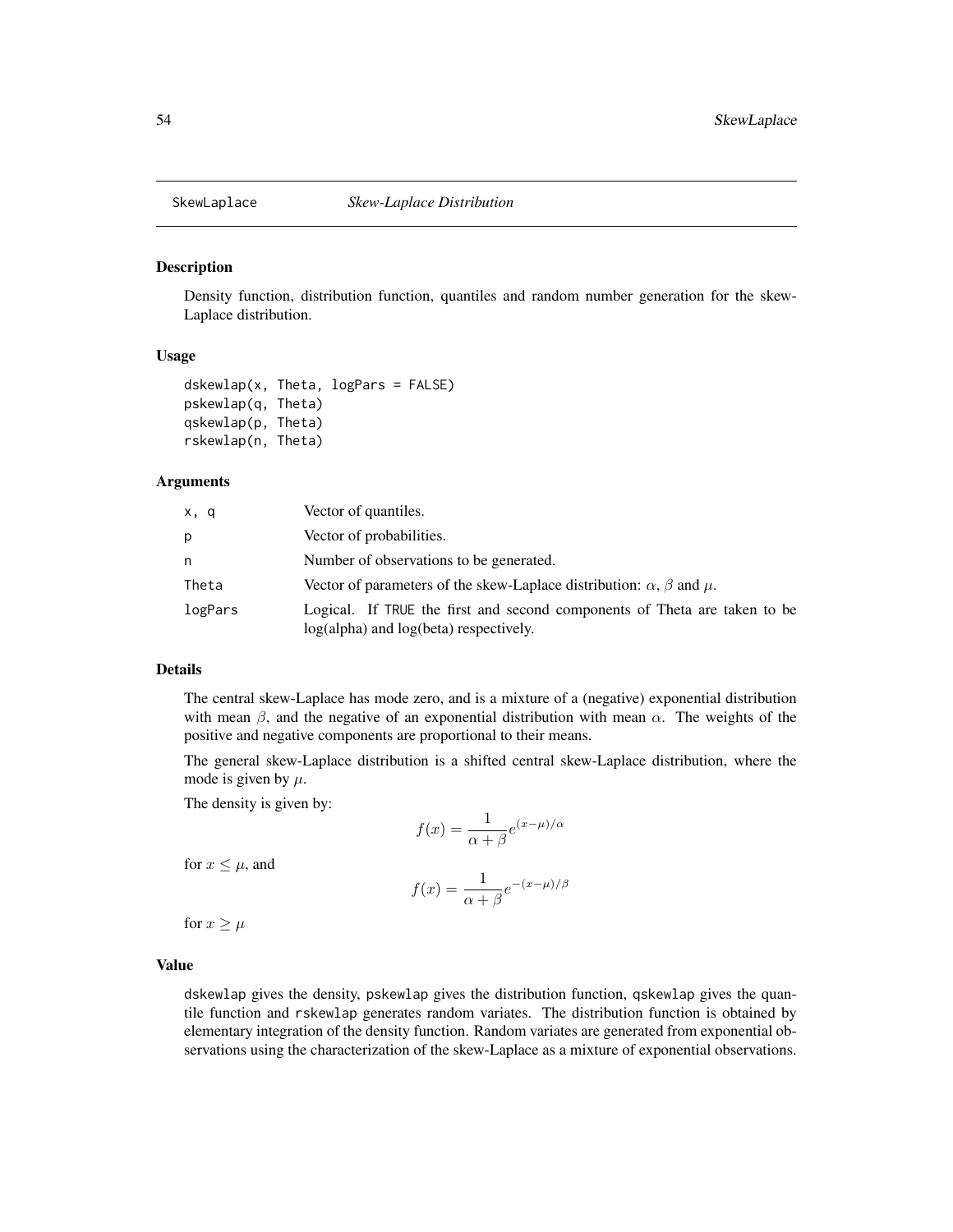## <span id="page-54-0"></span>SkewLaplacePlots 55

#### Author(s)

David Scott <d.scott@auckland.ac.nz>, Ai-Wei Lee, Richard Trendall

#### References

Fieller, N. J., Flenley, E. C. and Olbricht, W. (1992) Statistics of particle size data. *Appl. Statist.*, 41, 127–146.

## See Also

[hyperbFitStart](#page-31-1)

#### Examples

```
Theta <-c(1,2,1)par(mfrow = c(1,2))curve(dskewlap(x, Theta), from = -5, to = 8, n = 1000)
title("Density of the\n Skew-Laplace Distribution")
curve(pskewlap(x, Theta), from = -5, to = 8, n = 1000)
title("Distribution Function of the\n Skew-Laplace Distribution")
dataVector <- rskewlap(500, Theta)
curve(dskewlap(x, Theta), range(dataVector)[1], range(dataVector)[2],
      n = 500hist(dataVector, freq = FALSE, add =TRUE)
title("Density and Histogram\n of the Skew-Laplace Distribution")
logHist(dataVector, main =
        "Log-Density and Log-Histogram\n of the Skew-Laplace Distribution")
curve(log(dskewlap(x, Theta)), add = TRUE,
      range(dataVector)[1], range(dataVector)[2], n = 500)
```
SkewLaplacePlots *Skew-Laplace Quantile-Quantile and Percent-Percent Plots*

#### **Description**

qqskewlap produces a skew-Laplace QQ plot of the values in y.

ppskewlap produces a skew-Laplace PP (percent-percent) or probability plot of the values in y.

If line = TRUE, a line with zero intercept and unit slope is added to the plot.

Graphical parameters may be given as arguments to qqskewlap, and ppskewlap.

#### Usage

```
qqskewlap(y, Theta, main = "Skew-Laplace Q-Q Plot",
  xlab = "Theoretical Quantiles",
 ylab = "Sample Quantiles",
 plot.it = TRUE, line = TRUE, ...)
```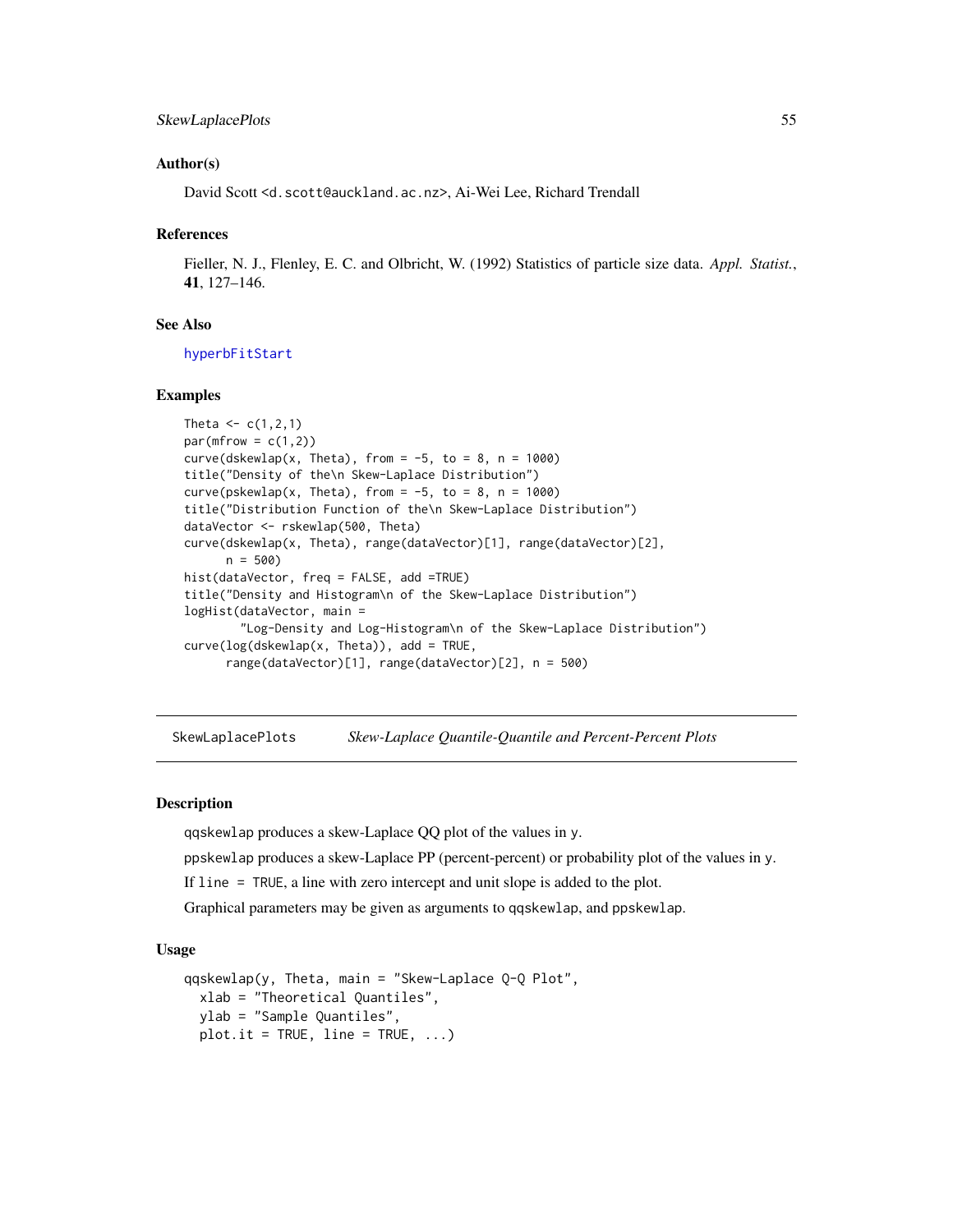```
ppskewlap(y, Theta, main = "Skew-Laplace P-P Plot",
 xlab = "Uniform Quantiles",
 ylab = "Probability-integral-transformed Data",
 plot.it = TRUE, line = TRUE, ...)
```
## Arguments

| V                | The data sample.                                                                  |
|------------------|-----------------------------------------------------------------------------------|
| Theta            | Parameters of the skew-Laplace distribution.                                      |
| xlab, ylab, main | Plot labels.                                                                      |
| plot.it          | Logical. TRUE denotes the results should be plotted.                              |
| line             | Logical. If TRUE, a line with zero intercept and unit slope is added to the plot. |
| $\ddotsc$        | Further graphical parameters.                                                     |

## Value

For qqskewlap and ppskewlap, a list with components:

| $\boldsymbol{\mathsf{x}}$ | The x coordinates of the points that are be plotted. |
|---------------------------|------------------------------------------------------|
|                           | The y coordinates of the points that are be plotted. |

## References

Wilk, M. B. and Gnanadesikan, R. (1968) Probability plotting methods for the analysis of data. *Biometrika*. 55, 1–17.

## See Also

[ppoints](#page-0-0), [dskewlap](#page-53-1).

```
par(mfrow=c(1,2))
y <- rskewlap(1000,c(0.5,1,2))
qqskewlap(y,c(0.5,1,2),line=FALSE)
abline(0,1,col=2)
ppskewlap(y,c(0.5,1,2))
```
<span id="page-55-0"></span>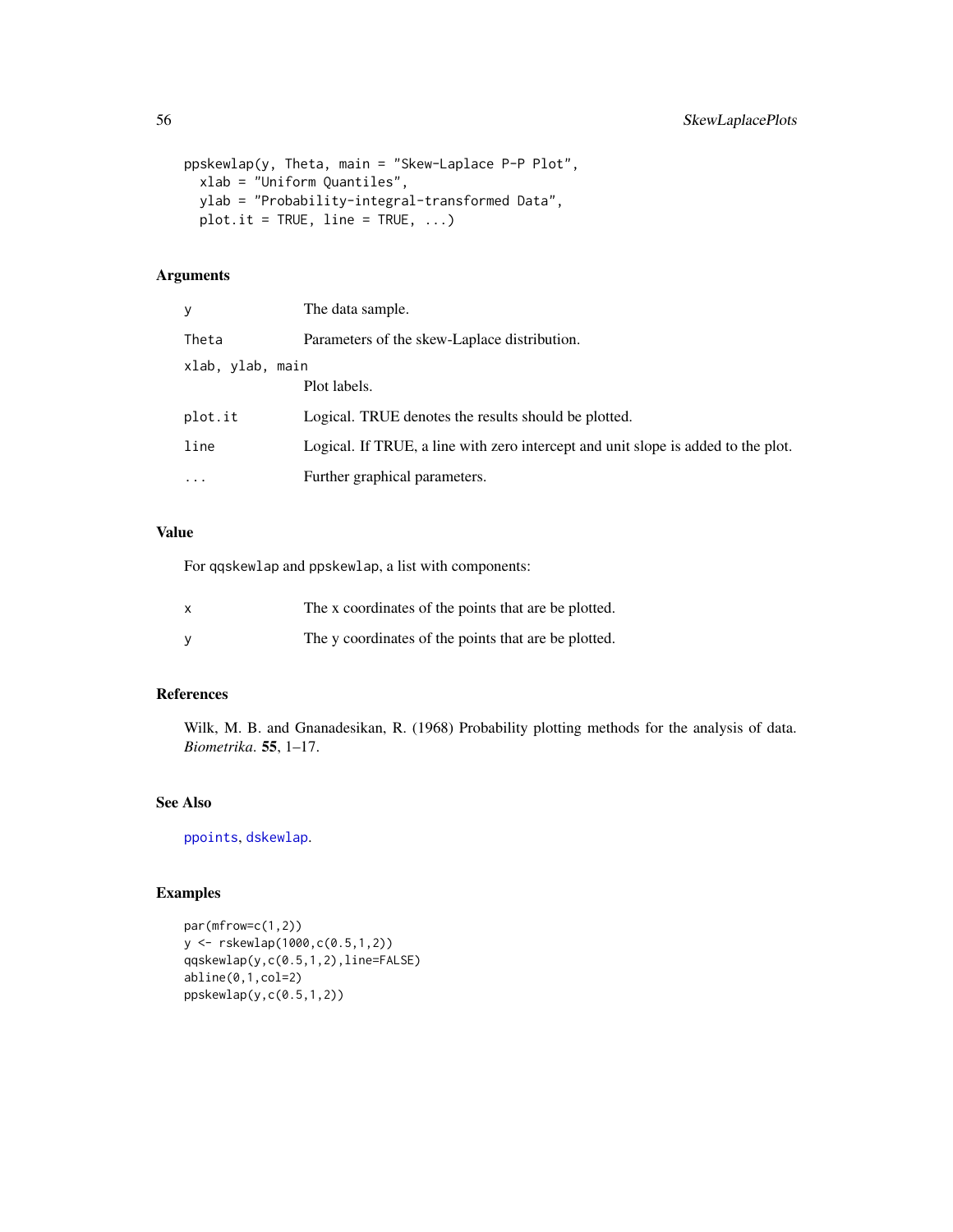<span id="page-56-0"></span>Specific Generalized Hyperbolic Moments and Mode *Moments and Mode of the Generalized Hyperbolic Distribution*

#### <span id="page-56-1"></span>Description

Functions to calculate the mean, variance, skewness, kurtosis and mode of a specific generalized hyperbolic distribution.

#### Usage

```
ghypMean(Theta)
ghypVar(Theta)
ghypSkew(Theta)
ghypKurt(Theta)
ghypMode(Theta)
```
## Arguments

Theta Parameter vector of the generalized hyperbolic distribution.

#### Value

ghypMean gives the mean of the generalized hyperbolic distribution, ghypVar the variance, ghypSkew the skewness, ghypKurt the kurtosis, and ghypMode the mode. The formulae used for the mean is given in Prause (1999). The variance, skewness and kurtosis are obtained using the recursive formula implemented in [ghypMom](#page-14-1) which can calculate moments of all orders about any point.

The mode is found by a numerical optimisation using [optim](#page-0-0). For the special case of the hyperbolic distribution a formula for the mode is available, see [hyperbMode](#page-58-1).

The parameterization of the generalized hyperbolic distribution used for these functions is the  $(\alpha, \beta)$ one. See [ghypChangePars](#page-13-1) to transfer between parameterizations.

#### Author(s)

David Scott <d.scott@auckland.ac.nz>, Thomas Tran

## References

Prause, K. (1999) *The generalized hyperbolic models: Estimation, financial derivatives and risk measurement.* PhD Thesis, Mathematics Faculty, University of Freiburg.

## See Also

[dghyp](#page-7-1), [ghypChangePars](#page-13-1), [besselK](#page-0-0), [RLambda](#page-3-1).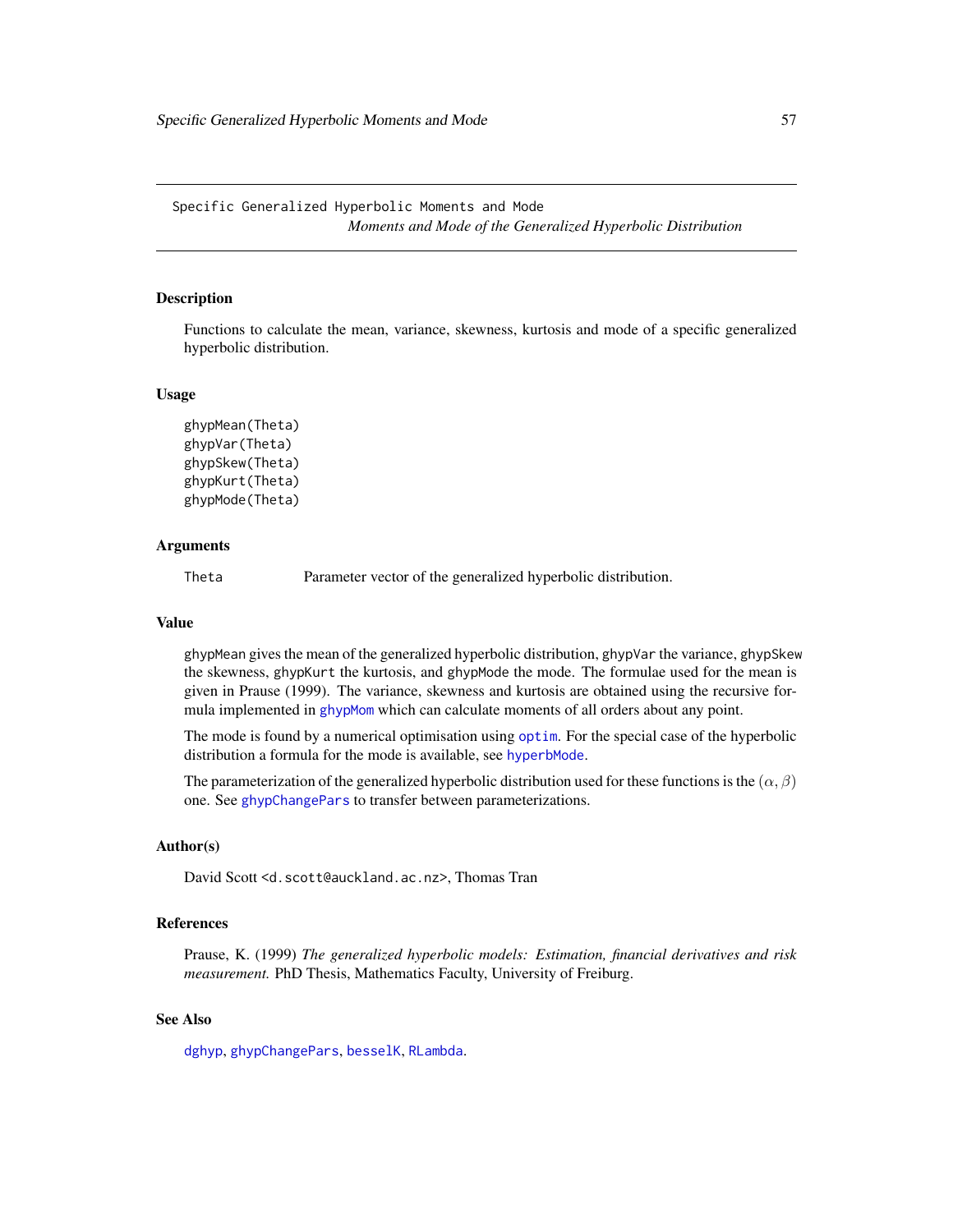## Examples

```
Theta <-c(2, 2, 1, 2, 2)ghypMean(Theta)
ghypVar(Theta)
ghypSkew(Theta)
ghypKurt(Theta)
ghypMode(Theta)
maxDens <- dghyp(ghypMode(Theta), Theta)
ghypRange \leq ghypCalcRange(Theta, tol = 10^(-3)*maxDens)
curve(dghyp(x, Theta), ghypRange[1], ghypRange[2])
abline(v = ghypMode(Theta), col = "blue")abline(v = ghypMean(Theta), col = "red")
```
Specific Generalized Inverse Gaussian Moments and Mode *Moments and Mode of the Generalized Inverse Gaussian Distribution*

#### <span id="page-57-1"></span>Description

Functions to calculate the mean, variance, skewness, kurtosis and mode of a specific generalized inverse Gaussian distribution.

#### Usage

```
gigMean(Theta)
gigVar(Theta)
gigSkew(Theta)
gigKurt(Theta)
gigMode(Theta)
```
#### Arguments

Theta Parameter vector of the generalized inverse Gaussian distribution.

#### Value

gigMean gives the mean of the generalized inverse Gaussian distribution, gigVar the variance, gigSkew the skewness, gigKurt the kurtosis, and gigMode the mode. The formulae used are as given in Jorgensen (1982), pp. 13–17. Note that the kurtosis is the standardised fourth cumulant or what is sometimes called the kurtosis excess. (See [http://mathworld.wolfram.com/Kurtosis.](http://mathworld.wolfram.com/Kurtosis.html) [html](http://mathworld.wolfram.com/Kurtosis.html) for a discussion.)

The parameterization used for the generalized inverse Gaussian distribution is the  $(\chi, \psi)$  one (see [dgig](#page-4-1)). To use another parameterization, use [gigChangePars](#page-17-1).

## Author(s)

David Scott <d.scott@auckland.ac.nz>

<span id="page-57-0"></span>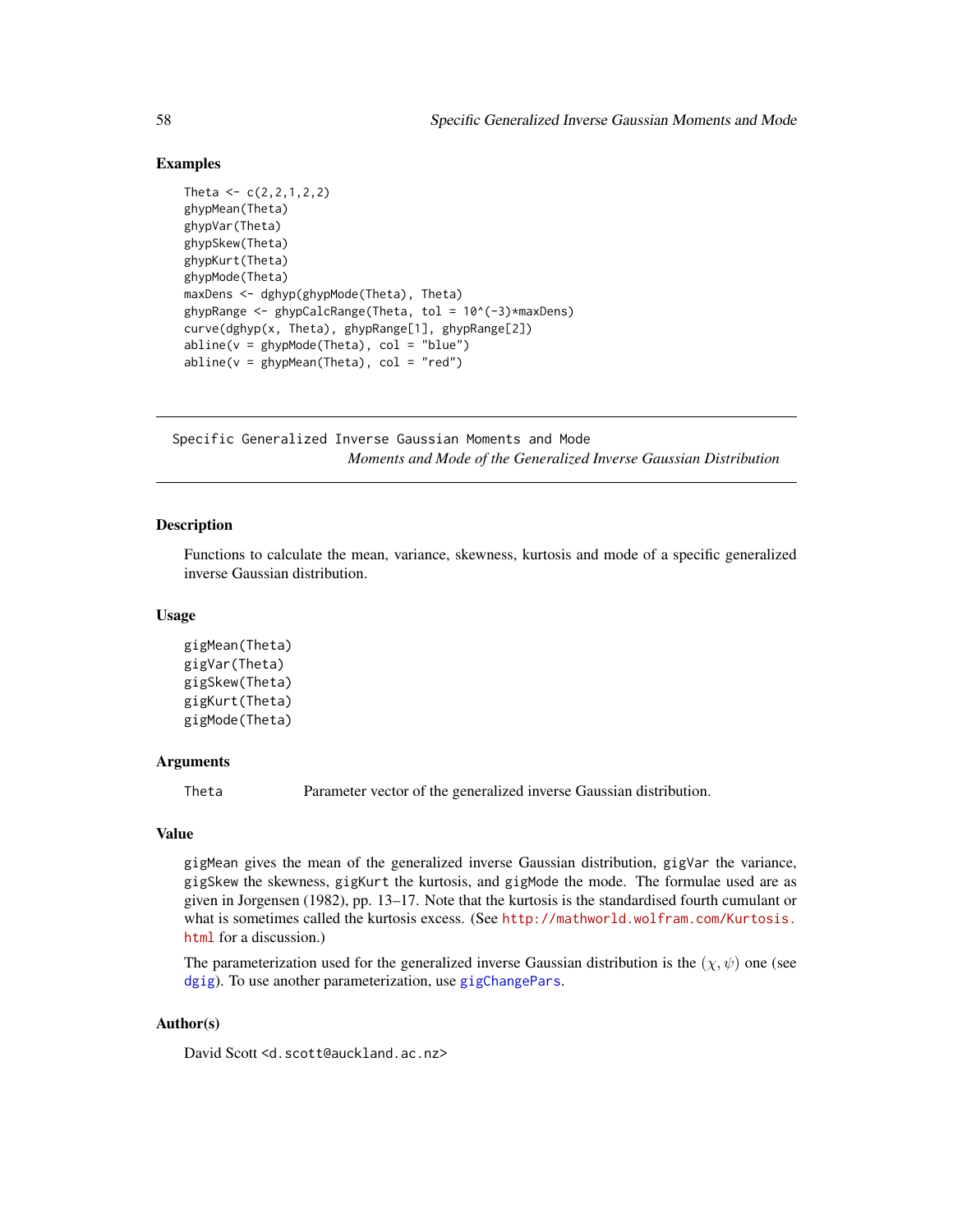#### <span id="page-58-0"></span>References

Jorgensen, B. (1982). *Statistical Properties of the Generalized Inverse Gaussian Distribution*. Lecture Notes in Statistics, Vol. 9, Springer-Verlag, New York.

## See Also

[dgig](#page-4-1), [gigChangePars](#page-17-1), [besselK](#page-0-0)

## Examples

```
Theta <-c(-0.5, 5, 2.5)gigMean(Theta)
gigVar(Theta)
gigSkew(Theta)
gigKurt(Theta)
gigMode(Theta)
```
Specific Hyperbolic Distribution Moments and Mode *Moments and Mode of the Hyperbolic Distribution*

#### <span id="page-58-1"></span>Description

Functions to calculate the mean, variance, skewness, kurtosis and mode of a specific hyperbolic distribution.

#### Usage

```
hyperbMean(Theta)
hyperbVar(Theta)
hyperbSkew(Theta)
hyperbKurt(Theta)
hyperbMode(Theta)
```
#### Arguments

Theta Parameter vector of the hyperbolic distribution.

## Details

The formulae used for the mean, variance and mode are as given in Barndorff-Nielsen and Blæsild (1983), p. 702. The formulae used for the skewness and kurtosis are those of Barndorff-Nielsen and Blæsild (1981), Appendix 2.

Note that the variance, skewness and kurtosis can be obtained from the functions for the generalized hyperbolic distribution as special cases. Likewise other moments can be obtained from the function [ghypMom](#page-14-1) which implements a recursive method to moments of any desired order. Note that functions for the generalized hyperbolic distribution use a different parameterization, so care is required.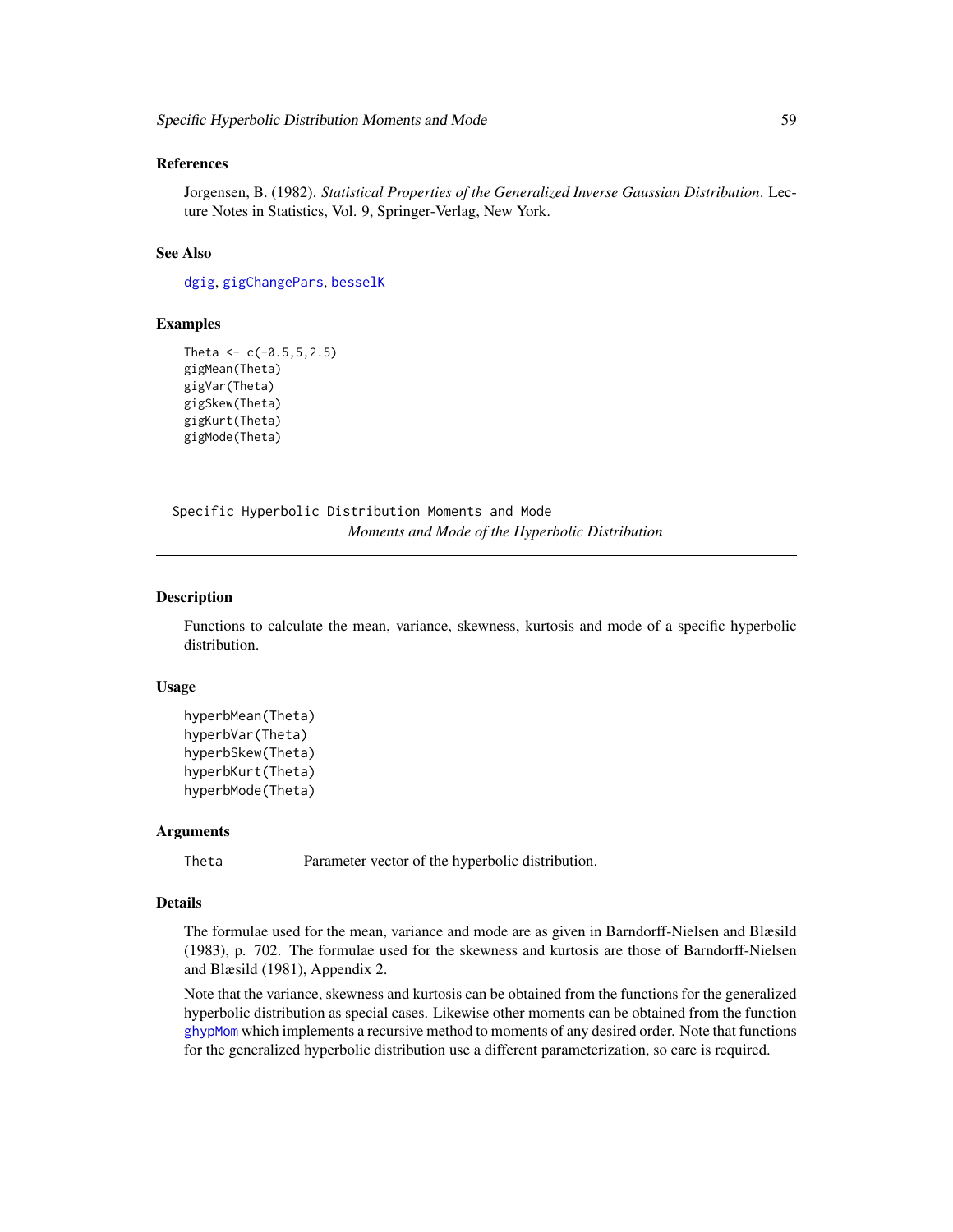#### <span id="page-59-0"></span>Value

hyperbMean gives the mean of the hyperbolic distribution, hyperbVar the variance, hyperbSkew the skewness, hyperbKurt the kurtosis and hyperbMode the mode.

Note that the kurtosis is the standardised fourth cumulant or what is sometimes called the kurtosis excess. (See <http://mathworld.wolfram.com/Kurtosis.html> for a discussion.)

The parameterization of the hyperbolic distribution used for this and other components of the HyperbolicDist package is the  $(\pi, \zeta)$  one. See [hyperbChangePars](#page-25-1) to transfer between parameterizations.

## Author(s)

David Scott <d.scott@auckland.ac.nz>, Richard Trendall, Thomas Tran

## References

Barndorff-Nielsen, O. and Blæsild, P (1981). Hyperbolic distributions and ramifications: contributions to theory and application. In *Statistical Distributions in Scientific Work*, eds., Taillie, C., Patil, G. P., and Baldessari, B. A., Vol. 4, pp. 19–44. Dordrecht: Reidel.

Barndorff-Nielsen, O. and Blæsild, P (1983). Hyperbolic distributions. In *Encyclopedia of Statistical Sciences*, eds., Johnson, N. L., Kotz, S. and Read, C. B., Vol. 3, pp. 700–707. New York: Wiley.

## See Also

[dhyperb](#page-33-1), [hyperbChangePars](#page-25-1), [besselK](#page-0-0), [ghypMom](#page-14-1), [ghypMean](#page-56-1), [ghypVar](#page-56-1), [ghypSkew](#page-56-1), [ghypKurt](#page-56-1)

#### Examples

```
Theta <-c(2,2,2,2)hyperbMean(Theta)
hyperbVar(Theta)
hyperbSkew(Theta)
hyperbKurt(Theta)
hyperbMode(Theta)
```
summary.hyperbFit *Summarizing Hyperbolic Distribution Fit*

## Description

summary Method for class "hyperbFit".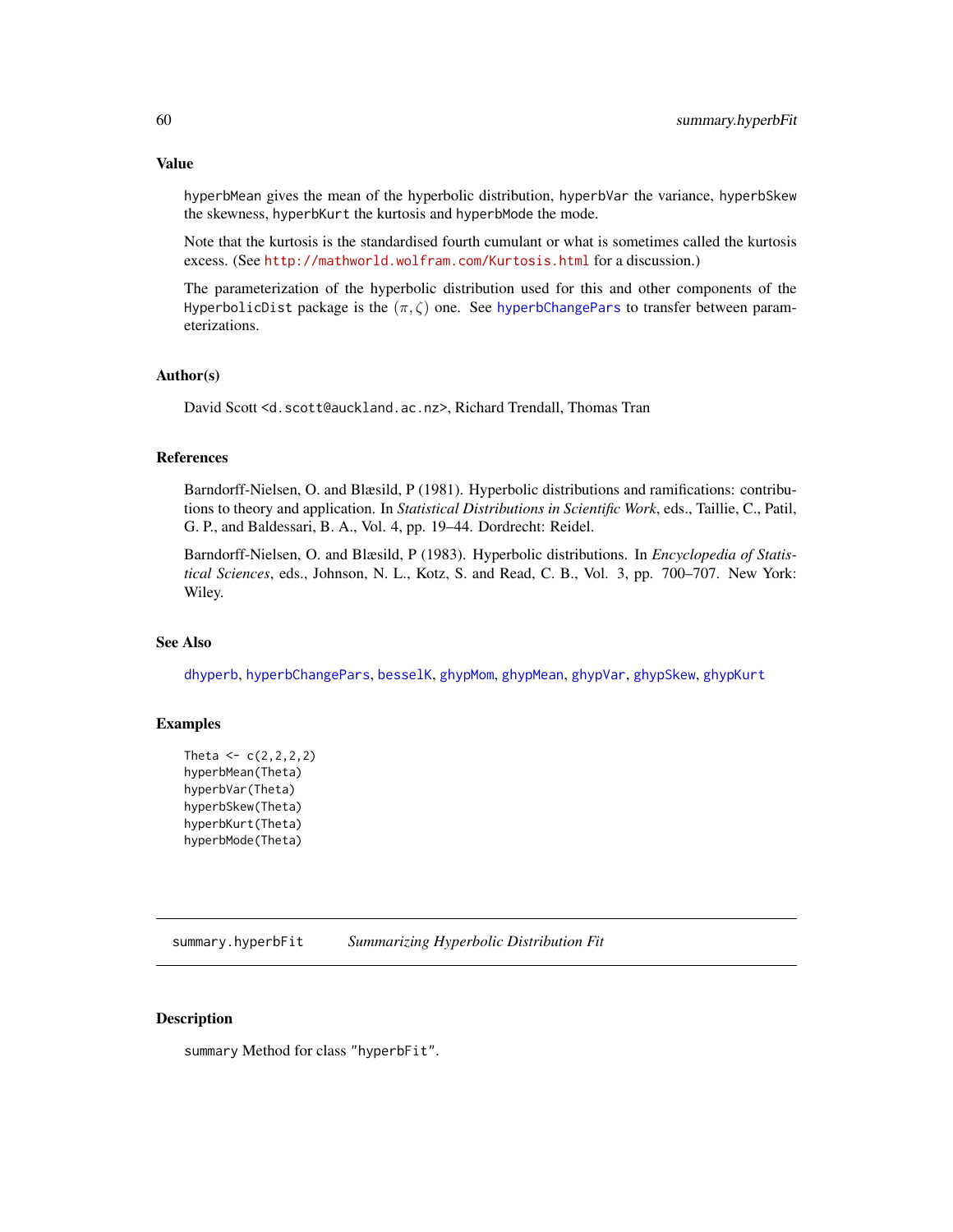#### <span id="page-60-0"></span>summary.hyperbFit 61

#### Usage

```
## S3 method for class 'hyperbFit'
summary(object, ...)
## S3 method for class 'summary.hyperbFit'
print(x, digits = max(3, getOption("digits") - 3), ...)
```
## Arguments

| object    | An object of class "hyperbFit", resulting from a call to hyperbFit.                 |
|-----------|-------------------------------------------------------------------------------------|
| x.        | An object of class "summary.hyperbFit", resulting from a call to summary.hyperbFit. |
| digits    | The number of significant digits to use when printing.                              |
| $\ddotsc$ | Further arguments passed to or from other methods.                                  |

## Details

summary.hyperbFit calculates standard errors for the estimates of  $\pi$ ,  $\zeta$ ,  $\delta$ , and  $\mu$  of the hyperbolic distribution parameter vector Theta if the Hessian from the call to [optim](#page-0-0) or  $n \text{Im } n$  is available. Because the parameters in the call to the optimiser are  $\pi$ ,  $\log(\zeta)$ ,  $\log(\delta)$ , and  $\mu$ , the delta method is used to obtain the standard errors for  $\zeta$  and  $\delta$ .

#### Value

If the Hessian is available, summary.hyperbFit computes standard errors for the estimates of  $\pi$ ,  $\zeta$ ,  $\delta$ , and  $\mu$ , and adds them to object as object \$sds. Otherwise, no calculations are performed and the composition of object is unaltered.

summary.hyperbFit invisibly returns x with class changed to summary.hyperbFit.

See [hyperbFit](#page-28-1) for the composition of an object of class hyperbFit.

print.summary.hyperbFit prints a summary in the same format as [print.hyperbFit](#page-28-2) when the Hessian is not available from the fit. When the Hessian is available, the standard errors for the parameter estimates are printed in parentheses beneath the parameter estimates, in the manner of fitdistr in the package MASS.

#### See Also

[hyperbFit](#page-28-1), [summary](#page-0-0).

```
### Continuing the hyperbFit(.) example:
Theta <-c(2,2,2,2)dataVector <- rhyperb(500, Theta)
fit <- hyperbFit(dataVector, method = "BFGS", hessian = TRUE)
print(fit)
summary(fit)
```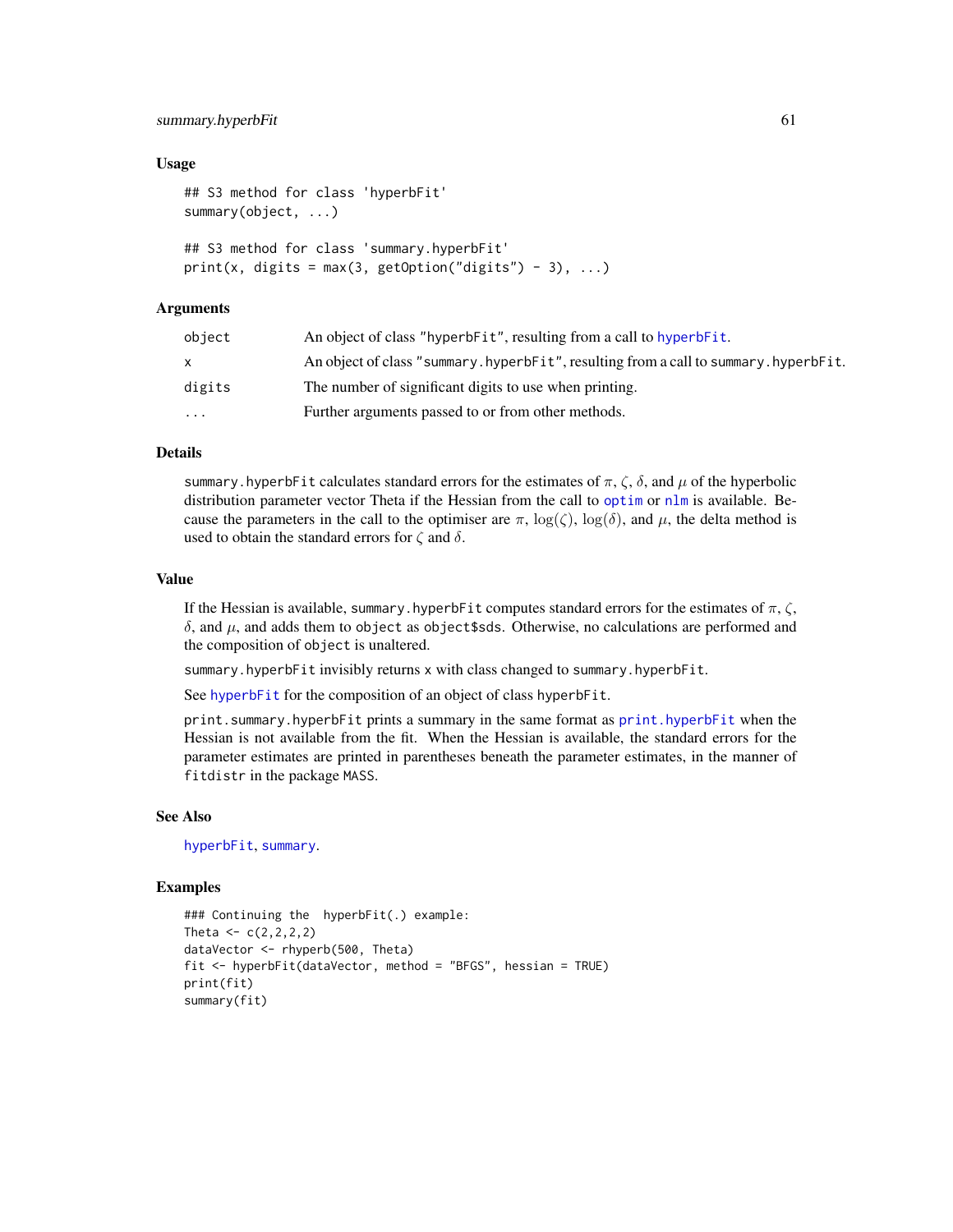# <span id="page-61-0"></span>**Index**

∗Topic classes is.wholenumber, [40](#page-39-0) ∗Topic datasets hyperbWSqTable, [40](#page-39-0) mamquam, [44](#page-43-0) resistors, [49](#page-48-0) SandP500, [53](#page-52-0) ∗Topic distribution Functions for Moments, [4](#page-3-0) Generalized Inverse Gaussian, [5](#page-4-0) GeneralizedHyperbolic, [8](#page-7-0) GeneralizedHyperbolicPlots, [11](#page-10-0) ghypCalcRange, [13](#page-12-0) ghypChangePars, [14](#page-13-0) ghypMom, [15](#page-14-0) gigCalcRange, [17](#page-16-0) gigChangePars, [18](#page-17-0) gigCheckPars, [19](#page-18-0) gigMom, [21](#page-20-0) GIGPlots, [23](#page-22-0) hyperbCalcRange, [25](#page-24-0) hyperbChangePars, [26](#page-25-0) hyperbFit, [29](#page-28-0) hyperbFitStart, [32](#page-31-0) Hyperbolic, [34](#page-33-0) HyperbolicDistribution, [37](#page-36-0) HyperbPlots, [38](#page-37-0) logHist, [41](#page-40-0) momChangeAbout, [45](#page-44-0) momIntegrated, [46](#page-45-0) momRecursion, [48](#page-47-0) SkewLaplace, [54](#page-53-0) SkewLaplacePlots, [55](#page-54-0) Specific Generalized Hyperbolic Moments and Mode, [57](#page-56-0) Specific Generalized Inverse Gaussian Moments and Mode, [58](#page-57-0) Specific Hyperbolic Distribution Moments and Mode, [59](#page-58-0)

summary.hyperbFit, [60](#page-59-0) ∗Topic hplot GeneralizedHyperbolicPlots, [11](#page-10-0) GIGPlots, [23](#page-22-0) HyperbPlots, [38](#page-37-0) logHist, [41](#page-40-0) SkewLaplacePlots, [55](#page-54-0) ∗Topic htest hyperbCvMTest, [27](#page-26-0) ∗Topic math Bessel K Ratio, [2](#page-1-0) safeIntegrate, [50](#page-49-0) ∗Topic print hyperbCvMTest, [27](#page-26-0) ∗Topic univar momChangeAbout, [45](#page-44-0) momIntegrated, [46](#page-45-0) Sample Moments, [52](#page-51-0) ∗Topic utilities safeIntegrate, [50](#page-49-0) all.equal, *[51](#page-50-0)* Bessel K Ratio, [2](#page-1-0) besselK, *[3](#page-2-0)[–5](#page-4-0)*, *[57](#page-56-0)*, *[59,](#page-58-0) [60](#page-59-0)* besselRatio *(*Bessel K Ratio*)*, [2](#page-1-0) ddghyp *(*GeneralizedHyperbolic*)*, [8](#page-7-0) ddgig *(*Generalized Inverse Gaussian*)*, [5](#page-4-0) ddhyperb *(*Hyperbolic*)*, [34](#page-33-0) dgamma, *[48](#page-47-0)* dghyp, *[7](#page-6-0)*, *[12](#page-11-0)[–15](#page-14-0)*, *[36](#page-35-0)*, *[48](#page-47-0)*, *[57](#page-56-0)* dghyp *(*GeneralizedHyperbolic*)*, [8](#page-7-0) dgig, *[10](#page-9-0)*, *[17](#page-16-0)[–21](#page-20-0)*, *[24](#page-23-0)*, *[48](#page-47-0)*, *[58,](#page-57-0) [59](#page-58-0)* dgig *(*Generalized Inverse Gaussian*)*, [5](#page-4-0) dhyperb, *[5](#page-4-0)*, *[10](#page-9-0)*, *[25](#page-24-0)[–27](#page-26-0)*, *[39](#page-38-0)*, *[48](#page-47-0)*, *[60](#page-59-0)* dhyperb *(*Hyperbolic*)*, [34](#page-33-0) dskewlap, *[31](#page-30-0)*, *[33](#page-32-0)*, *[56](#page-55-0)* dskewlap *(*SkewLaplace*)*, [54](#page-53-0)

```
Functions for Moments, 4
```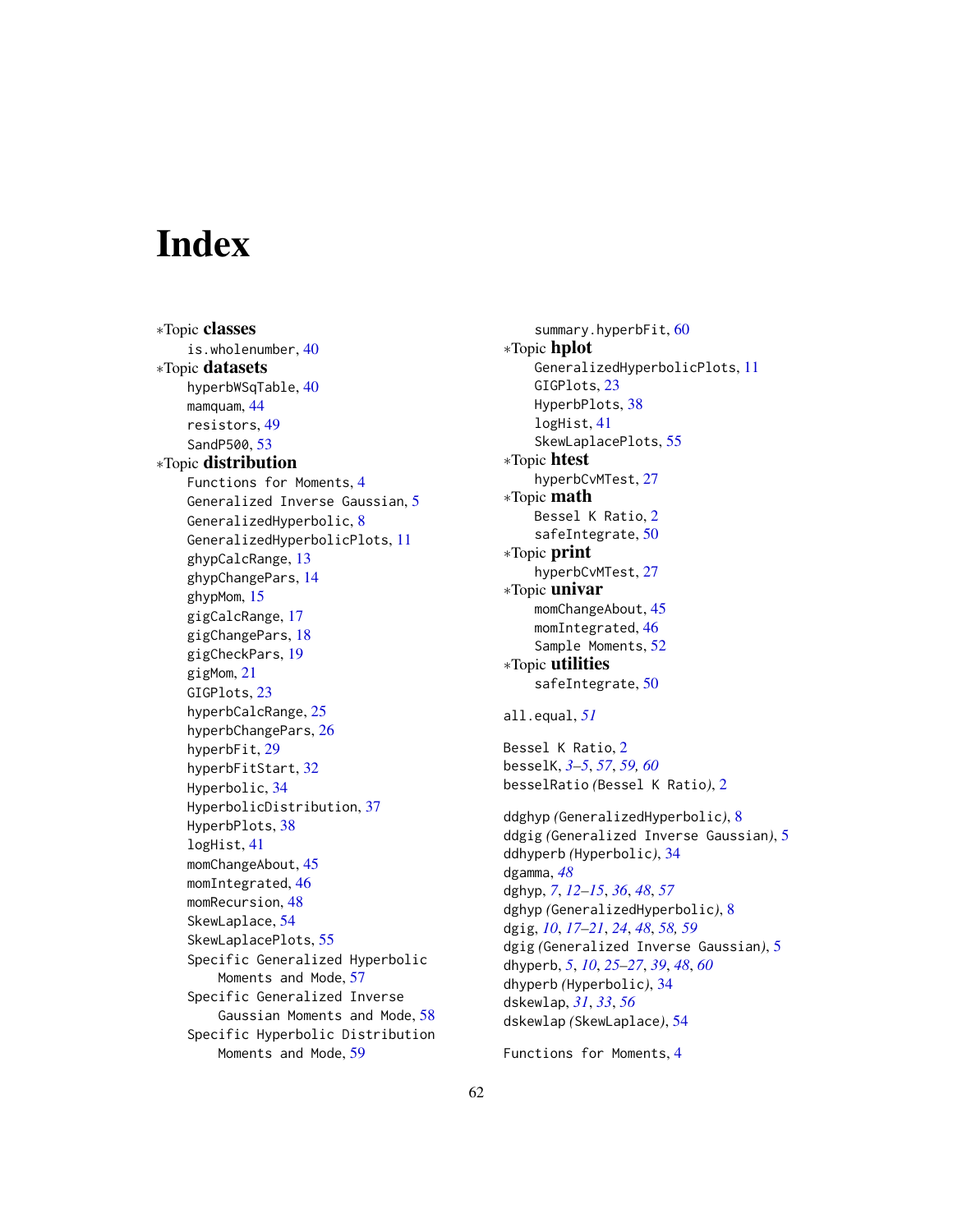#### $I<sub>N</sub>DEX$  63

gammaLambda1 *(*Functions for Moments*)*, [4](#page-3-0) gammaLambda2 *(*Functions for Moments*)*, [4](#page-3-0) gammaRawMom *(*gigMom*)*, [21](#page-20-0) Generalized Inverse Gaussian, [5](#page-4-0) GeneralizedHyperbolic, [8](#page-7-0) GeneralizedHyperbolicPlots, [11](#page-10-0) ghypBreaks *(*GeneralizedHyperbolic*)*, [8](#page-7-0) ghypCalcRange, [13](#page-12-0) ghypChangePars, *[10](#page-9-0)*, *[13,](#page-12-0) [14](#page-13-0)*, [14,](#page-13-0) *[16](#page-15-0)*, *[57](#page-56-0)* ghypKurt, *[16](#page-15-0)*, *[60](#page-59-0)* ghypKurt *(*Specific Generalized Hyperbolic Moments and Mode*)*, [57](#page-56-0) ghypMean, *[16](#page-15-0)*, *[60](#page-59-0)* ghypMean *(*Specific Generalized Hyperbolic Moments and Mode*)*, [57](#page-56-0) ghypMode *(*Specific Generalized Hyperbolic Moments and Mode*)*, [57](#page-56-0) ghypMom, [15,](#page-14-0) *[57](#page-56-0)*, *[59,](#page-58-0) [60](#page-59-0)* ghypSkew, *[16](#page-15-0)*, *[60](#page-59-0)* ghypSkew *(*Specific Generalized Hyperbolic Moments and Mode*)*, [57](#page-56-0) ghypVar, *[16](#page-15-0)*, *[60](#page-59-0)* ghypVar *(*Specific Generalized Hyperbolic Moments and Mode*)*, [57](#page-56-0) gigBreaks *(*Generalized Inverse Gaussian*)*, [5](#page-4-0) gigCalcRange, [17](#page-16-0) gigChangePars, *[7](#page-6-0)*, *[17,](#page-16-0) [18](#page-17-0)*, [18,](#page-17-0) *[22](#page-21-0)*, *[58,](#page-57-0) [59](#page-58-0)* gigCheckPars, [19,](#page-18-0) *[21,](#page-20-0) [22](#page-21-0)* gigKurt, *[22](#page-21-0)* gigKurt *(*Specific Generalized Inverse Gaussian Moments and Mode*)*, [58](#page-57-0) gigMean, *[22](#page-21-0)* gigMean *(*Specific Generalized Inverse Gaussian Moments and Mode*)*, [58](#page-57-0) gigMode *(*Specific Generalized Inverse Gaussian Moments and Mode*)*, [58](#page-57-0) gigMom, *[3](#page-2-0)*, [21](#page-20-0) GIGPlots, [23](#page-22-0) gigRawMom *(*gigMom*)*, [21](#page-20-0) gigSkew, *[22](#page-21-0)* gigSkew *(*Specific Generalized Inverse Gaussian Moments and Mode*)*, [58](#page-57-0)

gigVar, *[22](#page-21-0)* gigVar *(*Specific Generalized Inverse Gaussian Moments and Mode*)*, [58](#page-57-0) hist, *[31](#page-30-0)*, *[33](#page-32-0)*, *[43](#page-42-0)* hist.default, *[42](#page-41-0)* hyperbBreaks *(*Hyperbolic*)*, [34](#page-33-0) hyperbCalcRange, [25](#page-24-0) hyperbChangePars, *[5](#page-4-0)*, *[25,](#page-24-0) [26](#page-25-0)*, [26,](#page-25-0) *[36](#page-35-0)*, *[60](#page-59-0)* hyperbCvMTest, [27](#page-26-0) hyperbCvMTestPValue *(*hyperbCvMTest*)*, [27](#page-26-0) hyperbFit, [29,](#page-28-0) *[33](#page-32-0)*, *[39](#page-38-0)*, *[61](#page-60-0)* hyperbFitStart, *[30,](#page-29-0) [31](#page-30-0)*, [32,](#page-31-0) *[55](#page-54-0)* hyperbFitStartMoM *(*hyperbFitStart*)*, [32](#page-31-0) hyperbKurt *(*Specific Hyperbolic Distribution Moments and Mode*)*, [59](#page-58-0) hyperbMean, *[5](#page-4-0)* hyperbMean *(*Specific Hyperbolic Distribution Moments and Mode*)*, [59](#page-58-0) hyperbMode, *[57](#page-56-0)* hyperbMode *(*Specific Hyperbolic Distribution Moments and Mode*)*, [59](#page-58-0) Hyperbolic, [34](#page-33-0) HyperbolicDist-package *(*HyperbolicDistribution*)*, [37](#page-36-0) HyperbolicDistribution, *[33](#page-32-0)*, [37](#page-36-0) HyperbPlots, [38](#page-37-0) hyperbSkew *(*Specific Hyperbolic Distribution Moments and Mode*)*, [59](#page-58-0) hyperbVar *(*Specific Hyperbolic Distribution Moments and Mode*)*, [59](#page-58-0) hyperbWSqTable, [40](#page-39-0) integrate, *[6,](#page-5-0) [7](#page-6-0)*, *[9,](#page-8-0) [10](#page-9-0)*, *[34](#page-33-0)[–36](#page-35-0)*, *[51](#page-50-0)* is.wholenumber, *[16](#page-15-0)*, *[21,](#page-20-0) [22](#page-21-0)*, [40](#page-39-0)

kurtosis *(*Sample Moments*)*, [52](#page-51-0)

logHist, *[31](#page-30-0)*, *[37](#page-36-0)*, [41](#page-40-0)

mamquam, [44](#page-43-0) MLambda *(*Functions for Moments*)*, [4](#page-3-0) momChangeAbout, *[16](#page-15-0)*, *[22](#page-21-0)*, [45](#page-44-0) momIntegrated, *[16](#page-15-0)*, *[22](#page-21-0)*, [46](#page-45-0)